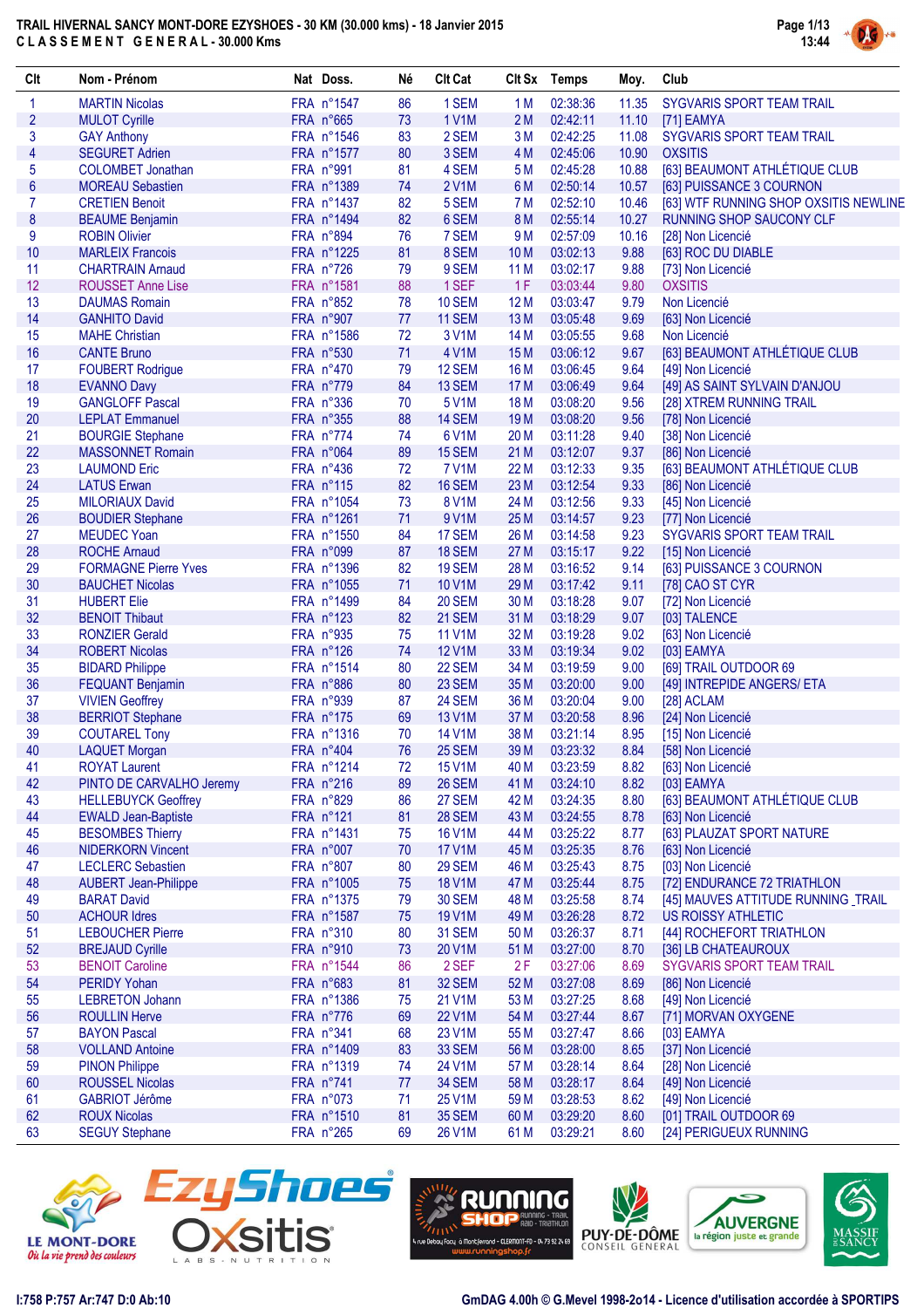

DG

| Clt        | Nom - Prénom                                       | Nat Doss.               | Né         | <b>Clt Cat</b>         |                  | Clt Sx Temps         | Moy.         | Club                                                       |
|------------|----------------------------------------------------|-------------------------|------------|------------------------|------------------|----------------------|--------------|------------------------------------------------------------|
| 64         | <b>PARAYRE Sebastien</b>                           | FRA n°1366              | 85         | <b>36 SEM</b>          | 62 M             | 03:29:24             | 8.60         | [23] SAM GUERET                                            |
| 65         | <b>LABORDERIE Patrick</b>                          | FRA n°666               | 77         | 37 SEM                 | 63 M             | 03:29:26             | 8.60         | [41] Non Licencié                                          |
| 66         | <b>BRICAULT Christian</b>                          | FRA n°1121              | 52         | 1 <sub>V3M</sub>       | 64 M             | 03:29:44             | 8.58         | [86] LENCLOITRE JC 86                                      |
| 67         | <b>SOL Yannick</b>                                 | FRA n°1267              | 76         | <b>38 SEM</b>          | 65 M             | 03:29:59             | 8.57         | [63] TRAIL EMILIE                                          |
| 68         | <b>LONDICHE Brice</b>                              | FRA n°1295              | 79         | <b>39 SEM</b>          | 66 M             | 03:30:29             | 8.55         | [63] CLERMONT TRIATHLON                                    |
| 69         | <b>MARTIN Sebastien</b>                            | FRA n°800               | 75         | 27 V1M                 | 67 M             | 03:30:38             | 8.55         | [33] Non Licencié                                          |
| 70         | <b>LEFEVRE Francois</b>                            | FRA n°187               | 66         | 28 V1M                 | 68 M             | 03:31:19             | 8.52         | [45] Non Licencié                                          |
| 71         | <b>BATIFOULIER Lionel</b>                          | FRA n°1013              | 74         | 29 V1M                 | 69 <sub>M</sub>  | 03:31:35             | 8.51         | [63] PLAUZAT SPORT NATURE                                  |
| 72         | <b>BERGEYRE David</b>                              | FRA n°1464              | 77         | 40 SEM                 | 70 M             | 03:31:50             | 8.50         | [33] Non Licencié                                          |
| 73         | <b>BRETON David</b>                                | FRA n°1227              | 83         | 41 SEM                 | 71 M             | 03:31:57             | 8.49         | [72] Non Licencié                                          |
| 74         | <b>MOSSERON Merri</b>                              | FRA n°667               | 71         | 30 V1M                 | 72 M             | 03:32:41             | 8.46         | [41] Non Licencié                                          |
| 75         | <b>COGNET Yves</b>                                 | FRA n°1073              | 65         | 1 V2M                  | 73 M             | 03:32:44             | 8.46         | [03] Non Licencié                                          |
| 76         | <b>DUMONTET Bruno</b>                              | FRA n°1473              | 73         | 31 V1M                 | 74 M             | 03:33:13             | 8.44         | [03] Non Licencié                                          |
| 77         | <b>MAUZAT Stephanie</b>                            | FRA n°1328              | 76         | 3 SEF                  | 3F               | 03:33:22             | 8.44         | [19] TEAM UTPMA TOM 15                                     |
| 78         | <b>MALLET Jeremie</b>                              | FRA n°1153              | 78         | 42 SEM                 | 75 M             | 03:33:32             | 8.43         | [49] Non Licencié                                          |
| 79         | <b>LAVERGNE Bertrand</b>                           | FRA n°1530              | 82         | 43 SEM                 | 76 M             | 03:33:44             | 8.42         | [15] TEAM UTPMA TOM 15                                     |
| 80         | <b>MARAQUIN Guy</b>                                | FRA n°031               | 67         | 32 V1M                 | 77 M             | 03:34:11             | 8.40         | [78] AS BAZAINVILLE                                        |
| 81         | <b>REYGADE Pierre</b>                              | FRA n°024               | 93         | 1ESM                   | 78 M             | 03:34:22             | 8.40         | [15] Non Licencié                                          |
| 82         | PRICHYSTAL Jean-Baptiste                           | FRA n°001               | 85         | 44 SEM                 | 79 M             | 03:34:25             | 8.40         | [95] TEAM TRAIL VEOLIA                                     |
| 83         | <b>BESNARD Antoine</b>                             | FRA n°1483              | 84         | 45 SEM                 | 80 M             | 03:34:29             | 8.39         | [72] Non Licencié                                          |
| 84         | <b>BAIL Benjamin</b>                               | FRA n°832               | 88         | 46 SEM                 | 81 M             | 03:34:33             | 8.39         | [63] Non Licencié                                          |
| 85         | <b>PEYRINT Christophe</b>                          | FRA n°941               | 88         | 47 SEM                 | 82 M             | 03:35:05             | 8.37         | [69] YOXTEAM                                               |
| 86         | <b>PICHON Nicolas</b>                              | FRA n°844               | 70         | 33 V1M                 | 83 M             | 03:35:17             | 8.36         | [49] ES SEGRÉ HAUT ANJOU                                   |
| 87         | MEYRONEINC Jean-Jacques                            | FRA n°008               | 79         | 48 SEM                 | 84 M             | 03:35:31             | 8.35         | [63] BEAUMONT ATHLÉTIQUE CLUB                              |
| 88         | <b>TRIMOULET Arnaud</b>                            | FRA n°490               | 74         | 34 V1M                 | 85 M             | 03:35:44             | 8.34         | [94] Non Licencié                                          |
| 89         | <b>GEFFARD Thibaut</b>                             | FRA n°1289              | 92         | 49 SEM                 | 86 M             | 03:35:49             | 8.34         | [49] ENTENTE SEVRE                                         |
| 90         | <b>GOEDEN Michael</b>                              | FRA n°1022              | 73         | 35 V1M                 | 87 M             | 03:35:58             | 8.33         | [33] US TALENCE                                            |
| 91         | <b>COUQUET Christophe</b>                          | FRA n°753               | 63         | 2 V2M                  | 88 M             | 03:36:21             | 8.32         | [78] HOUILLES                                              |
| 92         | <b>BROSSARD Olivier</b>                            | FRA n°334               | 70         | 36 V1M                 | 89 M             | 03:36:24             | 8.32         | [79] Non Licencié                                          |
| 93         | <b>BÉGOIN Alexandre</b>                            | FRA n°571               | 86         | <b>50 SEM</b>          | 90 M             | 03:36:29             | 8.32         | [86] Non Licencié                                          |
| 94         | <b>DEFFRENNE Quentin</b>                           | FRA n°184               | 84         | <b>51 SEM</b>          | 91 M             | 03:36:57             | 8.30         | [03] AMITIE ET NATURE MONTLUCON                            |
| 95         | <b>EGAIN Anthony</b>                               | FRA n°352               | 74         | 37 V1M                 | 92 M             | 03:36:58             | 8.30         | [45] Non Licencié                                          |
| 96         | <b>VIOLLET Bruno</b>                               | FRA n°1460              | 66         | 38 V1M                 | 93 M             | 03:37:36             | 8.27         | [36] Non Licencié                                          |
| 97         | <b>RICHARD Benoit</b>                              | FRA n°845               | 82         | <b>52 SEM</b>          | 94 M             | 03:37:39             | 8.27         | [36] LB CHATEAUROUX                                        |
| 98         | <b>BRETAUDEAU Benjamin</b>                         | FRA n°745               | 79         | <b>53 SEM</b>          | 95 M             | 03:37:40             | 8.27         | [36] LA BERRICHONNE CHATEAUROUX ATHLET                     |
| 99         | <b>AUFRERE Christophe</b>                          | FRA n°1077              | 73         | 39 V1M                 | 96 M             | 03:37:47             | 8.27         | [36] LB CHATEAUROUX                                        |
| 100        | <b>DUBILLARD Frederic</b>                          | FRA n°330               | 78         | <b>54 SEM</b>          | 97 M             | 03:37:57             | 8.26         | [78] Non Licencié                                          |
| 101        | <b>ELDIN Clément</b>                               | FRA n°1270              | 86         | <b>55 SEM</b>          | 98 M             | 03:38:06             | 8.25         | [74] Non Licencié                                          |
| 102        | <b>KALICUN Kilian</b>                              | FRA n°1551              | 88         | <b>56 SEM</b>          | 99 M             | 03:38:40             | 8.23         | <b>SYGVARIS SPORT TEAM TRAIL</b>                           |
| 103        | <b>PETIT Fabien</b>                                | FRA n°1228              | 78         | 57 SEM                 | 100 M            | 03:38:57             | 8.22         | [19] Non Licencié                                          |
| 104        | <b>CHALMEAU Stephane</b>                           | FRA n°1380              | $\sqrt{4}$ | 40 V1M                 | 101 M            | 03:39:44             | 8.19         | [44] CAP ENDURANCE                                         |
| 105        | <b>JOSSOT Emmanuel</b>                             | FRA n°322               | 76         | <b>58 SEM</b>          | 102 M            | 03:39:44             | 8.19         | [44] CAP ENDURANCE                                         |
| 106        | <b>JUBLOT Emmanuel</b>                             | FRA n°938               | 79         | <b>59 SEM</b>          | 103 M            | 03:39:49             | 8.19         | [28] CHARTRES VERTICAL                                     |
| 107        | <b>BAILLIET Guillaume</b>                          | FRA n°997               | 82         | <b>60 SEM</b>          | 104 M            | 03:39:53             | 8.19         | [49] Non Licencié                                          |
| 108        | <b>DUGUEPEROUX Christophe</b>                      | FRA n°919               | 66         | 41 V1M                 | 105 M            | 03:40:49             | 8.15         | [35] Non Licencié                                          |
| 109        | <b>SELLIER Philippe</b>                            | FRA n°445               | 70         | 42 V1M                 | 106 M            | 03:40:58             | 8.15         | [78] Non Licencié                                          |
| 110        | <b>GAUDIN Rodolphe</b>                             | FRA n°302               | 74         | 43 V1M                 | 107 M            | 03:41:01             | 8.14         | [41] Non Licencié                                          |
| 111        | <b>CHASLES Olivier</b>                             | FRA n°263               | 65         | 3 V2M                  | 108 M            | 03:41:14             | 8.14         | [37] TREK TOURS ENDURANCE                                  |
| 112        | <b>FAVIER Mathieu</b>                              | FRA n°1258              | 77         | 61 SEM                 | 109 M            | 03:41:17             | 8.13         | [63] COURIR EN LIVRADOIS FOREZ                             |
| 113        | <b>MARCHÉ Freddy</b>                               | FRA n°068               | 90         | 62 SEM                 | 110 M            | 03:41:23             | 8.13         | [86] Non Licencié                                          |
| 114        | <b>MILON Franck</b>                                | FRA n°152               | 66         | 44 V1M                 | 111 M            | 03:41:29             | 8.13         | [03] AMITIE ET NATURE MONTLUCON                            |
| 115        | <b>COUDIERE Joachim</b>                            | FRA n°507               | 73         | 45 V1M                 | 112 M            | 03:41:38             | 8.12         | [45] Non Licencié                                          |
| 116        | <b>MICOUREAU Arnaud</b>                            | FRA n°685               | 81         | 63 SEM                 | 113 M            | 03:42:08             | 8.10         | [03] Non Licencié                                          |
| 117        | <b>DUJOL Alexandre</b>                             | FRA n°1476              | 77         | 64 SEM                 | 114 M            | 03:42:10             | 8.10         | [63] Non Licencié                                          |
| 118        | <b>VEMPAIRE Adrien</b>                             | FRA n°1044              | 81         | 65 SEM                 | 115 M            | 03:42:15             | 8.10         | [63] Non Licencié                                          |
| 119        | <b>CENS Fabien</b>                                 | FRA n°317               | 72         | 46 V1M                 | 116 M            | 03:42:36             | 8.09         | [91] Non Licencié                                          |
| 120        | <b>GONZALES Mickael</b>                            | FRA n°1058              | 74         | 47 V1M                 | 117 M            | 03:42:48             | 8.08         | [72] Non Licencié                                          |
| 121        | <b>PIPARD Gregory</b>                              | FRA n°1204              | 80         | <b>66 SEM</b>          | 118 M            | 03:42:48             | 8.08         | [72] ENDURANCE 72 TRIATHLON                                |
| 122        | <b>BOUTIN Baptiste</b>                             | FRA n°995               | 79         | 67 SEM                 | 119 <sub>M</sub> | 03:42:59             | 8.07         | [45] Non Licencié                                          |
| 123        | <b>METAIS Damien</b>                               | FRA n°625               | 76         | <b>68 SEM</b>          | 120 M            | 03:43:22             | 8.06         | [86] Non Licencié                                          |
| 124        | <b>COLIN Yoachim</b>                               | FRA n°319               | 78         | 69 SEM                 | 121 M            | 03:43:22             | 8.06         | [86] Non Licencié                                          |
|            |                                                    |                         |            |                        |                  |                      |              |                                                            |
| 125<br>126 | <b>VERISSIMO Cyril</b><br><b>GONCALVES Michael</b> | FRA n°1215<br>FRA n°737 | 63<br>78   | 4 V2M<br><b>70 SEM</b> | 122 M<br>123 M   | 03:44:36<br>03:44:38 | 8.01<br>8.01 | [63] Non Licencié<br>[63] RUNNING CLUB DE CLERMONT FERRAND |









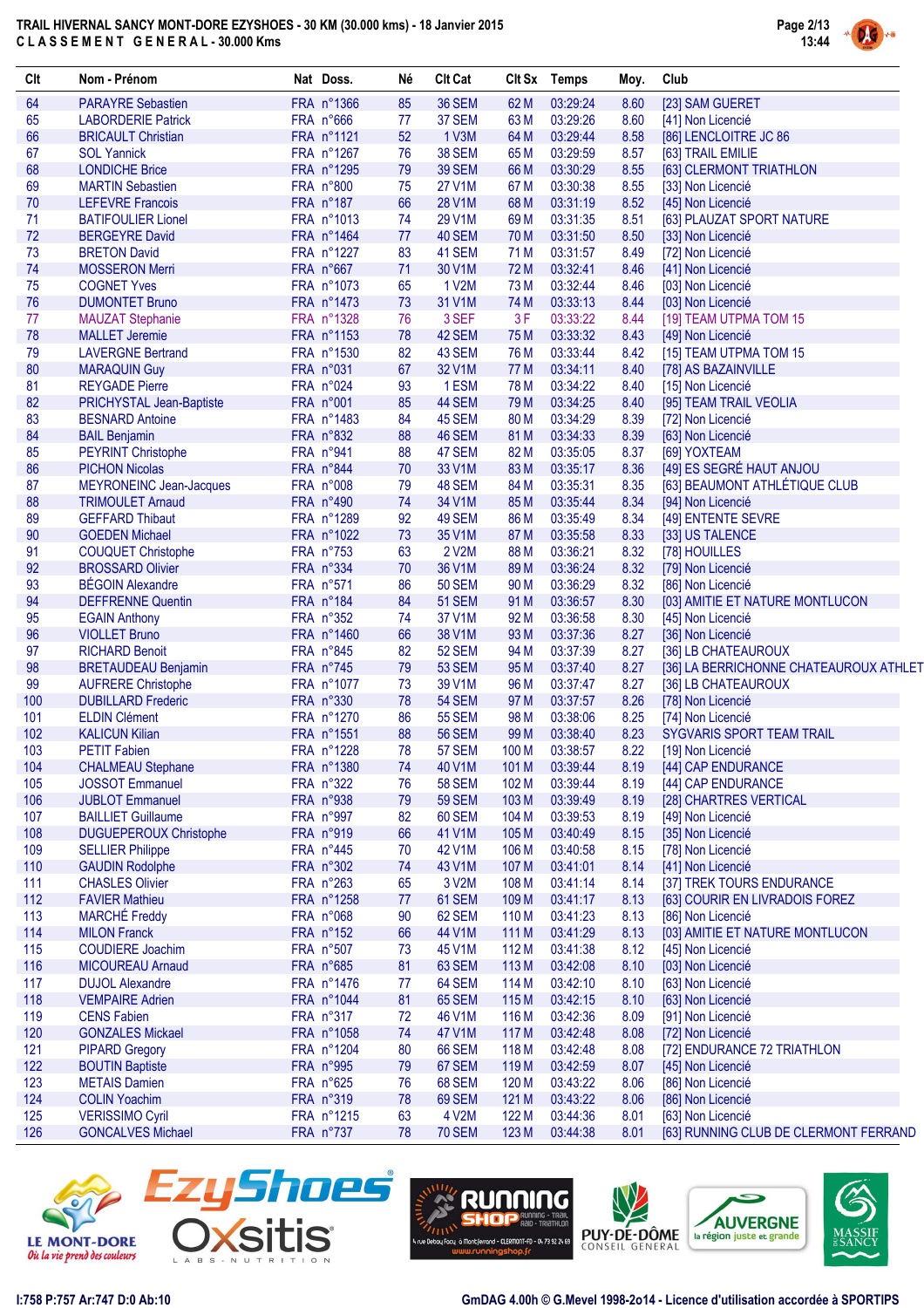

| Clt        | Nom - Prénom                                        | Nat Doss.               | Né       | <b>Clt Cat</b>          |                | Clt Sx Temps         | Moy.         | Club                                           |
|------------|-----------------------------------------------------|-------------------------|----------|-------------------------|----------------|----------------------|--------------|------------------------------------------------|
| 127        | <b>BULIDON Frederick</b>                            | FRA n°1503              | 72       | 48 V1M                  | 124 M          | 03:44:50             | 8.01         | [63] RUNNING SHOP                              |
| 128        | <b>LEBORGNE Sebastien</b>                           | FRA n°1296              | 83       | 71 SEM                  | 125 M          | 03:44:58             | 8.00         | [37] TOURS'N AVENTURE                          |
| 129        | <b>MACHADO Jean Philippe</b>                        | FRA n°1336              | 72       | 49 V1M                  | 126 M          | 03:45:24             | 7.99         | [19] Non Licencié                              |
| 130        | <b>HEIT Damien</b>                                  | FRA n°163               | 85       | <b>72 SEM</b>           | 127 M          | 03:45:26             | 7.98         | [86] STADE POITEVIN TRIATHLON                  |
| 131        | <b>CHEVET Cedric</b>                                | FRA n°702               | 82       | <b>73 SEM</b>           | 128 M          | 03:45:28             | 7.98         | [86] Non Licencié                              |
| 132        | <b>COUTURIER Christophe</b>                         | FRA n°300               | 74       | 50 V1M                  | 129 M          | 03:45:36             | 7.98         | [03] Non Licencié                              |
| 133        | <b>BOUQUET Paul</b>                                 | FRA n°057               | 91       | <b>74 SEM</b>           | 130 M          | 03:45:37             | 7.98         | [49] ASEC LA POMMERAYE                         |
| 134        | <b>LE BAIL Paul</b>                                 | FRA n°1388              | 84       | <b>75 SEM</b>           | 131 M          | 03:45:57             | 7.97         | [40] Non Licencié                              |
| 135        | <b>VERNAY Olivier</b>                               | FRA n°1104              | 75       | 51 V1M                  | 132 M          | 03:46:08             | 7.96         | [45] Non Licencié                              |
| 136        | <b>MINIGGIO Nicolas</b>                             | FRA n°1511              | 80       | <b>76 SEM</b>           | 133 M          | 03:46:51             | 7.94         | [01] TRAIL OUTDOOR 69                          |
| 137        | <b>LEBRAY David</b>                                 | FRA n°353               | 75       | 52 V1M                  | 134 M          | 03:47:02             | 7.93         | [78] Non Licencié                              |
| 138        | <b>LORMIERES Pascal</b>                             | FRA n°1321              | 75       | 53 V1M                  | 135 M          | 03:47:11             | 7.92         | [63] Non Licencié                              |
| 139        | <b>SAUTREUIL Eric</b>                               | FRA n°957               | 73       | 54 V1M                  | 136 M          | 03:47:23             | 7.92         | [63] Non Licencié                              |
| 140        | <b>MICHARDIERE Pascal</b><br><b>BOUILLER Franck</b> | FRA n°1496              | 64       | 5 V2M                   | 137 M          | 03:47:24             | 7.92         | Non Licencié                                   |
| 141<br>142 |                                                     | FRA n°814<br>FRA n°1443 | 69<br>81 | 55 V1M                  | 138 M<br>139 M | 03:47:56<br>03:48:02 | 7.90         | [03] EAMYA                                     |
| 143        | <b>TRISTANT Goulwenn</b><br><b>FAHY Ludovic</b>     | FRA n°1255              | 79       | 77 SEM<br><b>78 SEM</b> | 140 M          | 03:48:21             | 7.89<br>7.88 | [31] Non Licencié<br>[63] Non Licencié         |
| 144        | <b>COUTELLE Nicolas</b>                             | FRA n°1163              | 78       | <b>79 SEM</b>           | 141 M          | 03:48:24             | 7.88         | [72] Non Licencié                              |
| 145        | <b>DUPUIS Maxime</b>                                | FRA n°671               | 87       | 80 SEM                  | 142 M          | 03:48:27             | 7.88         | [86] LES P'TITS MOTEURS                        |
| 146        | <b>FAYEMENDY Philippe</b>                           | FRA n°1372              | 83       | 81 SEM                  | 143 M          | 03:48:47             | 7.87         | [87] Non Licencié                              |
| 147        | <b>BARRE Maxime</b>                                 | FRA n°860               | 86       | 82 SEM                  | 144 M          | 03:48:49             | 7.87         | [37] Non Licencié                              |
| 148        | <b>BRISSEAU Freddy</b>                              | FRA n°034               | 85       | 83 SEM                  | 145 M          | 03:49:23             | 7.85         | [85] RAIDLIGHT                                 |
| 149        | <b>DEVAUD Simon</b>                                 | FRA n°316               | 84       | 84 SEM                  | 146 M          | 03:49:36             | 7.84         | [87] Non Licencié                              |
| 150        | <b>LAFARGE Stephane</b>                             | FRA n°942               | 72       | 56 V1M                  | 147 M          | 03:49:37             | 7.84         | [63] BEAUMONT ATHLÉTIQUE CLUB                  |
| 151        | <b>HALLO Ludovic</b>                                | FRA n°922               | 66       | 57 V1M                  | 148 M          | 03:49:39             | 7.84         | [33] Non Licencié                              |
| 152        | <b>RODIER André</b>                                 | FRA n°708               | 55       | 2 V3M                   | 149 M          | 03:49:50             | 7.83         | [63] BEAUMONT ATHLÉTIQUE CLUB                  |
| 153        | <b>GARDET Christophe</b>                            | FRA n°710               | 73       | 58 V1M                  | 150 M          | 03:49:53             | 7.83         | [24] ATHLÉTISME SAINT-PANTALÉON                |
| 154        | <b>ARNAUD Jonathan</b>                              | FRA n°1481              | 84       | <b>85 SEM</b>           | 151 M          | 03:50:26             | 7.81         | [86] Non Licencié                              |
| 155        | <b>RAME Charlie</b>                                 | FRA n°781               | 90       | <b>86 SEM</b>           | 152 M          | 03:50:32             | 7.81         | [37] Non Licencié                              |
| 156        | <b>HERRMANN Lionel</b>                              | FRA n°027               | 81       | 87 SEM                  | 153 M          | 03:50:37             | 7.81         | [63] Non Licencié                              |
| 157        | <b>PETITEAU Franck</b>                              | FRA n°170               | 64       | 6 V2M                   | 154 M          | 03:50:42             | 7.80         | [91] Non Licencié                              |
| 158        | <b>MENARD Sebastien</b>                             | FRA n°1320              | 71       | 59 V1M                  | 155 M          | 03:50:48             | 7.80         | [14] Non Licencié                              |
| 159        | <b>MARCHAL Michael</b>                              | FRA n°357               | 76       | <b>88 SEM</b>           | 156 M          | 03:50:54             | 7.80         | [78] XTREM RUNNING TRAIL                       |
| 160        | <b>DUBOUCHAUD Guillaume</b>                         | FRA n°324               | 84       | 89 SEM                  | 157 M          | 03:50:54             | 7.80         | [87] CC NIEUL CAP                              |
| 161        | <b>BOIRET Mathieu</b>                               | FRA n°560               | 84       | <b>90 SEM</b>           | 158 M          | 03:50:58             | 7.79         | [45] Non Licencié                              |
| 162        | <b>FERRY Benjamin</b>                               | FRA n°1281              | 81       | <b>91 SEM</b>           | 159 M          | 03:51:06             | 7.79         | [43] Non Licencié                              |
| 163        | <b>FAURE Laurent</b>                                | FRA n°1425              | 74       | 60 V1M                  | 160 M          | 03:51:15             | 7.78         | [03] VICHY TRIATHLON                           |
| 164        | <b>DE PAUW David</b>                                | FRA n°1288              | 74       | 61 V1M                  | 161 M          | 03:51:18             | 7.78         | [24] LES RAPID'EAUX                            |
| 165        | <b>BOUGEANT Frederic</b>                            | FRA n°1226              | 76       | <b>92 SEM</b>           | 162 M          | 03:51:32             | 7.77         | [72] Non Licencié                              |
| 166        | <b>LEGRAND Gauthier</b>                             | FRA n°1461              | 84       | <b>93 SEM</b>           | 163 M          | 03:52:26             | 7.74         | [28] Non Licencié                              |
| 167        | <b>SEREY Arnaud</b>                                 | FRA n°626               | 75       | 62 V1M                  | 164 M          | 03:52:27             | 7.74         | [35] Non Licencié                              |
| 168        | <b>DENIAUD Alexandre</b>                            | FRA n°132               | 79       | <b>94 SEM</b>           | 165 M          | 03:52:28             | 7.74         | [44] CAP ENDURANCE                             |
| 169        | <b>DUBOURGNOUX Fabrice</b>                          | FRA n°1190              | 66       | 63 V1M                  | 166 M          | 03:52:32             | 7.74         | [63] LIMAGNE ATHLETE ENDURANCE                 |
| 170        | <b>MELCHIOR Gregory</b>                             | FRA n°256               | 72       | 64 V1M                  | 167 M          | 03:53:10             | 7.72         | [37] Non Licencié                              |
| 171        | <b>JARLIER Julien</b>                               | FRA n°133               | 80       | <b>95 SEM</b>           | 168 M          | 03:53:26             | 7.71         | [63] Non Licencié                              |
| 172        | <b>MIRA Vincent</b>                                 | FRA n°419               | 84       | <b>96 SEM</b>           | 169 M          | 03:53:38             | 7.70         | [63] Non Licencié                              |
| 173        | <b>MARMOIS Arnaud</b>                               | FRA n°225               | 80       | 97 SEM                  | 170 M          | 03:54:35             | 7.67         | [49] Non Licencié                              |
| 174        | <b>MAZET Arnaud</b>                                 | FRA n°763               | 68       | 65 V1M                  | 171 M          | 03:54:37             | 7.67         | [63] Non Licencié                              |
| 175        | <b>RAVELET Frederic</b>                             | FRA n°1314              | 69       | 66 V1M                  | 172 M          | 03:54:38             | 7.67         | [63] CAC<br>[63] PLAUZAT SPORT NATURE          |
| 176<br>177 | <b>ROUSSET Jean Paul</b>                            | FRA n°925<br>FRA n°1302 | 61       | <b>7 V2M</b><br>67 V1M  | 173 M          | 03:54:43             | 7.67         |                                                |
| 178        | <b>LAMOUREUX Fred</b><br><b>LAGARDE Benoit</b>      | FRA n°1552              | 73<br>84 | <b>98 SEM</b>           | 174 M<br>175 M | 03:54:53<br>03:54:59 | 7.66<br>7.66 | [79] Non Licencié<br>SYGVARIS SPORT TEAM TRAIL |
| 179        | <b>NOLAN Rachel</b>                                 | FRA n°1533              | 85       | 4 SEF                   | 4 F            | 03:55:11             | 7.65         | [69] TRAIL OUTDOOR 69                          |
| 180        | <b>DESPREZ Jean Marc</b>                            | FRA n°1424              | 55       | 3 V3M                   | 176 M          | 03:55:12             | 7.65         | [03] Non Licencié                              |
| 181        | <b>ETIENNEY Arnaud</b>                              | FRA n°740               | 73       | 68 V1M                  | 177 M          | 03:55:37             | 7.64         | [58] MORVAN OXYGENE                            |
| 182        | <b>AUBERT Yoni</b>                                  | FRA n°211               | 79       | <b>99 SEM</b>           | 178 M          | 03:55:38             | 7.64         | [45] Non Licencié                              |
| 183        | <b>CAMOIN Philippe</b>                              | FRA n°1430              | 76       | <b>100 SEM</b>          | 179 M          | 03:55:39             | 7.64         | [86] LENCLOITRE JC 86                          |
| 184        | <b>REANT Jean Christophe</b>                        | FRA n°079               | 82       | <b>101 SEM</b>          | 180 M          | 03:56:04             | 7.63         | [03] Non Licencié                              |
| 185        | <b>ROUCAU Eric</b>                                  | FRA n°744               | 72       | 69 V1M                  | 181 M          | 03:56:06             | 7.62         | [03] Non Licencié                              |
| 186        | <b>DUBUY Gerard</b>                                 | FRA n°674               | 61       | 8 V2M                   | 182 M          | 03:56:35             | 7.61         | [37] Non Licencié                              |
| 187        | <b>NIN Edgard</b>                                   | FRA n°1124              | 62       | 9 V2M                   | 183 M          | 03:56:38             | 7.61         | [63] COURNON A C                               |
| 188        | <b>CANNAVO Fabien</b>                               | FRA n°765               | 75       | 70 V1M                  | 184 M          | 03:56:38             | 7.61         | [78] Non Licencié                              |
| 189        | <b>PONT Pascal</b>                                  | FRA n°1360              | 64       | <b>10 V2M</b>           | 185 M          | 03:57:35             | 7.58         | [37] TOURS'N AVENTURE                          |
|            |                                                     |                         |          |                         |                |                      |              |                                                |









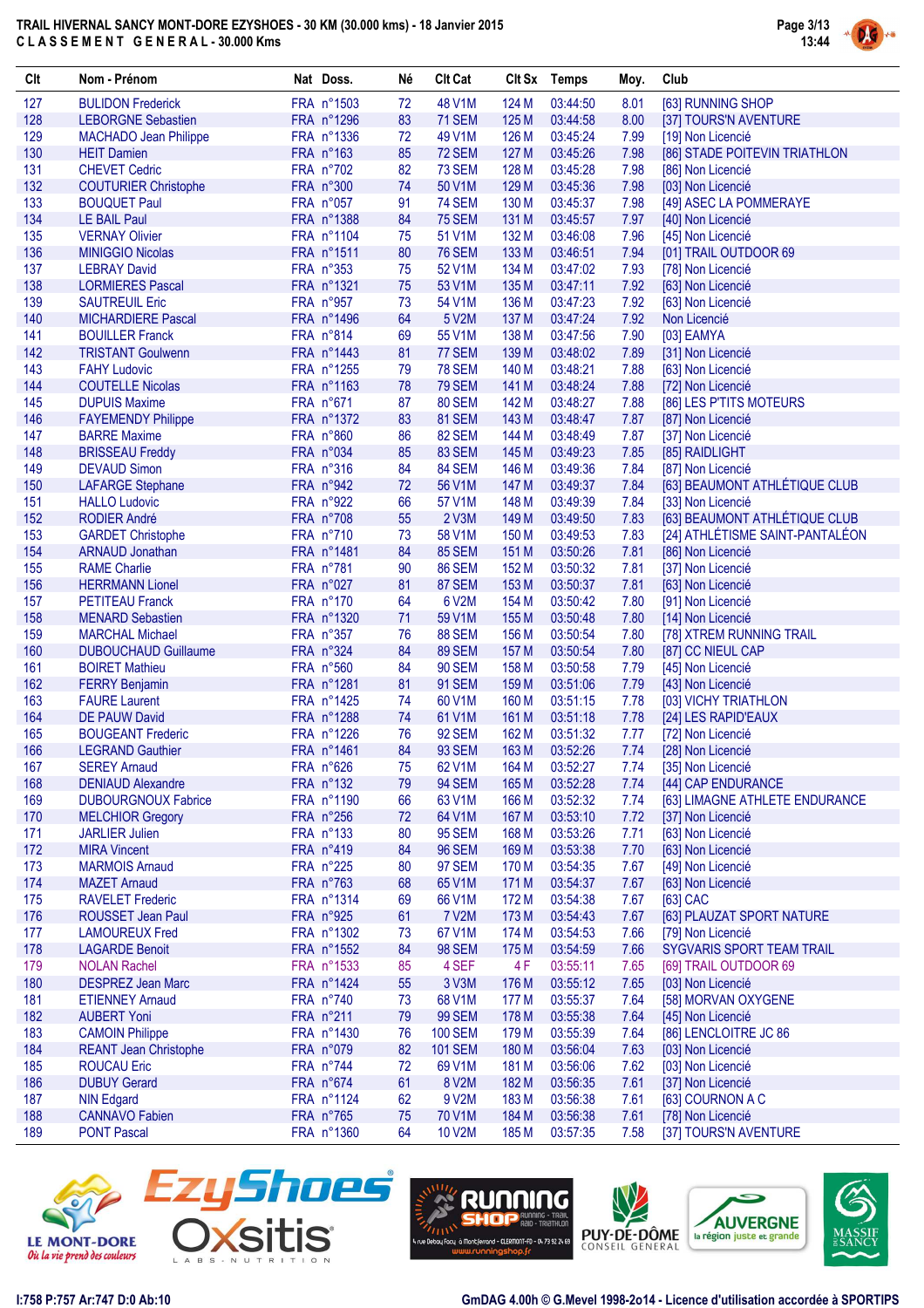

| Clt        | Nom - Prénom                                         | Nat Doss.               | Né       | <b>Clt Cat</b>           |                    | Clt Sx Temps         | Moy.         | Club                                                   |
|------------|------------------------------------------------------|-------------------------|----------|--------------------------|--------------------|----------------------|--------------|--------------------------------------------------------|
| 190        | <b>BLIN Didier</b>                                   | FRA n°564               | 65       | 11 V2M                   | 186 M              | 03:58:12             | 7.56         | [37] CULTU RAIDS CONCEPT                               |
| 191        | <b>BRIENNE Yann</b>                                  | FRA n°1553              | 81       | <b>102 SEM</b>           | 187 M              | 03:58:15             | 7.56         | [36] Non Licencié                                      |
| 192        | <b>CHEVALIER Pierre</b>                              | FRA n°495               | 46       | 4 V3M                    | 188 M              | 03:58:15             | 7.56         | [37] TREK TOURS ENDURANCE                              |
| 193        | <b>BOUCHAM Christophe</b>                            | FRA n°1217              | 69       | 71 V1M                   | 189 M              | 03:58:18             | 7.55         | [86] Non Licencié                                      |
| 194        | <b>DEMURE Camille</b>                                | FRA n°1406              | 88       | <b>103 SEM</b>           | 190 M              | 03:58:25             | 7.55         | [63] Non Licencié                                      |
| 195        | MAUZAT JEAN-PIERRE Jean-Pierre                       | FRA n°1059              | 49       | 5 V3M                    | 191 M              | 03:58:34             | 7.55         | [15] RUNNING CLUB ARPAJON-15-1                         |
| 196        | <b>LAMADON Ludovic</b>                               | FRA n°279               | 79       | <b>104 SEM</b>           | 192 M              | 03:58:43             | 7.54         | [63] Non Licencié                                      |
| 197<br>198 | <b>LEVY Karine</b><br><b>BESSONNEAU Adrien</b>       | FRA n°584<br>FRA n°579  | 77<br>90 | 5 SEF<br><b>105 SEM</b>  | 5F<br>193 M        | 03:58:45<br>03:58:45 | 7.54<br>7.54 | [91] TEAM TRAIL EXPLORER<br>[49] Non Licencié          |
| 199        | <b>GIRODON Jacky</b>                                 | FRA n°929               | 71       | 72 V1M                   | 194 M              | 03:58:53             | 7.54         | [03] Non Licencié                                      |
| 200        | <b>BARRE Damien</b>                                  | FRA n°1207              | 93       | 2 ESM                    | 195 M              | 03:58:53             | 7.54         | [49] Non Licencié                                      |
| 201        | <b>DOISNEAU Sebastien</b>                            | FRA n°209               | 73       | 73 V1M                   | 196 M              | 03:58:57             | 7.53         | [45] ASFAS TRIATHLON                                   |
| 202        | <b>BERSON Bruno</b>                                  | FRA n°012               | 76       | <b>106 SEM</b>           | 197 M              | 03:59:01             | 7.53         | [37] Non Licencié                                      |
| 203        | <b>GUILLET Richard</b>                               | FRA n°1441              | 77       | <b>107 SEM</b>           | 198 M              | 03:59:19             | 7.52         | [37] TREK TOURS ENDURANCE                              |
| 204        | <b>LUCAS Alexandre</b>                               | FRA n°525               | 84       | <b>108 SEM</b>           | 199 M              | 03:59:29             | 7.52         | [35] Non Licencié                                      |
| 205        | <b>RACOUET Anthony</b>                               | FRA n°546               | 87       | <b>109 SEM</b>           | 200 M              | 03:59:31             | 7.52         | [35] Non Licencié                                      |
| 206        | <b>PREVOST Pascal</b>                                | FRA n°908               | 66       | 74 V1M                   | 201 M              | 03:59:31             | 7.52         | [28] Non Licencié                                      |
| 207        | <b>JOUBAIRE Thomas</b>                               | FRA n°1239              | 90       | <b>110 SEM</b>           | 202 M              | 03:59:32             | 7.51         | [78] Non Licencié                                      |
| 208        | <b>GATARD Dominique</b>                              | FRA n°1218              | 69       | 75 V1M                   | 203 M              | 03:59:33             | 7.51         | [86] Non Licencié                                      |
| 209        | <b>BEYNEL Florence</b>                               | FRA n°827               | 67       | 1 V1F                    | 6F                 | 03:59:41             | 7.51         | [63] BEAUMONT ATHLÉTIQUE CLUB                          |
| 210        | <b>SOULARD Jean Francois</b>                         | FRA n°790               | 62       | <b>12 V2M</b>            | 204 M              | 03:59:56             | 7.50         | [17] ROCHEFORT TRIATHLON                               |
| 211<br>212 | <b>DELAIR Pierre</b><br><b>LAUNAY Emmanuelle</b>     | FRA n°1293<br>FRA n°033 | 65<br>81 | 13 V2M<br>6 SEF          | 205 M<br><b>7F</b> | 04:00:16<br>04:00:16 | 7.49<br>7.49 | [87] Non Licencié<br>[78] VAC ATHLETISME               |
| 213        | <b>VENOT Timothee</b>                                | FRA n°757               | 86       | <b>111 SEM</b>           | 206 M              | 04:01:37             | 7.45         | [24] Non Licencié                                      |
| 214        | <b>DESHAYES Antoine</b>                              | FRA n°094               | 92       | <b>112 SEM</b>           | 207 M              | 04:02:04             | 7.44         | [28] Non Licencié                                      |
| 215        | <b>KOTOV Thierry</b>                                 | FRA n°887               | 64       | 14 V2M                   | 208 M              | 04:02:13             | 7.43         | [85] Non Licencié                                      |
| 216        | <b>GORSE Florian</b>                                 | FRA n°337               | 92       | <b>113 SEM</b>           | 209 M              | 04:02:22             | 7.43         | [19] Non Licencié                                      |
| 217        | <b>GREJON Olivier</b>                                | FRA n°1427              | 76       | <b>114 SEM</b>           | 210 M              | 04:03:06             | 7.40         | [45] MAUVES ATTITUDE RUNNING _TRAIL                    |
| 218        | <b>RICORDEAU Francois</b>                            | FRA n°1201              | 89       | <b>115 SEM</b>           | 211 M              | 04:03:12             | 7.40         | [72] Non Licencié                                      |
| 219        | <b>HENAULT Antoine</b>                               | FRA n°1200              | 89       | <b>116 SEM</b>           | 212 M              | 04:03:15             | 7.40         | [35] Non Licencié                                      |
| 220        | <b>OHREL Philippe</b>                                | FRA n°1539              | 68       | 76 V1M                   | 213 M              | 04:03:22             | 7.40         | <b>US ROISSY ATHLETIC</b>                              |
| 221        | <b>SCHNEIDER Maurin</b>                              | FRA n°044               | 71       | 77 V1M                   | 214 M              | 04:03:23             | 7.40         | [49] AS SAINT SYLVAIN D'ANJOU                          |
| 222        | <b>BILLOT Cedric</b>                                 | FRA n°911               | 83       | <b>117 SEM</b>           | 215 M              | 04:03:25             | 7.39         | [45] Non Licencié                                      |
| 223        | <b>MELET Richard</b>                                 | FRA n°634               | 79       | <b>118 SEM</b>           | 216 M              | 04:03:48             | 7.38         | [45] Non Licencié                                      |
| 224<br>225 | <b>MASSON Ronan</b><br><b>CENS Sandrine</b>          | FRA n°813<br>FRA n°422  | 78<br>74 | <b>119 SEM</b><br>2 V1F  | 217 M<br>8F        | 04:03:50<br>04:03:51 | 7.38<br>7.38 | [45] Non Licencié                                      |
| 226        | <b>CANILLAS Bruno</b>                                | FRA n°855               | 74       | 78 V1M                   | 218 M              | 04:03:52             | 7.38         | [91] Non Licencié<br>[41] Non Licencié                 |
| 227        | JAFFEUX Jerome                                       | FRA n°323               | 76       | <b>120 SEM</b>           | 219 M              | 04:03:52             | 7.38         | [63] Non Licencié                                      |
| 228        | <b>BERTHOUT David</b>                                | FRA n°420               | 82       | <b>121 SEM</b>           | 220 M              | 04:03:52             | 7.38         | [69] Non Licencié                                      |
| 229        | <b>HOERDT Christophe</b>                             | FRA n°268               | 67       | 79 V1M                   | 221 M              | 04:03:53             | 7.38         | [45] Non Licencié                                      |
| 230        | <b>VIGNERON Pascal</b>                               | FRA n°383               | 76       | <b>122 SEM</b>           | 222 M              | 04:03:54             | 7.38         | [78] XTREM RUNNING TRAIL                               |
| 231        | <b>QUEHEN Florent</b>                                | FRA n°157               | 89       | <b>123 SEM</b>           | 223 M              | 04:04:16             | 7.37         | [87] TEAM TRIATHLON 87                                 |
| 232        | <b>GUERRA Patrick</b>                                | FRA n°318               | 63       | 15 V2M                   | 224 M              | 04:04:24             | 7.37         | [45] ASFAS TRIATHLON                                   |
| 233        | <b>BRUN Patrick</b>                                  | FRA n°585               | 72       | 80 V1M                   | 225 M              | 04:04:46             | 7.35         | [19] KM19 BRANCEILLES                                  |
| 234        | <b>VACA Sébastien</b>                                | FRA n°803               | 76       | <b>124 SEM</b>           | 226 M              | 04:04:57             | 7.35         | [45] Non Licencié                                      |
| 235        | <b>FOSCHIATTI Thibaut</b>                            | FRA n°810               | 83       | <b>125 SEM</b>           | 227 M              | 04:05:33             | 7.33         | [45] Non Licencié                                      |
| 236<br>237 | <b>CHEVREAU Jerome</b><br><b>BLANCHARD Sebastien</b> | FRA n°1402<br>FRA n°399 | 72<br>71 | 81 V1M<br>82 V1M         | 228 M<br>229 M     | 04:05:36<br>04:05:51 | 7.33<br>7.32 | [18] ASA DU BERRY                                      |
| 238        | <b>MARCEL Nicolas</b>                                | FRA n°986               | 75       | 83 V1M                   | 230 M              | 04:05:52             | 7.32         | [44] ATHLETIC CLUB PAYS D ANCENIS<br>[43] Non Licencié |
| 239        | <b>FOUTREL Gilles</b>                                | FRA n°002               | 71       | 84 V1M                   | 231 M              | 04:06:26             | 7.30         | [78] Non Licencié                                      |
| 240        | <b>SAINTANDRE Yoann</b>                              | FRA n°1451              | 83       | <b>126 SEM</b>           | 232 M              | 04:06:28             | 7.30         | [45] Non Licencié                                      |
| 241        | <b>SERRA Pascal</b>                                  | FRA n°724               | 69       | 85 V1M                   | 233 M              | 04:06:54             | 7.29         | [63] Non Licencié                                      |
| 242        | <b>JAMIN Eric</b>                                    | FRA n°105               | 75       | 86 V1M                   | 234 M              | 04:06:59             | 7.29         | [49] Non Licencié                                      |
| 243        | <b>CARDINAL Hervé</b>                                | FRA n°1438              | 79       | <b>127 SEM</b>           | 235 M              | 04:07:00             | 7.29         | [78] Non Licencié                                      |
| 244        | <b>BOISSON Yohann</b>                                | FRA n°052               | 75       | 87 V1M                   | 236 M              | 04:07:13             | 7.28         | [49] Non Licencié                                      |
| 245        | <b>ROBERT Gregory</b>                                | FRA n°1303              | 80       | <b>128 SEM</b>           | 237 M              | 04:07:14             | 7.28         | [49] AS ST SYLVAIN                                     |
| 246        | <b>CENS Christophe</b>                               | FRA n°408               | 72       | 88 V1M                   | 238 M              | 04:07:19             | 7.28         | [01] Non Licencié                                      |
| 247        | <b>POTEZ Adrian</b>                                  | FRA n°453               | 86       | <b>129 SEM</b>           | 239 M              | 04:07:28             | 7.27         | [45] COURIR A ORMES                                    |
| 248        | <b>GILARDIN Olivier</b>                              | FRA n°252               | 71       | 89 V1M                   | 240 M              | 04:07:28             | 7.27         | [86] EPA                                               |
| 249        | <b>LARIVIERE Philippe</b>                            | FRA n°793               | 60       | <b>16 V2M</b>            | 241 M              | 04:07:34             | 7.27         | [31] Non Licencié                                      |
| 250<br>251 | <b>LUSSON Cédric</b><br><b>GIRAULT Edouard</b>       | FRA n°956<br>FRA n°449  | 76<br>71 | <b>130 SEM</b>           | 242 M              | 04:07:49             | 7.26         | [86] Non Licencié                                      |
| 252        | <b>ROCHE Mathieu</b>                                 | FRA n°363               | 90       | 90 V1M<br><b>131 SEM</b> | 243 M<br>244 M     | 04:08:08<br>04:08:33 | 7.25<br>7.24 | [27] CA EZY<br>[03] Non Licencié                       |
|            |                                                      |                         |          |                          |                    |                      |              |                                                        |









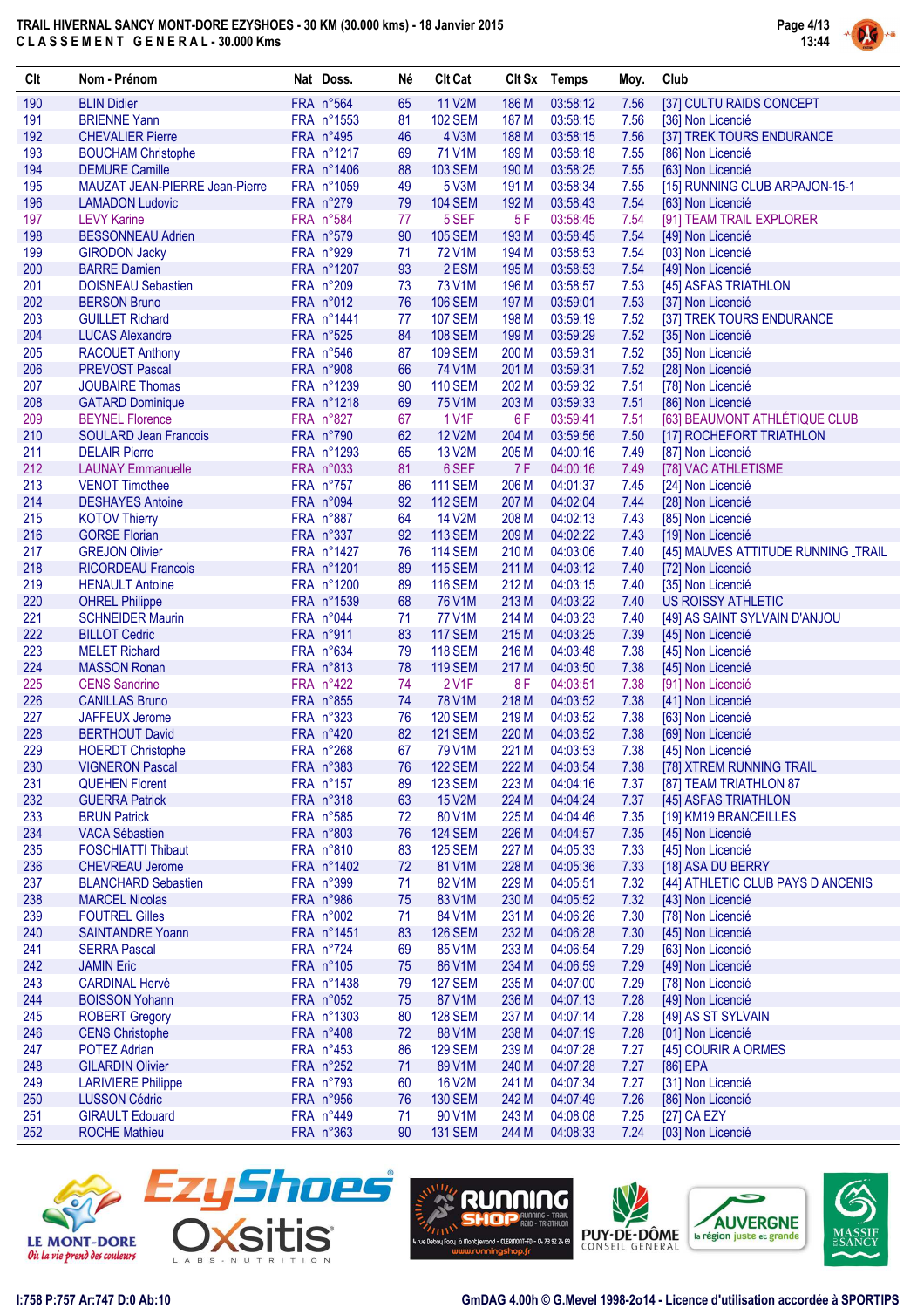

| 253<br><b>MELLERET Patrick</b><br>FRA n°1411<br>70<br>91 V1M<br>245 M<br>04:08:34<br>7.24<br>[03] Non Licencié<br>254<br>FRA n°620<br>69<br>92 V1M<br>246 M<br>04:08:39<br>7.24<br><b>CAILLE Jean-Robert</b><br>[45] OTC45<br>[47] US MARMANDE ATHLÉTISME<br>255<br><b>FRESLON Patrice</b><br>FRA n°1445<br>93 V1M<br>247 M<br>04:08:40<br>7.24<br>72<br>256<br>FRA n°1182<br>65<br><b>17 V2M</b><br>248 M<br>04:08:51<br>7.23<br><b>BEAUCHESNE Laurent</b><br>[86] Non Licencié<br>257<br>FRA n°1265<br>61<br><b>18 V2M</b><br>249 M<br>04:08:53<br>7.23<br>[63] Non Licencié<br><b>CHEVALIER Jean Michel</b><br>258<br>FRA n°1361<br>7.23<br><b>BERTHOMIER Marc</b><br>63<br>19 V2M<br>250 M<br>04:08:54<br>[38] Non Licencié<br>259<br>FRA n°1085<br>94 V1M<br>251 M<br>04:08:55<br>7.23<br><b>BERTHOMIER Bruno</b><br>66<br>[36] Non Licencié<br>260<br>FRA n°1390<br>252 M<br>7.23<br><b>CHAUMONT Romuald</b><br>73<br>95 V1M<br>04:08:59<br>[63] Non Licencié<br>261<br>FRA n°328<br>69<br>96 V1M<br>253 M<br>7.22<br>[45] ASFAS TRIATHLON<br><b>BOUCHER Pascal</b><br>04:09:15<br>262<br>FRA n°371<br><b>THEIS Maxime</b><br>85<br><b>132 SEM</b><br>254 M<br>04:09:17<br>7.22<br>[63] Non Licencié<br>263<br><b>COCHARD Nicolas</b><br>FRA n°612<br>81<br><b>133 SEM</b><br>255 M<br>04:09:36<br>7.21<br>[45] Non Licencié<br>264<br>FRA n°815<br>81<br><b>134 SEM</b><br>256 M<br>04:09:40<br>7.21<br><b>MARSANDE Pierre-Alain</b><br>[37] Non Licencié<br>265<br><b>135 SEM</b><br>257 M<br>04:09:49<br>7.21<br><b>COUTELLIER Romain</b><br>FRA n°787<br>87<br>[45] COURIR A ORMES<br>266<br>76<br><b>136 SEM</b><br>258 M<br><b>SKRZYPCZAK Yvan</b><br>FRA n°1400<br>04:09:52<br>7.20<br>[63] Non Licencié<br>267<br>FRA n°372<br>69<br>97 V1M<br>259 M<br>7.20<br><b>RICHETIN Stephane</b><br>04:09:58<br>[28] XTREM RUNNING TRAIL<br>268<br>FRA n°010<br>72<br>98 V1M<br>260 M<br>04:10:31<br><b>REMY Miguel</b><br>7.19<br>[63] EA AUBUSSON<br>269<br>FRA n°160<br><b>137 SEM</b><br>261 M<br><b>JOINT Gwenael</b><br>81<br>04:10:37<br>7.18<br>[45] Non Licencié<br>270<br><b>MOTEL Eric</b><br>FRA n°603<br>65<br>20 V2M<br>262 M<br>04:10:38<br>7.18<br>[35] Non Licencié<br>271<br>FRA n°416<br>72<br>99 V1M<br>263 M<br>04:10:41<br>7.18<br><b>GUIGNARD Jerome</b><br>[45] Non Licencié<br>272<br><b>PICHOT Patrice</b><br>FRA n°1094<br>72<br>100 V1M<br>264 M<br>04:10:56<br>7.17<br>[86] LENCLOITRE JC 86<br>273<br><b>HUSSON Gilles</b><br>FRA n°1358<br>74<br>101 V1M<br>265 M<br>04:11:09<br>7.17<br>[37] TEAM TRAIL TOURAINE<br>274<br><b>DUVALLET Mickaël</b><br>FRA n°876<br>79<br><b>138 SEM</b><br>266 M<br>04:11:10<br>7.17<br>[37] Non Licencié<br>275<br>FRA n°804<br>61<br>21 V2M<br>267 M<br>04:11:23<br>7.16<br><b>ULMET Laurent</b><br>[19] Non Licencié<br>276<br><b>BOURBOULON Emmanuel</b><br>FRA n°1131<br>68<br>102 V1M<br>268 M<br>04:11:40<br>7.15<br>[49] Non Licencié<br>277<br>FRA n°413<br><b>22 V2M</b><br>269 M<br>04:12:12<br><b>MORISSE Eric</b><br>58<br>7.14<br>[58] Non Licencié<br>278<br>FRA n°228<br>75<br>103 V1M<br>270 M<br>04:12:17<br>7.13<br>[63] Non Licencié<br><b>VAZ Benoit</b><br>279<br>FRA n°025<br>271 M<br>04:13:21<br>7.11<br><b>RETY Pascal</b><br>71<br>104 V1M<br>[03] Non Licencié<br>280<br>65<br><b>JOUVE Pascal</b><br>FRA n°488<br>23 V2M<br>272 M<br>04:13:58<br>7.09<br>[63] Non Licencié<br>281<br><b>PIERRE Eric</b><br>FRA n°591<br>61<br>24 V2M<br>273 M<br>04:14:06<br>7.08<br>[58] Non Licencié<br>282<br>FRA n°1231<br>72<br>105 V1M<br>274 M<br>04:14:21<br>7.08<br><b>GOUJAT Stephane</b><br>[63] LIMAGNE ATHLETE ENDURANCE<br>283<br>FRA n°1306<br>106 V1M<br>275 M<br><b>GAFFET Eric</b><br>67<br>04:14:31<br>7.07<br>$[19]$ A S P<br>284<br>276 M<br><b>PESTOURIE Eric</b><br>FRA n°1222<br>66<br>107 V1M<br>04:14:34<br>7.07<br>$[24]$ ASP<br>285<br><b>MAGNIER Quentin</b><br>FRA n°1164<br>86<br><b>139 SEM</b><br>277 M<br>04:14:43<br>7.07<br>[33] Non Licencié<br>286<br><b>GIRAUD Xavier</b><br>FRA n°1167<br>84<br><b>140 SEM</b><br>278 M<br>04:14:53<br>7.06<br>[86] Non Licencié<br>287<br>FRA n°109<br>84<br><b>141 SEM</b><br>279 M<br>04:14:56<br>[86] Non Licencié<br><b>PROVOST Julien</b><br>7.06<br>280 M<br>288<br>FRA n°092<br>90<br><b>142 SEM</b><br>04:14:57<br>7.06<br><b>BOUILLY Jeremy</b><br>[93] Non Licencié<br>289<br><b>COUDRE Leila</b><br>FRA n°130<br>74<br>3 V1F<br>9F<br>04:14:57<br>7.06<br>[35] US LIFFRE<br>FRA n°298<br>57<br>290<br><b>NEVEUX Pascal</b><br>25 V2M<br>281 M<br>04:14:57<br>7.06<br>[35] Non Licencié<br>291<br>FRA n°1505<br>66<br>108 V1M<br>282 M<br>04:15:28<br>LE BOBINNEC Elwis<br>7.05<br>[63] Non Licencié<br>73<br>292<br>FRA n°1404<br>109 V1M<br>283 M<br>04:15:35<br>7.04<br><b>CHAVANA Laurent</b><br>[43] Non Licencié<br>293<br>76<br>7.04<br><b>WATINE Remi</b><br>FRA n°822<br><b>143 SEM</b><br>284 M 04:15:38<br>[58] Non Licencié<br>294<br>FRA n°1330<br>58<br>26 V2M<br>04:15:54<br>[45] ASFAS TRIATHLON<br><b>RUET Michel</b><br>285 M<br>7.03<br>295<br>FRA n°734<br>7 SEF<br>10F<br>04:16:03<br><b>CHOULEYSKO Melissa</b><br>87<br>7.03<br>[45] Non Licencié<br>296<br>FRA n°1376<br><b>144 SEM</b><br>286 M<br>04:16:04<br><b>MONCEAU David</b><br>78<br>7.03<br>[45] Non Licencié<br>297<br>287 M<br>7.03<br><b>LEVANNIER Loic</b><br>FRA n°465<br>76<br><b>145 SEM</b><br>04:16:14<br>[92] Non Licencié<br>288 M<br>298<br><b>MOREL Jean-Charles</b><br>FRA n°732<br>61<br>27 V2M<br>04:16:18<br>7.02<br>[63] Non Licencié<br>299<br>FRA n°410<br><b>146 SEM</b><br><b>MARZIOU Guillaume</b><br>85<br>289 M<br>04:16:42<br>7.01<br>[28] Non Licencié<br>300<br><b>BEAU Frederic</b><br>110 V1M<br>290 M<br>04:17:00<br>FRA n°1080<br>68<br>7.00<br>[86] LENCLOITRE JC 86<br>301<br><b>RASKIN Cyrille</b><br>FRA n°1198<br>86<br><b>147 SEM</b><br>291 M<br>04:17:22<br>6.99<br>[28] Non Licencié<br>302<br><b>SAMMUT Philippe</b><br>FRA n°1061<br>292 M<br>04:17:35<br>6.99<br>78<br><b>148 SEM</b><br>[86] LENCLOITRE JC 86<br>303<br><b>BOUVAREL Christophe</b><br>FRA n°1329<br>293 M<br>66<br>111 V1M<br>04:17:36<br>6.99<br>[37] Non Licencié<br>304<br><b>DECHAMPS Marc</b><br>FRA n°977<br>72<br>112 V1M<br>294 M<br>6.99<br>04:17:38<br>[45] Non Licencié<br>305<br>FRA n°1192<br><b>149 SEM</b><br>295 M<br>6.99<br>[91] Non Licencié<br>LE TIEC Sébastien<br>78<br>04:17:41<br>306<br>FRA n°516<br>65<br>28 V2M<br>296 M<br>04:17:41<br>[37] TREK TOURS ENDURANCE<br><b>BRULE Vincent</b><br>6.99<br>307<br><b>CHUPEAU Laurent</b><br>FRA n°1338<br><b>150 SEM</b><br>297 M<br>04:18:13<br>77<br>6.97<br>[79] Non Licencié<br>308<br>FRA n°1046<br>73<br>113 V1M<br>298 M<br><b>CARRATALA Fabian</b><br>04:18:13<br>6.97<br>[79] Non Licencié<br>309<br><b>SUAU Francois</b><br>FRA n°1410<br>29 V2M<br>299 M<br>[63] Non Licencié<br>63<br>04:18:14<br>6.97<br>[34] ST GÉLY ATHLÉTISME<br>310<br>66<br>4 V1F<br>11F<br>6.95<br><b>MICHELIER Sylviane</b><br>FRA n°760<br>04:18:50<br>311<br><b>GUICHARD Stephane</b><br>FRA n°344<br>300 M<br>[78] XTREM RUNNING TRAIL<br>76<br><b>151 SEM</b><br>04:18:53<br>6.95<br>312<br>RETAILLEAU Jordan<br>FRA n°875<br>91<br><b>152 SEM</b><br>6.94<br>301 M<br>04:19:24<br>[86] Non Licencié<br>313<br>FRA n°928<br>302 M<br>[36] LB CHATEAUROUX<br><b>CADEAU Eric</b><br>66<br>114 V1M<br>04:19:37<br>6.93<br>314<br><b>MASSOT Fabien</b><br>FRA n°764<br>115 V1M<br>303 M<br>6.93<br>72<br>04:19:47<br>[63] Non Licencié<br>315<br><b>PETIT Sylvain</b><br>FRA n°1111<br>[69] TOURS'N AVENTURE<br>76<br><b>153 SEM</b><br>304 M<br>04:19:49<br>6.93 | Clt | Nom - Prénom | Nat Doss. | Né | <b>Clt Cat</b> | Clt Sx Temps | Moy. | Club |
|------------------------------------------------------------------------------------------------------------------------------------------------------------------------------------------------------------------------------------------------------------------------------------------------------------------------------------------------------------------------------------------------------------------------------------------------------------------------------------------------------------------------------------------------------------------------------------------------------------------------------------------------------------------------------------------------------------------------------------------------------------------------------------------------------------------------------------------------------------------------------------------------------------------------------------------------------------------------------------------------------------------------------------------------------------------------------------------------------------------------------------------------------------------------------------------------------------------------------------------------------------------------------------------------------------------------------------------------------------------------------------------------------------------------------------------------------------------------------------------------------------------------------------------------------------------------------------------------------------------------------------------------------------------------------------------------------------------------------------------------------------------------------------------------------------------------------------------------------------------------------------------------------------------------------------------------------------------------------------------------------------------------------------------------------------------------------------------------------------------------------------------------------------------------------------------------------------------------------------------------------------------------------------------------------------------------------------------------------------------------------------------------------------------------------------------------------------------------------------------------------------------------------------------------------------------------------------------------------------------------------------------------------------------------------------------------------------------------------------------------------------------------------------------------------------------------------------------------------------------------------------------------------------------------------------------------------------------------------------------------------------------------------------------------------------------------------------------------------------------------------------------------------------------------------------------------------------------------------------------------------------------------------------------------------------------------------------------------------------------------------------------------------------------------------------------------------------------------------------------------------------------------------------------------------------------------------------------------------------------------------------------------------------------------------------------------------------------------------------------------------------------------------------------------------------------------------------------------------------------------------------------------------------------------------------------------------------------------------------------------------------------------------------------------------------------------------------------------------------------------------------------------------------------------------------------------------------------------------------------------------------------------------------------------------------------------------------------------------------------------------------------------------------------------------------------------------------------------------------------------------------------------------------------------------------------------------------------------------------------------------------------------------------------------------------------------------------------------------------------------------------------------------------------------------------------------------------------------------------------------------------------------------------------------------------------------------------------------------------------------------------------------------------------------------------------------------------------------------------------------------------------------------------------------------------------------------------------------------------------------------------------------------------------------------------------------------------------------------------------------------------------------------------------------------------------------------------------------------------------------------------------------------------------------------------------------------------------------------------------------------------------------------------------------------------------------------------------------------------------------------------------------------------------------------------------------------------------------------------------------------------------------------------------------------------------------------------------------------------------------------------------------------------------------------------------------------------------------------------------------------------------------------------------------------------------------------------------------------------------------------------------------------------------------------------------------------------------------------------------------------------------------------------------------------------------------------------------------------------------------------------------------------------------------------------------------------------------------------------------------------------------------------------------------------------------------------------------------------------------------------------------------------------------------------------------------------------------------------------------------------------------------------------------------------------------------------------------------------------------------------------------------------------------------------------------------------------------------------------------------------------------------------------------------------------------------------------------------------------------------------------------------------------------------------------------------------------------------------------------------------------------------------------------------------------------------------------------------------------------------------------------------------------------------------------------------------------------------|-----|--------------|-----------|----|----------------|--------------|------|------|
|                                                                                                                                                                                                                                                                                                                                                                                                                                                                                                                                                                                                                                                                                                                                                                                                                                                                                                                                                                                                                                                                                                                                                                                                                                                                                                                                                                                                                                                                                                                                                                                                                                                                                                                                                                                                                                                                                                                                                                                                                                                                                                                                                                                                                                                                                                                                                                                                                                                                                                                                                                                                                                                                                                                                                                                                                                                                                                                                                                                                                                                                                                                                                                                                                                                                                                                                                                                                                                                                                                                                                                                                                                                                                                                                                                                                                                                                                                                                                                                                                                                                                                                                                                                                                                                                                                                                                                                                                                                                                                                                                                                                                                                                                                                                                                                                                                                                                                                                                                                                                                                                                                                                                                                                                                                                                                                                                                                                                                                                                                                                                                                                                                                                                                                                                                                                                                                                                                                                                                                                                                                                                                                                                                                                                                                                                                                                                                                                                                                                                                                                                                                                                                                                                                                                                                                                                                                                                                                                                                                                                                                                                                                                                                                                                                                                                                                                                                                                                                                                                                                                                                                                |     |              |           |    |                |              |      |      |
|                                                                                                                                                                                                                                                                                                                                                                                                                                                                                                                                                                                                                                                                                                                                                                                                                                                                                                                                                                                                                                                                                                                                                                                                                                                                                                                                                                                                                                                                                                                                                                                                                                                                                                                                                                                                                                                                                                                                                                                                                                                                                                                                                                                                                                                                                                                                                                                                                                                                                                                                                                                                                                                                                                                                                                                                                                                                                                                                                                                                                                                                                                                                                                                                                                                                                                                                                                                                                                                                                                                                                                                                                                                                                                                                                                                                                                                                                                                                                                                                                                                                                                                                                                                                                                                                                                                                                                                                                                                                                                                                                                                                                                                                                                                                                                                                                                                                                                                                                                                                                                                                                                                                                                                                                                                                                                                                                                                                                                                                                                                                                                                                                                                                                                                                                                                                                                                                                                                                                                                                                                                                                                                                                                                                                                                                                                                                                                                                                                                                                                                                                                                                                                                                                                                                                                                                                                                                                                                                                                                                                                                                                                                                                                                                                                                                                                                                                                                                                                                                                                                                                                                                |     |              |           |    |                |              |      |      |
|                                                                                                                                                                                                                                                                                                                                                                                                                                                                                                                                                                                                                                                                                                                                                                                                                                                                                                                                                                                                                                                                                                                                                                                                                                                                                                                                                                                                                                                                                                                                                                                                                                                                                                                                                                                                                                                                                                                                                                                                                                                                                                                                                                                                                                                                                                                                                                                                                                                                                                                                                                                                                                                                                                                                                                                                                                                                                                                                                                                                                                                                                                                                                                                                                                                                                                                                                                                                                                                                                                                                                                                                                                                                                                                                                                                                                                                                                                                                                                                                                                                                                                                                                                                                                                                                                                                                                                                                                                                                                                                                                                                                                                                                                                                                                                                                                                                                                                                                                                                                                                                                                                                                                                                                                                                                                                                                                                                                                                                                                                                                                                                                                                                                                                                                                                                                                                                                                                                                                                                                                                                                                                                                                                                                                                                                                                                                                                                                                                                                                                                                                                                                                                                                                                                                                                                                                                                                                                                                                                                                                                                                                                                                                                                                                                                                                                                                                                                                                                                                                                                                                                                                |     |              |           |    |                |              |      |      |
|                                                                                                                                                                                                                                                                                                                                                                                                                                                                                                                                                                                                                                                                                                                                                                                                                                                                                                                                                                                                                                                                                                                                                                                                                                                                                                                                                                                                                                                                                                                                                                                                                                                                                                                                                                                                                                                                                                                                                                                                                                                                                                                                                                                                                                                                                                                                                                                                                                                                                                                                                                                                                                                                                                                                                                                                                                                                                                                                                                                                                                                                                                                                                                                                                                                                                                                                                                                                                                                                                                                                                                                                                                                                                                                                                                                                                                                                                                                                                                                                                                                                                                                                                                                                                                                                                                                                                                                                                                                                                                                                                                                                                                                                                                                                                                                                                                                                                                                                                                                                                                                                                                                                                                                                                                                                                                                                                                                                                                                                                                                                                                                                                                                                                                                                                                                                                                                                                                                                                                                                                                                                                                                                                                                                                                                                                                                                                                                                                                                                                                                                                                                                                                                                                                                                                                                                                                                                                                                                                                                                                                                                                                                                                                                                                                                                                                                                                                                                                                                                                                                                                                                                |     |              |           |    |                |              |      |      |
|                                                                                                                                                                                                                                                                                                                                                                                                                                                                                                                                                                                                                                                                                                                                                                                                                                                                                                                                                                                                                                                                                                                                                                                                                                                                                                                                                                                                                                                                                                                                                                                                                                                                                                                                                                                                                                                                                                                                                                                                                                                                                                                                                                                                                                                                                                                                                                                                                                                                                                                                                                                                                                                                                                                                                                                                                                                                                                                                                                                                                                                                                                                                                                                                                                                                                                                                                                                                                                                                                                                                                                                                                                                                                                                                                                                                                                                                                                                                                                                                                                                                                                                                                                                                                                                                                                                                                                                                                                                                                                                                                                                                                                                                                                                                                                                                                                                                                                                                                                                                                                                                                                                                                                                                                                                                                                                                                                                                                                                                                                                                                                                                                                                                                                                                                                                                                                                                                                                                                                                                                                                                                                                                                                                                                                                                                                                                                                                                                                                                                                                                                                                                                                                                                                                                                                                                                                                                                                                                                                                                                                                                                                                                                                                                                                                                                                                                                                                                                                                                                                                                                                                                |     |              |           |    |                |              |      |      |
|                                                                                                                                                                                                                                                                                                                                                                                                                                                                                                                                                                                                                                                                                                                                                                                                                                                                                                                                                                                                                                                                                                                                                                                                                                                                                                                                                                                                                                                                                                                                                                                                                                                                                                                                                                                                                                                                                                                                                                                                                                                                                                                                                                                                                                                                                                                                                                                                                                                                                                                                                                                                                                                                                                                                                                                                                                                                                                                                                                                                                                                                                                                                                                                                                                                                                                                                                                                                                                                                                                                                                                                                                                                                                                                                                                                                                                                                                                                                                                                                                                                                                                                                                                                                                                                                                                                                                                                                                                                                                                                                                                                                                                                                                                                                                                                                                                                                                                                                                                                                                                                                                                                                                                                                                                                                                                                                                                                                                                                                                                                                                                                                                                                                                                                                                                                                                                                                                                                                                                                                                                                                                                                                                                                                                                                                                                                                                                                                                                                                                                                                                                                                                                                                                                                                                                                                                                                                                                                                                                                                                                                                                                                                                                                                                                                                                                                                                                                                                                                                                                                                                                                                |     |              |           |    |                |              |      |      |
|                                                                                                                                                                                                                                                                                                                                                                                                                                                                                                                                                                                                                                                                                                                                                                                                                                                                                                                                                                                                                                                                                                                                                                                                                                                                                                                                                                                                                                                                                                                                                                                                                                                                                                                                                                                                                                                                                                                                                                                                                                                                                                                                                                                                                                                                                                                                                                                                                                                                                                                                                                                                                                                                                                                                                                                                                                                                                                                                                                                                                                                                                                                                                                                                                                                                                                                                                                                                                                                                                                                                                                                                                                                                                                                                                                                                                                                                                                                                                                                                                                                                                                                                                                                                                                                                                                                                                                                                                                                                                                                                                                                                                                                                                                                                                                                                                                                                                                                                                                                                                                                                                                                                                                                                                                                                                                                                                                                                                                                                                                                                                                                                                                                                                                                                                                                                                                                                                                                                                                                                                                                                                                                                                                                                                                                                                                                                                                                                                                                                                                                                                                                                                                                                                                                                                                                                                                                                                                                                                                                                                                                                                                                                                                                                                                                                                                                                                                                                                                                                                                                                                                                                |     |              |           |    |                |              |      |      |
|                                                                                                                                                                                                                                                                                                                                                                                                                                                                                                                                                                                                                                                                                                                                                                                                                                                                                                                                                                                                                                                                                                                                                                                                                                                                                                                                                                                                                                                                                                                                                                                                                                                                                                                                                                                                                                                                                                                                                                                                                                                                                                                                                                                                                                                                                                                                                                                                                                                                                                                                                                                                                                                                                                                                                                                                                                                                                                                                                                                                                                                                                                                                                                                                                                                                                                                                                                                                                                                                                                                                                                                                                                                                                                                                                                                                                                                                                                                                                                                                                                                                                                                                                                                                                                                                                                                                                                                                                                                                                                                                                                                                                                                                                                                                                                                                                                                                                                                                                                                                                                                                                                                                                                                                                                                                                                                                                                                                                                                                                                                                                                                                                                                                                                                                                                                                                                                                                                                                                                                                                                                                                                                                                                                                                                                                                                                                                                                                                                                                                                                                                                                                                                                                                                                                                                                                                                                                                                                                                                                                                                                                                                                                                                                                                                                                                                                                                                                                                                                                                                                                                                                                |     |              |           |    |                |              |      |      |
|                                                                                                                                                                                                                                                                                                                                                                                                                                                                                                                                                                                                                                                                                                                                                                                                                                                                                                                                                                                                                                                                                                                                                                                                                                                                                                                                                                                                                                                                                                                                                                                                                                                                                                                                                                                                                                                                                                                                                                                                                                                                                                                                                                                                                                                                                                                                                                                                                                                                                                                                                                                                                                                                                                                                                                                                                                                                                                                                                                                                                                                                                                                                                                                                                                                                                                                                                                                                                                                                                                                                                                                                                                                                                                                                                                                                                                                                                                                                                                                                                                                                                                                                                                                                                                                                                                                                                                                                                                                                                                                                                                                                                                                                                                                                                                                                                                                                                                                                                                                                                                                                                                                                                                                                                                                                                                                                                                                                                                                                                                                                                                                                                                                                                                                                                                                                                                                                                                                                                                                                                                                                                                                                                                                                                                                                                                                                                                                                                                                                                                                                                                                                                                                                                                                                                                                                                                                                                                                                                                                                                                                                                                                                                                                                                                                                                                                                                                                                                                                                                                                                                                                                |     |              |           |    |                |              |      |      |
|                                                                                                                                                                                                                                                                                                                                                                                                                                                                                                                                                                                                                                                                                                                                                                                                                                                                                                                                                                                                                                                                                                                                                                                                                                                                                                                                                                                                                                                                                                                                                                                                                                                                                                                                                                                                                                                                                                                                                                                                                                                                                                                                                                                                                                                                                                                                                                                                                                                                                                                                                                                                                                                                                                                                                                                                                                                                                                                                                                                                                                                                                                                                                                                                                                                                                                                                                                                                                                                                                                                                                                                                                                                                                                                                                                                                                                                                                                                                                                                                                                                                                                                                                                                                                                                                                                                                                                                                                                                                                                                                                                                                                                                                                                                                                                                                                                                                                                                                                                                                                                                                                                                                                                                                                                                                                                                                                                                                                                                                                                                                                                                                                                                                                                                                                                                                                                                                                                                                                                                                                                                                                                                                                                                                                                                                                                                                                                                                                                                                                                                                                                                                                                                                                                                                                                                                                                                                                                                                                                                                                                                                                                                                                                                                                                                                                                                                                                                                                                                                                                                                                                                                |     |              |           |    |                |              |      |      |
|                                                                                                                                                                                                                                                                                                                                                                                                                                                                                                                                                                                                                                                                                                                                                                                                                                                                                                                                                                                                                                                                                                                                                                                                                                                                                                                                                                                                                                                                                                                                                                                                                                                                                                                                                                                                                                                                                                                                                                                                                                                                                                                                                                                                                                                                                                                                                                                                                                                                                                                                                                                                                                                                                                                                                                                                                                                                                                                                                                                                                                                                                                                                                                                                                                                                                                                                                                                                                                                                                                                                                                                                                                                                                                                                                                                                                                                                                                                                                                                                                                                                                                                                                                                                                                                                                                                                                                                                                                                                                                                                                                                                                                                                                                                                                                                                                                                                                                                                                                                                                                                                                                                                                                                                                                                                                                                                                                                                                                                                                                                                                                                                                                                                                                                                                                                                                                                                                                                                                                                                                                                                                                                                                                                                                                                                                                                                                                                                                                                                                                                                                                                                                                                                                                                                                                                                                                                                                                                                                                                                                                                                                                                                                                                                                                                                                                                                                                                                                                                                                                                                                                                                |     |              |           |    |                |              |      |      |
|                                                                                                                                                                                                                                                                                                                                                                                                                                                                                                                                                                                                                                                                                                                                                                                                                                                                                                                                                                                                                                                                                                                                                                                                                                                                                                                                                                                                                                                                                                                                                                                                                                                                                                                                                                                                                                                                                                                                                                                                                                                                                                                                                                                                                                                                                                                                                                                                                                                                                                                                                                                                                                                                                                                                                                                                                                                                                                                                                                                                                                                                                                                                                                                                                                                                                                                                                                                                                                                                                                                                                                                                                                                                                                                                                                                                                                                                                                                                                                                                                                                                                                                                                                                                                                                                                                                                                                                                                                                                                                                                                                                                                                                                                                                                                                                                                                                                                                                                                                                                                                                                                                                                                                                                                                                                                                                                                                                                                                                                                                                                                                                                                                                                                                                                                                                                                                                                                                                                                                                                                                                                                                                                                                                                                                                                                                                                                                                                                                                                                                                                                                                                                                                                                                                                                                                                                                                                                                                                                                                                                                                                                                                                                                                                                                                                                                                                                                                                                                                                                                                                                                                                |     |              |           |    |                |              |      |      |
|                                                                                                                                                                                                                                                                                                                                                                                                                                                                                                                                                                                                                                                                                                                                                                                                                                                                                                                                                                                                                                                                                                                                                                                                                                                                                                                                                                                                                                                                                                                                                                                                                                                                                                                                                                                                                                                                                                                                                                                                                                                                                                                                                                                                                                                                                                                                                                                                                                                                                                                                                                                                                                                                                                                                                                                                                                                                                                                                                                                                                                                                                                                                                                                                                                                                                                                                                                                                                                                                                                                                                                                                                                                                                                                                                                                                                                                                                                                                                                                                                                                                                                                                                                                                                                                                                                                                                                                                                                                                                                                                                                                                                                                                                                                                                                                                                                                                                                                                                                                                                                                                                                                                                                                                                                                                                                                                                                                                                                                                                                                                                                                                                                                                                                                                                                                                                                                                                                                                                                                                                                                                                                                                                                                                                                                                                                                                                                                                                                                                                                                                                                                                                                                                                                                                                                                                                                                                                                                                                                                                                                                                                                                                                                                                                                                                                                                                                                                                                                                                                                                                                                                                |     |              |           |    |                |              |      |      |
|                                                                                                                                                                                                                                                                                                                                                                                                                                                                                                                                                                                                                                                                                                                                                                                                                                                                                                                                                                                                                                                                                                                                                                                                                                                                                                                                                                                                                                                                                                                                                                                                                                                                                                                                                                                                                                                                                                                                                                                                                                                                                                                                                                                                                                                                                                                                                                                                                                                                                                                                                                                                                                                                                                                                                                                                                                                                                                                                                                                                                                                                                                                                                                                                                                                                                                                                                                                                                                                                                                                                                                                                                                                                                                                                                                                                                                                                                                                                                                                                                                                                                                                                                                                                                                                                                                                                                                                                                                                                                                                                                                                                                                                                                                                                                                                                                                                                                                                                                                                                                                                                                                                                                                                                                                                                                                                                                                                                                                                                                                                                                                                                                                                                                                                                                                                                                                                                                                                                                                                                                                                                                                                                                                                                                                                                                                                                                                                                                                                                                                                                                                                                                                                                                                                                                                                                                                                                                                                                                                                                                                                                                                                                                                                                                                                                                                                                                                                                                                                                                                                                                                                                |     |              |           |    |                |              |      |      |
|                                                                                                                                                                                                                                                                                                                                                                                                                                                                                                                                                                                                                                                                                                                                                                                                                                                                                                                                                                                                                                                                                                                                                                                                                                                                                                                                                                                                                                                                                                                                                                                                                                                                                                                                                                                                                                                                                                                                                                                                                                                                                                                                                                                                                                                                                                                                                                                                                                                                                                                                                                                                                                                                                                                                                                                                                                                                                                                                                                                                                                                                                                                                                                                                                                                                                                                                                                                                                                                                                                                                                                                                                                                                                                                                                                                                                                                                                                                                                                                                                                                                                                                                                                                                                                                                                                                                                                                                                                                                                                                                                                                                                                                                                                                                                                                                                                                                                                                                                                                                                                                                                                                                                                                                                                                                                                                                                                                                                                                                                                                                                                                                                                                                                                                                                                                                                                                                                                                                                                                                                                                                                                                                                                                                                                                                                                                                                                                                                                                                                                                                                                                                                                                                                                                                                                                                                                                                                                                                                                                                                                                                                                                                                                                                                                                                                                                                                                                                                                                                                                                                                                                                |     |              |           |    |                |              |      |      |
|                                                                                                                                                                                                                                                                                                                                                                                                                                                                                                                                                                                                                                                                                                                                                                                                                                                                                                                                                                                                                                                                                                                                                                                                                                                                                                                                                                                                                                                                                                                                                                                                                                                                                                                                                                                                                                                                                                                                                                                                                                                                                                                                                                                                                                                                                                                                                                                                                                                                                                                                                                                                                                                                                                                                                                                                                                                                                                                                                                                                                                                                                                                                                                                                                                                                                                                                                                                                                                                                                                                                                                                                                                                                                                                                                                                                                                                                                                                                                                                                                                                                                                                                                                                                                                                                                                                                                                                                                                                                                                                                                                                                                                                                                                                                                                                                                                                                                                                                                                                                                                                                                                                                                                                                                                                                                                                                                                                                                                                                                                                                                                                                                                                                                                                                                                                                                                                                                                                                                                                                                                                                                                                                                                                                                                                                                                                                                                                                                                                                                                                                                                                                                                                                                                                                                                                                                                                                                                                                                                                                                                                                                                                                                                                                                                                                                                                                                                                                                                                                                                                                                                                                |     |              |           |    |                |              |      |      |
|                                                                                                                                                                                                                                                                                                                                                                                                                                                                                                                                                                                                                                                                                                                                                                                                                                                                                                                                                                                                                                                                                                                                                                                                                                                                                                                                                                                                                                                                                                                                                                                                                                                                                                                                                                                                                                                                                                                                                                                                                                                                                                                                                                                                                                                                                                                                                                                                                                                                                                                                                                                                                                                                                                                                                                                                                                                                                                                                                                                                                                                                                                                                                                                                                                                                                                                                                                                                                                                                                                                                                                                                                                                                                                                                                                                                                                                                                                                                                                                                                                                                                                                                                                                                                                                                                                                                                                                                                                                                                                                                                                                                                                                                                                                                                                                                                                                                                                                                                                                                                                                                                                                                                                                                                                                                                                                                                                                                                                                                                                                                                                                                                                                                                                                                                                                                                                                                                                                                                                                                                                                                                                                                                                                                                                                                                                                                                                                                                                                                                                                                                                                                                                                                                                                                                                                                                                                                                                                                                                                                                                                                                                                                                                                                                                                                                                                                                                                                                                                                                                                                                                                                |     |              |           |    |                |              |      |      |
|                                                                                                                                                                                                                                                                                                                                                                                                                                                                                                                                                                                                                                                                                                                                                                                                                                                                                                                                                                                                                                                                                                                                                                                                                                                                                                                                                                                                                                                                                                                                                                                                                                                                                                                                                                                                                                                                                                                                                                                                                                                                                                                                                                                                                                                                                                                                                                                                                                                                                                                                                                                                                                                                                                                                                                                                                                                                                                                                                                                                                                                                                                                                                                                                                                                                                                                                                                                                                                                                                                                                                                                                                                                                                                                                                                                                                                                                                                                                                                                                                                                                                                                                                                                                                                                                                                                                                                                                                                                                                                                                                                                                                                                                                                                                                                                                                                                                                                                                                                                                                                                                                                                                                                                                                                                                                                                                                                                                                                                                                                                                                                                                                                                                                                                                                                                                                                                                                                                                                                                                                                                                                                                                                                                                                                                                                                                                                                                                                                                                                                                                                                                                                                                                                                                                                                                                                                                                                                                                                                                                                                                                                                                                                                                                                                                                                                                                                                                                                                                                                                                                                                                                |     |              |           |    |                |              |      |      |
|                                                                                                                                                                                                                                                                                                                                                                                                                                                                                                                                                                                                                                                                                                                                                                                                                                                                                                                                                                                                                                                                                                                                                                                                                                                                                                                                                                                                                                                                                                                                                                                                                                                                                                                                                                                                                                                                                                                                                                                                                                                                                                                                                                                                                                                                                                                                                                                                                                                                                                                                                                                                                                                                                                                                                                                                                                                                                                                                                                                                                                                                                                                                                                                                                                                                                                                                                                                                                                                                                                                                                                                                                                                                                                                                                                                                                                                                                                                                                                                                                                                                                                                                                                                                                                                                                                                                                                                                                                                                                                                                                                                                                                                                                                                                                                                                                                                                                                                                                                                                                                                                                                                                                                                                                                                                                                                                                                                                                                                                                                                                                                                                                                                                                                                                                                                                                                                                                                                                                                                                                                                                                                                                                                                                                                                                                                                                                                                                                                                                                                                                                                                                                                                                                                                                                                                                                                                                                                                                                                                                                                                                                                                                                                                                                                                                                                                                                                                                                                                                                                                                                                                                |     |              |           |    |                |              |      |      |
|                                                                                                                                                                                                                                                                                                                                                                                                                                                                                                                                                                                                                                                                                                                                                                                                                                                                                                                                                                                                                                                                                                                                                                                                                                                                                                                                                                                                                                                                                                                                                                                                                                                                                                                                                                                                                                                                                                                                                                                                                                                                                                                                                                                                                                                                                                                                                                                                                                                                                                                                                                                                                                                                                                                                                                                                                                                                                                                                                                                                                                                                                                                                                                                                                                                                                                                                                                                                                                                                                                                                                                                                                                                                                                                                                                                                                                                                                                                                                                                                                                                                                                                                                                                                                                                                                                                                                                                                                                                                                                                                                                                                                                                                                                                                                                                                                                                                                                                                                                                                                                                                                                                                                                                                                                                                                                                                                                                                                                                                                                                                                                                                                                                                                                                                                                                                                                                                                                                                                                                                                                                                                                                                                                                                                                                                                                                                                                                                                                                                                                                                                                                                                                                                                                                                                                                                                                                                                                                                                                                                                                                                                                                                                                                                                                                                                                                                                                                                                                                                                                                                                                                                |     |              |           |    |                |              |      |      |
|                                                                                                                                                                                                                                                                                                                                                                                                                                                                                                                                                                                                                                                                                                                                                                                                                                                                                                                                                                                                                                                                                                                                                                                                                                                                                                                                                                                                                                                                                                                                                                                                                                                                                                                                                                                                                                                                                                                                                                                                                                                                                                                                                                                                                                                                                                                                                                                                                                                                                                                                                                                                                                                                                                                                                                                                                                                                                                                                                                                                                                                                                                                                                                                                                                                                                                                                                                                                                                                                                                                                                                                                                                                                                                                                                                                                                                                                                                                                                                                                                                                                                                                                                                                                                                                                                                                                                                                                                                                                                                                                                                                                                                                                                                                                                                                                                                                                                                                                                                                                                                                                                                                                                                                                                                                                                                                                                                                                                                                                                                                                                                                                                                                                                                                                                                                                                                                                                                                                                                                                                                                                                                                                                                                                                                                                                                                                                                                                                                                                                                                                                                                                                                                                                                                                                                                                                                                                                                                                                                                                                                                                                                                                                                                                                                                                                                                                                                                                                                                                                                                                                                                                |     |              |           |    |                |              |      |      |
|                                                                                                                                                                                                                                                                                                                                                                                                                                                                                                                                                                                                                                                                                                                                                                                                                                                                                                                                                                                                                                                                                                                                                                                                                                                                                                                                                                                                                                                                                                                                                                                                                                                                                                                                                                                                                                                                                                                                                                                                                                                                                                                                                                                                                                                                                                                                                                                                                                                                                                                                                                                                                                                                                                                                                                                                                                                                                                                                                                                                                                                                                                                                                                                                                                                                                                                                                                                                                                                                                                                                                                                                                                                                                                                                                                                                                                                                                                                                                                                                                                                                                                                                                                                                                                                                                                                                                                                                                                                                                                                                                                                                                                                                                                                                                                                                                                                                                                                                                                                                                                                                                                                                                                                                                                                                                                                                                                                                                                                                                                                                                                                                                                                                                                                                                                                                                                                                                                                                                                                                                                                                                                                                                                                                                                                                                                                                                                                                                                                                                                                                                                                                                                                                                                                                                                                                                                                                                                                                                                                                                                                                                                                                                                                                                                                                                                                                                                                                                                                                                                                                                                                                |     |              |           |    |                |              |      |      |
|                                                                                                                                                                                                                                                                                                                                                                                                                                                                                                                                                                                                                                                                                                                                                                                                                                                                                                                                                                                                                                                                                                                                                                                                                                                                                                                                                                                                                                                                                                                                                                                                                                                                                                                                                                                                                                                                                                                                                                                                                                                                                                                                                                                                                                                                                                                                                                                                                                                                                                                                                                                                                                                                                                                                                                                                                                                                                                                                                                                                                                                                                                                                                                                                                                                                                                                                                                                                                                                                                                                                                                                                                                                                                                                                                                                                                                                                                                                                                                                                                                                                                                                                                                                                                                                                                                                                                                                                                                                                                                                                                                                                                                                                                                                                                                                                                                                                                                                                                                                                                                                                                                                                                                                                                                                                                                                                                                                                                                                                                                                                                                                                                                                                                                                                                                                                                                                                                                                                                                                                                                                                                                                                                                                                                                                                                                                                                                                                                                                                                                                                                                                                                                                                                                                                                                                                                                                                                                                                                                                                                                                                                                                                                                                                                                                                                                                                                                                                                                                                                                                                                                                                |     |              |           |    |                |              |      |      |
|                                                                                                                                                                                                                                                                                                                                                                                                                                                                                                                                                                                                                                                                                                                                                                                                                                                                                                                                                                                                                                                                                                                                                                                                                                                                                                                                                                                                                                                                                                                                                                                                                                                                                                                                                                                                                                                                                                                                                                                                                                                                                                                                                                                                                                                                                                                                                                                                                                                                                                                                                                                                                                                                                                                                                                                                                                                                                                                                                                                                                                                                                                                                                                                                                                                                                                                                                                                                                                                                                                                                                                                                                                                                                                                                                                                                                                                                                                                                                                                                                                                                                                                                                                                                                                                                                                                                                                                                                                                                                                                                                                                                                                                                                                                                                                                                                                                                                                                                                                                                                                                                                                                                                                                                                                                                                                                                                                                                                                                                                                                                                                                                                                                                                                                                                                                                                                                                                                                                                                                                                                                                                                                                                                                                                                                                                                                                                                                                                                                                                                                                                                                                                                                                                                                                                                                                                                                                                                                                                                                                                                                                                                                                                                                                                                                                                                                                                                                                                                                                                                                                                                                                |     |              |           |    |                |              |      |      |
|                                                                                                                                                                                                                                                                                                                                                                                                                                                                                                                                                                                                                                                                                                                                                                                                                                                                                                                                                                                                                                                                                                                                                                                                                                                                                                                                                                                                                                                                                                                                                                                                                                                                                                                                                                                                                                                                                                                                                                                                                                                                                                                                                                                                                                                                                                                                                                                                                                                                                                                                                                                                                                                                                                                                                                                                                                                                                                                                                                                                                                                                                                                                                                                                                                                                                                                                                                                                                                                                                                                                                                                                                                                                                                                                                                                                                                                                                                                                                                                                                                                                                                                                                                                                                                                                                                                                                                                                                                                                                                                                                                                                                                                                                                                                                                                                                                                                                                                                                                                                                                                                                                                                                                                                                                                                                                                                                                                                                                                                                                                                                                                                                                                                                                                                                                                                                                                                                                                                                                                                                                                                                                                                                                                                                                                                                                                                                                                                                                                                                                                                                                                                                                                                                                                                                                                                                                                                                                                                                                                                                                                                                                                                                                                                                                                                                                                                                                                                                                                                                                                                                                                                |     |              |           |    |                |              |      |      |
|                                                                                                                                                                                                                                                                                                                                                                                                                                                                                                                                                                                                                                                                                                                                                                                                                                                                                                                                                                                                                                                                                                                                                                                                                                                                                                                                                                                                                                                                                                                                                                                                                                                                                                                                                                                                                                                                                                                                                                                                                                                                                                                                                                                                                                                                                                                                                                                                                                                                                                                                                                                                                                                                                                                                                                                                                                                                                                                                                                                                                                                                                                                                                                                                                                                                                                                                                                                                                                                                                                                                                                                                                                                                                                                                                                                                                                                                                                                                                                                                                                                                                                                                                                                                                                                                                                                                                                                                                                                                                                                                                                                                                                                                                                                                                                                                                                                                                                                                                                                                                                                                                                                                                                                                                                                                                                                                                                                                                                                                                                                                                                                                                                                                                                                                                                                                                                                                                                                                                                                                                                                                                                                                                                                                                                                                                                                                                                                                                                                                                                                                                                                                                                                                                                                                                                                                                                                                                                                                                                                                                                                                                                                                                                                                                                                                                                                                                                                                                                                                                                                                                                                                |     |              |           |    |                |              |      |      |
|                                                                                                                                                                                                                                                                                                                                                                                                                                                                                                                                                                                                                                                                                                                                                                                                                                                                                                                                                                                                                                                                                                                                                                                                                                                                                                                                                                                                                                                                                                                                                                                                                                                                                                                                                                                                                                                                                                                                                                                                                                                                                                                                                                                                                                                                                                                                                                                                                                                                                                                                                                                                                                                                                                                                                                                                                                                                                                                                                                                                                                                                                                                                                                                                                                                                                                                                                                                                                                                                                                                                                                                                                                                                                                                                                                                                                                                                                                                                                                                                                                                                                                                                                                                                                                                                                                                                                                                                                                                                                                                                                                                                                                                                                                                                                                                                                                                                                                                                                                                                                                                                                                                                                                                                                                                                                                                                                                                                                                                                                                                                                                                                                                                                                                                                                                                                                                                                                                                                                                                                                                                                                                                                                                                                                                                                                                                                                                                                                                                                                                                                                                                                                                                                                                                                                                                                                                                                                                                                                                                                                                                                                                                                                                                                                                                                                                                                                                                                                                                                                                                                                                                                |     |              |           |    |                |              |      |      |
|                                                                                                                                                                                                                                                                                                                                                                                                                                                                                                                                                                                                                                                                                                                                                                                                                                                                                                                                                                                                                                                                                                                                                                                                                                                                                                                                                                                                                                                                                                                                                                                                                                                                                                                                                                                                                                                                                                                                                                                                                                                                                                                                                                                                                                                                                                                                                                                                                                                                                                                                                                                                                                                                                                                                                                                                                                                                                                                                                                                                                                                                                                                                                                                                                                                                                                                                                                                                                                                                                                                                                                                                                                                                                                                                                                                                                                                                                                                                                                                                                                                                                                                                                                                                                                                                                                                                                                                                                                                                                                                                                                                                                                                                                                                                                                                                                                                                                                                                                                                                                                                                                                                                                                                                                                                                                                                                                                                                                                                                                                                                                                                                                                                                                                                                                                                                                                                                                                                                                                                                                                                                                                                                                                                                                                                                                                                                                                                                                                                                                                                                                                                                                                                                                                                                                                                                                                                                                                                                                                                                                                                                                                                                                                                                                                                                                                                                                                                                                                                                                                                                                                                                |     |              |           |    |                |              |      |      |
|                                                                                                                                                                                                                                                                                                                                                                                                                                                                                                                                                                                                                                                                                                                                                                                                                                                                                                                                                                                                                                                                                                                                                                                                                                                                                                                                                                                                                                                                                                                                                                                                                                                                                                                                                                                                                                                                                                                                                                                                                                                                                                                                                                                                                                                                                                                                                                                                                                                                                                                                                                                                                                                                                                                                                                                                                                                                                                                                                                                                                                                                                                                                                                                                                                                                                                                                                                                                                                                                                                                                                                                                                                                                                                                                                                                                                                                                                                                                                                                                                                                                                                                                                                                                                                                                                                                                                                                                                                                                                                                                                                                                                                                                                                                                                                                                                                                                                                                                                                                                                                                                                                                                                                                                                                                                                                                                                                                                                                                                                                                                                                                                                                                                                                                                                                                                                                                                                                                                                                                                                                                                                                                                                                                                                                                                                                                                                                                                                                                                                                                                                                                                                                                                                                                                                                                                                                                                                                                                                                                                                                                                                                                                                                                                                                                                                                                                                                                                                                                                                                                                                                                                |     |              |           |    |                |              |      |      |
|                                                                                                                                                                                                                                                                                                                                                                                                                                                                                                                                                                                                                                                                                                                                                                                                                                                                                                                                                                                                                                                                                                                                                                                                                                                                                                                                                                                                                                                                                                                                                                                                                                                                                                                                                                                                                                                                                                                                                                                                                                                                                                                                                                                                                                                                                                                                                                                                                                                                                                                                                                                                                                                                                                                                                                                                                                                                                                                                                                                                                                                                                                                                                                                                                                                                                                                                                                                                                                                                                                                                                                                                                                                                                                                                                                                                                                                                                                                                                                                                                                                                                                                                                                                                                                                                                                                                                                                                                                                                                                                                                                                                                                                                                                                                                                                                                                                                                                                                                                                                                                                                                                                                                                                                                                                                                                                                                                                                                                                                                                                                                                                                                                                                                                                                                                                                                                                                                                                                                                                                                                                                                                                                                                                                                                                                                                                                                                                                                                                                                                                                                                                                                                                                                                                                                                                                                                                                                                                                                                                                                                                                                                                                                                                                                                                                                                                                                                                                                                                                                                                                                                                                |     |              |           |    |                |              |      |      |
|                                                                                                                                                                                                                                                                                                                                                                                                                                                                                                                                                                                                                                                                                                                                                                                                                                                                                                                                                                                                                                                                                                                                                                                                                                                                                                                                                                                                                                                                                                                                                                                                                                                                                                                                                                                                                                                                                                                                                                                                                                                                                                                                                                                                                                                                                                                                                                                                                                                                                                                                                                                                                                                                                                                                                                                                                                                                                                                                                                                                                                                                                                                                                                                                                                                                                                                                                                                                                                                                                                                                                                                                                                                                                                                                                                                                                                                                                                                                                                                                                                                                                                                                                                                                                                                                                                                                                                                                                                                                                                                                                                                                                                                                                                                                                                                                                                                                                                                                                                                                                                                                                                                                                                                                                                                                                                                                                                                                                                                                                                                                                                                                                                                                                                                                                                                                                                                                                                                                                                                                                                                                                                                                                                                                                                                                                                                                                                                                                                                                                                                                                                                                                                                                                                                                                                                                                                                                                                                                                                                                                                                                                                                                                                                                                                                                                                                                                                                                                                                                                                                                                                                                |     |              |           |    |                |              |      |      |
|                                                                                                                                                                                                                                                                                                                                                                                                                                                                                                                                                                                                                                                                                                                                                                                                                                                                                                                                                                                                                                                                                                                                                                                                                                                                                                                                                                                                                                                                                                                                                                                                                                                                                                                                                                                                                                                                                                                                                                                                                                                                                                                                                                                                                                                                                                                                                                                                                                                                                                                                                                                                                                                                                                                                                                                                                                                                                                                                                                                                                                                                                                                                                                                                                                                                                                                                                                                                                                                                                                                                                                                                                                                                                                                                                                                                                                                                                                                                                                                                                                                                                                                                                                                                                                                                                                                                                                                                                                                                                                                                                                                                                                                                                                                                                                                                                                                                                                                                                                                                                                                                                                                                                                                                                                                                                                                                                                                                                                                                                                                                                                                                                                                                                                                                                                                                                                                                                                                                                                                                                                                                                                                                                                                                                                                                                                                                                                                                                                                                                                                                                                                                                                                                                                                                                                                                                                                                                                                                                                                                                                                                                                                                                                                                                                                                                                                                                                                                                                                                                                                                                                                                |     |              |           |    |                |              |      |      |
|                                                                                                                                                                                                                                                                                                                                                                                                                                                                                                                                                                                                                                                                                                                                                                                                                                                                                                                                                                                                                                                                                                                                                                                                                                                                                                                                                                                                                                                                                                                                                                                                                                                                                                                                                                                                                                                                                                                                                                                                                                                                                                                                                                                                                                                                                                                                                                                                                                                                                                                                                                                                                                                                                                                                                                                                                                                                                                                                                                                                                                                                                                                                                                                                                                                                                                                                                                                                                                                                                                                                                                                                                                                                                                                                                                                                                                                                                                                                                                                                                                                                                                                                                                                                                                                                                                                                                                                                                                                                                                                                                                                                                                                                                                                                                                                                                                                                                                                                                                                                                                                                                                                                                                                                                                                                                                                                                                                                                                                                                                                                                                                                                                                                                                                                                                                                                                                                                                                                                                                                                                                                                                                                                                                                                                                                                                                                                                                                                                                                                                                                                                                                                                                                                                                                                                                                                                                                                                                                                                                                                                                                                                                                                                                                                                                                                                                                                                                                                                                                                                                                                                                                |     |              |           |    |                |              |      |      |
|                                                                                                                                                                                                                                                                                                                                                                                                                                                                                                                                                                                                                                                                                                                                                                                                                                                                                                                                                                                                                                                                                                                                                                                                                                                                                                                                                                                                                                                                                                                                                                                                                                                                                                                                                                                                                                                                                                                                                                                                                                                                                                                                                                                                                                                                                                                                                                                                                                                                                                                                                                                                                                                                                                                                                                                                                                                                                                                                                                                                                                                                                                                                                                                                                                                                                                                                                                                                                                                                                                                                                                                                                                                                                                                                                                                                                                                                                                                                                                                                                                                                                                                                                                                                                                                                                                                                                                                                                                                                                                                                                                                                                                                                                                                                                                                                                                                                                                                                                                                                                                                                                                                                                                                                                                                                                                                                                                                                                                                                                                                                                                                                                                                                                                                                                                                                                                                                                                                                                                                                                                                                                                                                                                                                                                                                                                                                                                                                                                                                                                                                                                                                                                                                                                                                                                                                                                                                                                                                                                                                                                                                                                                                                                                                                                                                                                                                                                                                                                                                                                                                                                                                |     |              |           |    |                |              |      |      |
|                                                                                                                                                                                                                                                                                                                                                                                                                                                                                                                                                                                                                                                                                                                                                                                                                                                                                                                                                                                                                                                                                                                                                                                                                                                                                                                                                                                                                                                                                                                                                                                                                                                                                                                                                                                                                                                                                                                                                                                                                                                                                                                                                                                                                                                                                                                                                                                                                                                                                                                                                                                                                                                                                                                                                                                                                                                                                                                                                                                                                                                                                                                                                                                                                                                                                                                                                                                                                                                                                                                                                                                                                                                                                                                                                                                                                                                                                                                                                                                                                                                                                                                                                                                                                                                                                                                                                                                                                                                                                                                                                                                                                                                                                                                                                                                                                                                                                                                                                                                                                                                                                                                                                                                                                                                                                                                                                                                                                                                                                                                                                                                                                                                                                                                                                                                                                                                                                                                                                                                                                                                                                                                                                                                                                                                                                                                                                                                                                                                                                                                                                                                                                                                                                                                                                                                                                                                                                                                                                                                                                                                                                                                                                                                                                                                                                                                                                                                                                                                                                                                                                                                                |     |              |           |    |                |              |      |      |
|                                                                                                                                                                                                                                                                                                                                                                                                                                                                                                                                                                                                                                                                                                                                                                                                                                                                                                                                                                                                                                                                                                                                                                                                                                                                                                                                                                                                                                                                                                                                                                                                                                                                                                                                                                                                                                                                                                                                                                                                                                                                                                                                                                                                                                                                                                                                                                                                                                                                                                                                                                                                                                                                                                                                                                                                                                                                                                                                                                                                                                                                                                                                                                                                                                                                                                                                                                                                                                                                                                                                                                                                                                                                                                                                                                                                                                                                                                                                                                                                                                                                                                                                                                                                                                                                                                                                                                                                                                                                                                                                                                                                                                                                                                                                                                                                                                                                                                                                                                                                                                                                                                                                                                                                                                                                                                                                                                                                                                                                                                                                                                                                                                                                                                                                                                                                                                                                                                                                                                                                                                                                                                                                                                                                                                                                                                                                                                                                                                                                                                                                                                                                                                                                                                                                                                                                                                                                                                                                                                                                                                                                                                                                                                                                                                                                                                                                                                                                                                                                                                                                                                                                |     |              |           |    |                |              |      |      |
|                                                                                                                                                                                                                                                                                                                                                                                                                                                                                                                                                                                                                                                                                                                                                                                                                                                                                                                                                                                                                                                                                                                                                                                                                                                                                                                                                                                                                                                                                                                                                                                                                                                                                                                                                                                                                                                                                                                                                                                                                                                                                                                                                                                                                                                                                                                                                                                                                                                                                                                                                                                                                                                                                                                                                                                                                                                                                                                                                                                                                                                                                                                                                                                                                                                                                                                                                                                                                                                                                                                                                                                                                                                                                                                                                                                                                                                                                                                                                                                                                                                                                                                                                                                                                                                                                                                                                                                                                                                                                                                                                                                                                                                                                                                                                                                                                                                                                                                                                                                                                                                                                                                                                                                                                                                                                                                                                                                                                                                                                                                                                                                                                                                                                                                                                                                                                                                                                                                                                                                                                                                                                                                                                                                                                                                                                                                                                                                                                                                                                                                                                                                                                                                                                                                                                                                                                                                                                                                                                                                                                                                                                                                                                                                                                                                                                                                                                                                                                                                                                                                                                                                                |     |              |           |    |                |              |      |      |
|                                                                                                                                                                                                                                                                                                                                                                                                                                                                                                                                                                                                                                                                                                                                                                                                                                                                                                                                                                                                                                                                                                                                                                                                                                                                                                                                                                                                                                                                                                                                                                                                                                                                                                                                                                                                                                                                                                                                                                                                                                                                                                                                                                                                                                                                                                                                                                                                                                                                                                                                                                                                                                                                                                                                                                                                                                                                                                                                                                                                                                                                                                                                                                                                                                                                                                                                                                                                                                                                                                                                                                                                                                                                                                                                                                                                                                                                                                                                                                                                                                                                                                                                                                                                                                                                                                                                                                                                                                                                                                                                                                                                                                                                                                                                                                                                                                                                                                                                                                                                                                                                                                                                                                                                                                                                                                                                                                                                                                                                                                                                                                                                                                                                                                                                                                                                                                                                                                                                                                                                                                                                                                                                                                                                                                                                                                                                                                                                                                                                                                                                                                                                                                                                                                                                                                                                                                                                                                                                                                                                                                                                                                                                                                                                                                                                                                                                                                                                                                                                                                                                                                                                |     |              |           |    |                |              |      |      |
|                                                                                                                                                                                                                                                                                                                                                                                                                                                                                                                                                                                                                                                                                                                                                                                                                                                                                                                                                                                                                                                                                                                                                                                                                                                                                                                                                                                                                                                                                                                                                                                                                                                                                                                                                                                                                                                                                                                                                                                                                                                                                                                                                                                                                                                                                                                                                                                                                                                                                                                                                                                                                                                                                                                                                                                                                                                                                                                                                                                                                                                                                                                                                                                                                                                                                                                                                                                                                                                                                                                                                                                                                                                                                                                                                                                                                                                                                                                                                                                                                                                                                                                                                                                                                                                                                                                                                                                                                                                                                                                                                                                                                                                                                                                                                                                                                                                                                                                                                                                                                                                                                                                                                                                                                                                                                                                                                                                                                                                                                                                                                                                                                                                                                                                                                                                                                                                                                                                                                                                                                                                                                                                                                                                                                                                                                                                                                                                                                                                                                                                                                                                                                                                                                                                                                                                                                                                                                                                                                                                                                                                                                                                                                                                                                                                                                                                                                                                                                                                                                                                                                                                                |     |              |           |    |                |              |      |      |
|                                                                                                                                                                                                                                                                                                                                                                                                                                                                                                                                                                                                                                                                                                                                                                                                                                                                                                                                                                                                                                                                                                                                                                                                                                                                                                                                                                                                                                                                                                                                                                                                                                                                                                                                                                                                                                                                                                                                                                                                                                                                                                                                                                                                                                                                                                                                                                                                                                                                                                                                                                                                                                                                                                                                                                                                                                                                                                                                                                                                                                                                                                                                                                                                                                                                                                                                                                                                                                                                                                                                                                                                                                                                                                                                                                                                                                                                                                                                                                                                                                                                                                                                                                                                                                                                                                                                                                                                                                                                                                                                                                                                                                                                                                                                                                                                                                                                                                                                                                                                                                                                                                                                                                                                                                                                                                                                                                                                                                                                                                                                                                                                                                                                                                                                                                                                                                                                                                                                                                                                                                                                                                                                                                                                                                                                                                                                                                                                                                                                                                                                                                                                                                                                                                                                                                                                                                                                                                                                                                                                                                                                                                                                                                                                                                                                                                                                                                                                                                                                                                                                                                                                |     |              |           |    |                |              |      |      |
|                                                                                                                                                                                                                                                                                                                                                                                                                                                                                                                                                                                                                                                                                                                                                                                                                                                                                                                                                                                                                                                                                                                                                                                                                                                                                                                                                                                                                                                                                                                                                                                                                                                                                                                                                                                                                                                                                                                                                                                                                                                                                                                                                                                                                                                                                                                                                                                                                                                                                                                                                                                                                                                                                                                                                                                                                                                                                                                                                                                                                                                                                                                                                                                                                                                                                                                                                                                                                                                                                                                                                                                                                                                                                                                                                                                                                                                                                                                                                                                                                                                                                                                                                                                                                                                                                                                                                                                                                                                                                                                                                                                                                                                                                                                                                                                                                                                                                                                                                                                                                                                                                                                                                                                                                                                                                                                                                                                                                                                                                                                                                                                                                                                                                                                                                                                                                                                                                                                                                                                                                                                                                                                                                                                                                                                                                                                                                                                                                                                                                                                                                                                                                                                                                                                                                                                                                                                                                                                                                                                                                                                                                                                                                                                                                                                                                                                                                                                                                                                                                                                                                                                                |     |              |           |    |                |              |      |      |
|                                                                                                                                                                                                                                                                                                                                                                                                                                                                                                                                                                                                                                                                                                                                                                                                                                                                                                                                                                                                                                                                                                                                                                                                                                                                                                                                                                                                                                                                                                                                                                                                                                                                                                                                                                                                                                                                                                                                                                                                                                                                                                                                                                                                                                                                                                                                                                                                                                                                                                                                                                                                                                                                                                                                                                                                                                                                                                                                                                                                                                                                                                                                                                                                                                                                                                                                                                                                                                                                                                                                                                                                                                                                                                                                                                                                                                                                                                                                                                                                                                                                                                                                                                                                                                                                                                                                                                                                                                                                                                                                                                                                                                                                                                                                                                                                                                                                                                                                                                                                                                                                                                                                                                                                                                                                                                                                                                                                                                                                                                                                                                                                                                                                                                                                                                                                                                                                                                                                                                                                                                                                                                                                                                                                                                                                                                                                                                                                                                                                                                                                                                                                                                                                                                                                                                                                                                                                                                                                                                                                                                                                                                                                                                                                                                                                                                                                                                                                                                                                                                                                                                                                |     |              |           |    |                |              |      |      |
|                                                                                                                                                                                                                                                                                                                                                                                                                                                                                                                                                                                                                                                                                                                                                                                                                                                                                                                                                                                                                                                                                                                                                                                                                                                                                                                                                                                                                                                                                                                                                                                                                                                                                                                                                                                                                                                                                                                                                                                                                                                                                                                                                                                                                                                                                                                                                                                                                                                                                                                                                                                                                                                                                                                                                                                                                                                                                                                                                                                                                                                                                                                                                                                                                                                                                                                                                                                                                                                                                                                                                                                                                                                                                                                                                                                                                                                                                                                                                                                                                                                                                                                                                                                                                                                                                                                                                                                                                                                                                                                                                                                                                                                                                                                                                                                                                                                                                                                                                                                                                                                                                                                                                                                                                                                                                                                                                                                                                                                                                                                                                                                                                                                                                                                                                                                                                                                                                                                                                                                                                                                                                                                                                                                                                                                                                                                                                                                                                                                                                                                                                                                                                                                                                                                                                                                                                                                                                                                                                                                                                                                                                                                                                                                                                                                                                                                                                                                                                                                                                                                                                                                                |     |              |           |    |                |              |      |      |
|                                                                                                                                                                                                                                                                                                                                                                                                                                                                                                                                                                                                                                                                                                                                                                                                                                                                                                                                                                                                                                                                                                                                                                                                                                                                                                                                                                                                                                                                                                                                                                                                                                                                                                                                                                                                                                                                                                                                                                                                                                                                                                                                                                                                                                                                                                                                                                                                                                                                                                                                                                                                                                                                                                                                                                                                                                                                                                                                                                                                                                                                                                                                                                                                                                                                                                                                                                                                                                                                                                                                                                                                                                                                                                                                                                                                                                                                                                                                                                                                                                                                                                                                                                                                                                                                                                                                                                                                                                                                                                                                                                                                                                                                                                                                                                                                                                                                                                                                                                                                                                                                                                                                                                                                                                                                                                                                                                                                                                                                                                                                                                                                                                                                                                                                                                                                                                                                                                                                                                                                                                                                                                                                                                                                                                                                                                                                                                                                                                                                                                                                                                                                                                                                                                                                                                                                                                                                                                                                                                                                                                                                                                                                                                                                                                                                                                                                                                                                                                                                                                                                                                                                |     |              |           |    |                |              |      |      |
|                                                                                                                                                                                                                                                                                                                                                                                                                                                                                                                                                                                                                                                                                                                                                                                                                                                                                                                                                                                                                                                                                                                                                                                                                                                                                                                                                                                                                                                                                                                                                                                                                                                                                                                                                                                                                                                                                                                                                                                                                                                                                                                                                                                                                                                                                                                                                                                                                                                                                                                                                                                                                                                                                                                                                                                                                                                                                                                                                                                                                                                                                                                                                                                                                                                                                                                                                                                                                                                                                                                                                                                                                                                                                                                                                                                                                                                                                                                                                                                                                                                                                                                                                                                                                                                                                                                                                                                                                                                                                                                                                                                                                                                                                                                                                                                                                                                                                                                                                                                                                                                                                                                                                                                                                                                                                                                                                                                                                                                                                                                                                                                                                                                                                                                                                                                                                                                                                                                                                                                                                                                                                                                                                                                                                                                                                                                                                                                                                                                                                                                                                                                                                                                                                                                                                                                                                                                                                                                                                                                                                                                                                                                                                                                                                                                                                                                                                                                                                                                                                                                                                                                                |     |              |           |    |                |              |      |      |
|                                                                                                                                                                                                                                                                                                                                                                                                                                                                                                                                                                                                                                                                                                                                                                                                                                                                                                                                                                                                                                                                                                                                                                                                                                                                                                                                                                                                                                                                                                                                                                                                                                                                                                                                                                                                                                                                                                                                                                                                                                                                                                                                                                                                                                                                                                                                                                                                                                                                                                                                                                                                                                                                                                                                                                                                                                                                                                                                                                                                                                                                                                                                                                                                                                                                                                                                                                                                                                                                                                                                                                                                                                                                                                                                                                                                                                                                                                                                                                                                                                                                                                                                                                                                                                                                                                                                                                                                                                                                                                                                                                                                                                                                                                                                                                                                                                                                                                                                                                                                                                                                                                                                                                                                                                                                                                                                                                                                                                                                                                                                                                                                                                                                                                                                                                                                                                                                                                                                                                                                                                                                                                                                                                                                                                                                                                                                                                                                                                                                                                                                                                                                                                                                                                                                                                                                                                                                                                                                                                                                                                                                                                                                                                                                                                                                                                                                                                                                                                                                                                                                                                                                |     |              |           |    |                |              |      |      |
|                                                                                                                                                                                                                                                                                                                                                                                                                                                                                                                                                                                                                                                                                                                                                                                                                                                                                                                                                                                                                                                                                                                                                                                                                                                                                                                                                                                                                                                                                                                                                                                                                                                                                                                                                                                                                                                                                                                                                                                                                                                                                                                                                                                                                                                                                                                                                                                                                                                                                                                                                                                                                                                                                                                                                                                                                                                                                                                                                                                                                                                                                                                                                                                                                                                                                                                                                                                                                                                                                                                                                                                                                                                                                                                                                                                                                                                                                                                                                                                                                                                                                                                                                                                                                                                                                                                                                                                                                                                                                                                                                                                                                                                                                                                                                                                                                                                                                                                                                                                                                                                                                                                                                                                                                                                                                                                                                                                                                                                                                                                                                                                                                                                                                                                                                                                                                                                                                                                                                                                                                                                                                                                                                                                                                                                                                                                                                                                                                                                                                                                                                                                                                                                                                                                                                                                                                                                                                                                                                                                                                                                                                                                                                                                                                                                                                                                                                                                                                                                                                                                                                                                                |     |              |           |    |                |              |      |      |
|                                                                                                                                                                                                                                                                                                                                                                                                                                                                                                                                                                                                                                                                                                                                                                                                                                                                                                                                                                                                                                                                                                                                                                                                                                                                                                                                                                                                                                                                                                                                                                                                                                                                                                                                                                                                                                                                                                                                                                                                                                                                                                                                                                                                                                                                                                                                                                                                                                                                                                                                                                                                                                                                                                                                                                                                                                                                                                                                                                                                                                                                                                                                                                                                                                                                                                                                                                                                                                                                                                                                                                                                                                                                                                                                                                                                                                                                                                                                                                                                                                                                                                                                                                                                                                                                                                                                                                                                                                                                                                                                                                                                                                                                                                                                                                                                                                                                                                                                                                                                                                                                                                                                                                                                                                                                                                                                                                                                                                                                                                                                                                                                                                                                                                                                                                                                                                                                                                                                                                                                                                                                                                                                                                                                                                                                                                                                                                                                                                                                                                                                                                                                                                                                                                                                                                                                                                                                                                                                                                                                                                                                                                                                                                                                                                                                                                                                                                                                                                                                                                                                                                                                |     |              |           |    |                |              |      |      |
|                                                                                                                                                                                                                                                                                                                                                                                                                                                                                                                                                                                                                                                                                                                                                                                                                                                                                                                                                                                                                                                                                                                                                                                                                                                                                                                                                                                                                                                                                                                                                                                                                                                                                                                                                                                                                                                                                                                                                                                                                                                                                                                                                                                                                                                                                                                                                                                                                                                                                                                                                                                                                                                                                                                                                                                                                                                                                                                                                                                                                                                                                                                                                                                                                                                                                                                                                                                                                                                                                                                                                                                                                                                                                                                                                                                                                                                                                                                                                                                                                                                                                                                                                                                                                                                                                                                                                                                                                                                                                                                                                                                                                                                                                                                                                                                                                                                                                                                                                                                                                                                                                                                                                                                                                                                                                                                                                                                                                                                                                                                                                                                                                                                                                                                                                                                                                                                                                                                                                                                                                                                                                                                                                                                                                                                                                                                                                                                                                                                                                                                                                                                                                                                                                                                                                                                                                                                                                                                                                                                                                                                                                                                                                                                                                                                                                                                                                                                                                                                                                                                                                                                                |     |              |           |    |                |              |      |      |
|                                                                                                                                                                                                                                                                                                                                                                                                                                                                                                                                                                                                                                                                                                                                                                                                                                                                                                                                                                                                                                                                                                                                                                                                                                                                                                                                                                                                                                                                                                                                                                                                                                                                                                                                                                                                                                                                                                                                                                                                                                                                                                                                                                                                                                                                                                                                                                                                                                                                                                                                                                                                                                                                                                                                                                                                                                                                                                                                                                                                                                                                                                                                                                                                                                                                                                                                                                                                                                                                                                                                                                                                                                                                                                                                                                                                                                                                                                                                                                                                                                                                                                                                                                                                                                                                                                                                                                                                                                                                                                                                                                                                                                                                                                                                                                                                                                                                                                                                                                                                                                                                                                                                                                                                                                                                                                                                                                                                                                                                                                                                                                                                                                                                                                                                                                                                                                                                                                                                                                                                                                                                                                                                                                                                                                                                                                                                                                                                                                                                                                                                                                                                                                                                                                                                                                                                                                                                                                                                                                                                                                                                                                                                                                                                                                                                                                                                                                                                                                                                                                                                                                                                |     |              |           |    |                |              |      |      |
|                                                                                                                                                                                                                                                                                                                                                                                                                                                                                                                                                                                                                                                                                                                                                                                                                                                                                                                                                                                                                                                                                                                                                                                                                                                                                                                                                                                                                                                                                                                                                                                                                                                                                                                                                                                                                                                                                                                                                                                                                                                                                                                                                                                                                                                                                                                                                                                                                                                                                                                                                                                                                                                                                                                                                                                                                                                                                                                                                                                                                                                                                                                                                                                                                                                                                                                                                                                                                                                                                                                                                                                                                                                                                                                                                                                                                                                                                                                                                                                                                                                                                                                                                                                                                                                                                                                                                                                                                                                                                                                                                                                                                                                                                                                                                                                                                                                                                                                                                                                                                                                                                                                                                                                                                                                                                                                                                                                                                                                                                                                                                                                                                                                                                                                                                                                                                                                                                                                                                                                                                                                                                                                                                                                                                                                                                                                                                                                                                                                                                                                                                                                                                                                                                                                                                                                                                                                                                                                                                                                                                                                                                                                                                                                                                                                                                                                                                                                                                                                                                                                                                                                                |     |              |           |    |                |              |      |      |
|                                                                                                                                                                                                                                                                                                                                                                                                                                                                                                                                                                                                                                                                                                                                                                                                                                                                                                                                                                                                                                                                                                                                                                                                                                                                                                                                                                                                                                                                                                                                                                                                                                                                                                                                                                                                                                                                                                                                                                                                                                                                                                                                                                                                                                                                                                                                                                                                                                                                                                                                                                                                                                                                                                                                                                                                                                                                                                                                                                                                                                                                                                                                                                                                                                                                                                                                                                                                                                                                                                                                                                                                                                                                                                                                                                                                                                                                                                                                                                                                                                                                                                                                                                                                                                                                                                                                                                                                                                                                                                                                                                                                                                                                                                                                                                                                                                                                                                                                                                                                                                                                                                                                                                                                                                                                                                                                                                                                                                                                                                                                                                                                                                                                                                                                                                                                                                                                                                                                                                                                                                                                                                                                                                                                                                                                                                                                                                                                                                                                                                                                                                                                                                                                                                                                                                                                                                                                                                                                                                                                                                                                                                                                                                                                                                                                                                                                                                                                                                                                                                                                                                                                |     |              |           |    |                |              |      |      |
|                                                                                                                                                                                                                                                                                                                                                                                                                                                                                                                                                                                                                                                                                                                                                                                                                                                                                                                                                                                                                                                                                                                                                                                                                                                                                                                                                                                                                                                                                                                                                                                                                                                                                                                                                                                                                                                                                                                                                                                                                                                                                                                                                                                                                                                                                                                                                                                                                                                                                                                                                                                                                                                                                                                                                                                                                                                                                                                                                                                                                                                                                                                                                                                                                                                                                                                                                                                                                                                                                                                                                                                                                                                                                                                                                                                                                                                                                                                                                                                                                                                                                                                                                                                                                                                                                                                                                                                                                                                                                                                                                                                                                                                                                                                                                                                                                                                                                                                                                                                                                                                                                                                                                                                                                                                                                                                                                                                                                                                                                                                                                                                                                                                                                                                                                                                                                                                                                                                                                                                                                                                                                                                                                                                                                                                                                                                                                                                                                                                                                                                                                                                                                                                                                                                                                                                                                                                                                                                                                                                                                                                                                                                                                                                                                                                                                                                                                                                                                                                                                                                                                                                                |     |              |           |    |                |              |      |      |
|                                                                                                                                                                                                                                                                                                                                                                                                                                                                                                                                                                                                                                                                                                                                                                                                                                                                                                                                                                                                                                                                                                                                                                                                                                                                                                                                                                                                                                                                                                                                                                                                                                                                                                                                                                                                                                                                                                                                                                                                                                                                                                                                                                                                                                                                                                                                                                                                                                                                                                                                                                                                                                                                                                                                                                                                                                                                                                                                                                                                                                                                                                                                                                                                                                                                                                                                                                                                                                                                                                                                                                                                                                                                                                                                                                                                                                                                                                                                                                                                                                                                                                                                                                                                                                                                                                                                                                                                                                                                                                                                                                                                                                                                                                                                                                                                                                                                                                                                                                                                                                                                                                                                                                                                                                                                                                                                                                                                                                                                                                                                                                                                                                                                                                                                                                                                                                                                                                                                                                                                                                                                                                                                                                                                                                                                                                                                                                                                                                                                                                                                                                                                                                                                                                                                                                                                                                                                                                                                                                                                                                                                                                                                                                                                                                                                                                                                                                                                                                                                                                                                                                                                |     |              |           |    |                |              |      |      |
|                                                                                                                                                                                                                                                                                                                                                                                                                                                                                                                                                                                                                                                                                                                                                                                                                                                                                                                                                                                                                                                                                                                                                                                                                                                                                                                                                                                                                                                                                                                                                                                                                                                                                                                                                                                                                                                                                                                                                                                                                                                                                                                                                                                                                                                                                                                                                                                                                                                                                                                                                                                                                                                                                                                                                                                                                                                                                                                                                                                                                                                                                                                                                                                                                                                                                                                                                                                                                                                                                                                                                                                                                                                                                                                                                                                                                                                                                                                                                                                                                                                                                                                                                                                                                                                                                                                                                                                                                                                                                                                                                                                                                                                                                                                                                                                                                                                                                                                                                                                                                                                                                                                                                                                                                                                                                                                                                                                                                                                                                                                                                                                                                                                                                                                                                                                                                                                                                                                                                                                                                                                                                                                                                                                                                                                                                                                                                                                                                                                                                                                                                                                                                                                                                                                                                                                                                                                                                                                                                                                                                                                                                                                                                                                                                                                                                                                                                                                                                                                                                                                                                                                                |     |              |           |    |                |              |      |      |
|                                                                                                                                                                                                                                                                                                                                                                                                                                                                                                                                                                                                                                                                                                                                                                                                                                                                                                                                                                                                                                                                                                                                                                                                                                                                                                                                                                                                                                                                                                                                                                                                                                                                                                                                                                                                                                                                                                                                                                                                                                                                                                                                                                                                                                                                                                                                                                                                                                                                                                                                                                                                                                                                                                                                                                                                                                                                                                                                                                                                                                                                                                                                                                                                                                                                                                                                                                                                                                                                                                                                                                                                                                                                                                                                                                                                                                                                                                                                                                                                                                                                                                                                                                                                                                                                                                                                                                                                                                                                                                                                                                                                                                                                                                                                                                                                                                                                                                                                                                                                                                                                                                                                                                                                                                                                                                                                                                                                                                                                                                                                                                                                                                                                                                                                                                                                                                                                                                                                                                                                                                                                                                                                                                                                                                                                                                                                                                                                                                                                                                                                                                                                                                                                                                                                                                                                                                                                                                                                                                                                                                                                                                                                                                                                                                                                                                                                                                                                                                                                                                                                                                                                |     |              |           |    |                |              |      |      |
|                                                                                                                                                                                                                                                                                                                                                                                                                                                                                                                                                                                                                                                                                                                                                                                                                                                                                                                                                                                                                                                                                                                                                                                                                                                                                                                                                                                                                                                                                                                                                                                                                                                                                                                                                                                                                                                                                                                                                                                                                                                                                                                                                                                                                                                                                                                                                                                                                                                                                                                                                                                                                                                                                                                                                                                                                                                                                                                                                                                                                                                                                                                                                                                                                                                                                                                                                                                                                                                                                                                                                                                                                                                                                                                                                                                                                                                                                                                                                                                                                                                                                                                                                                                                                                                                                                                                                                                                                                                                                                                                                                                                                                                                                                                                                                                                                                                                                                                                                                                                                                                                                                                                                                                                                                                                                                                                                                                                                                                                                                                                                                                                                                                                                                                                                                                                                                                                                                                                                                                                                                                                                                                                                                                                                                                                                                                                                                                                                                                                                                                                                                                                                                                                                                                                                                                                                                                                                                                                                                                                                                                                                                                                                                                                                                                                                                                                                                                                                                                                                                                                                                                                |     |              |           |    |                |              |      |      |
|                                                                                                                                                                                                                                                                                                                                                                                                                                                                                                                                                                                                                                                                                                                                                                                                                                                                                                                                                                                                                                                                                                                                                                                                                                                                                                                                                                                                                                                                                                                                                                                                                                                                                                                                                                                                                                                                                                                                                                                                                                                                                                                                                                                                                                                                                                                                                                                                                                                                                                                                                                                                                                                                                                                                                                                                                                                                                                                                                                                                                                                                                                                                                                                                                                                                                                                                                                                                                                                                                                                                                                                                                                                                                                                                                                                                                                                                                                                                                                                                                                                                                                                                                                                                                                                                                                                                                                                                                                                                                                                                                                                                                                                                                                                                                                                                                                                                                                                                                                                                                                                                                                                                                                                                                                                                                                                                                                                                                                                                                                                                                                                                                                                                                                                                                                                                                                                                                                                                                                                                                                                                                                                                                                                                                                                                                                                                                                                                                                                                                                                                                                                                                                                                                                                                                                                                                                                                                                                                                                                                                                                                                                                                                                                                                                                                                                                                                                                                                                                                                                                                                                                                |     |              |           |    |                |              |      |      |
|                                                                                                                                                                                                                                                                                                                                                                                                                                                                                                                                                                                                                                                                                                                                                                                                                                                                                                                                                                                                                                                                                                                                                                                                                                                                                                                                                                                                                                                                                                                                                                                                                                                                                                                                                                                                                                                                                                                                                                                                                                                                                                                                                                                                                                                                                                                                                                                                                                                                                                                                                                                                                                                                                                                                                                                                                                                                                                                                                                                                                                                                                                                                                                                                                                                                                                                                                                                                                                                                                                                                                                                                                                                                                                                                                                                                                                                                                                                                                                                                                                                                                                                                                                                                                                                                                                                                                                                                                                                                                                                                                                                                                                                                                                                                                                                                                                                                                                                                                                                                                                                                                                                                                                                                                                                                                                                                                                                                                                                                                                                                                                                                                                                                                                                                                                                                                                                                                                                                                                                                                                                                                                                                                                                                                                                                                                                                                                                                                                                                                                                                                                                                                                                                                                                                                                                                                                                                                                                                                                                                                                                                                                                                                                                                                                                                                                                                                                                                                                                                                                                                                                                                |     |              |           |    |                |              |      |      |









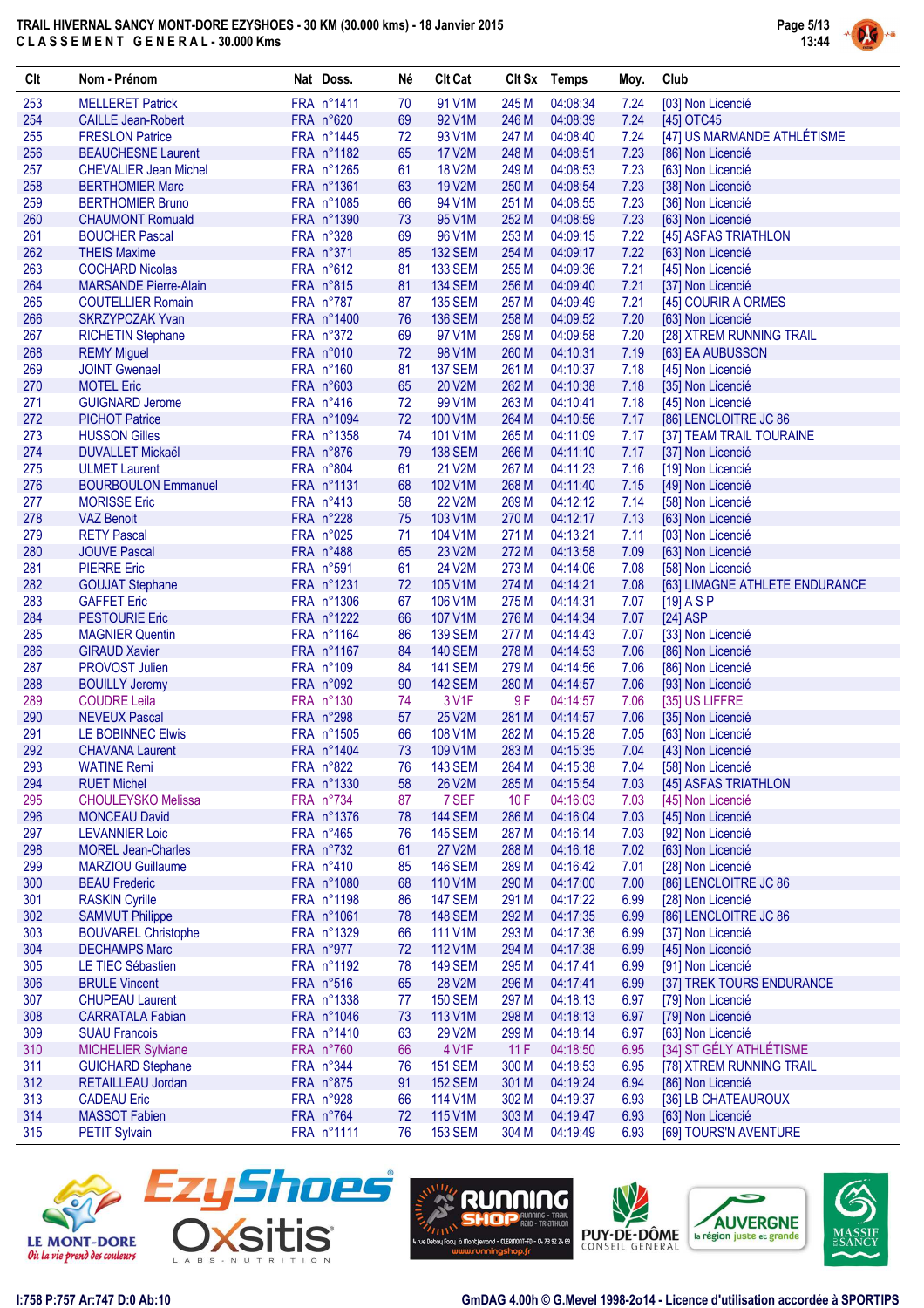

| Clt        | Nom - Prénom                                             | Nat Doss.               | Né       | <b>Clt Cat</b>            |                | CIt Sx Temps         | Moy.         | Club                                   |
|------------|----------------------------------------------------------|-------------------------|----------|---------------------------|----------------|----------------------|--------------|----------------------------------------|
| 316        | <b>LESTRA Jesye</b>                                      | FRA n°1569              | 74       | 5 V1F                     | 12F            | 04:20:00             | 6.92         | <b>EZYSHOES</b>                        |
| 317        | <b>CHAPUT Patrik</b>                                     | FRA n°1297              | 61       | 30 V2M                    | 305 M          | 04:20:07             | 6.92         | [63] AS ROMAGNAT                       |
| 318        | <b>DENECHAUT Antoine</b>                                 | FRA n°1030              | 81       | <b>154 SEM</b>            | 306 M          | 04:20:07             | 6.92         | [49] Non Licencié                      |
| 319        | <b>JACOTTIN Rodolphe</b>                                 | FRA n°183               | 66       | 116 V1M                   | 307 M          | 04:20:08             | 6.92         | [78] AS BAZAINVILLE                    |
| 320        | <b>GODET Yann</b>                                        | FRA n°578               | 72       | 117 V1M                   | 308 M          | 04:20:11             | 6.92         | [44] Non Licencié                      |
| 321        | <b>LE GALL Lionel</b>                                    | FRA n°1051              | 66       | 118 V1M                   | 309 M          | 04:20:15             | 6.92         | [37] RSSC ATHLÉ                        |
| 322        | <b>GEFFARD Thierry</b>                                   | FRA n°809               | 58       | 31 V2M                    | 310 M          | 04:20:18             | 6.92         | [49] ENTENTE SEVRE                     |
| 323        | <b>BILLET Cyril</b>                                      | FRA n°1257              | 75       | 119 V1M                   | 311 M          | 04:20:22             | 6.91         | [63] Non Licencié                      |
| 324        | <b>CHASLES Victoria</b>                                  | FRA n°389               | 94       | 1ESF                      | 13F            | 04:20:28             | 6.91         | [37] TREK TOURS ENDURANCE              |
| 325        | <b>PORRET Philippe</b>                                   | FRA n°181               | 66       | 120 V1M                   | 312 M          | 04:20:37             | 6.91         | [45] ORLÉANS TRIATHLON CLUB            |
| 326        | <b>JARRY Gilles</b>                                      | FRA n°1263              | 76       | <b>155 SEM</b>            | 313 M          | 04:20:40             | 6.91         | [53] Non Licencié                      |
| 327        | <b>LABETOULE Vincent</b>                                 | FRA n°1275              | 81       | <b>156 SEM</b>            | 314 M          | 04:20:41             | 6.91         | [74] Non Licencié                      |
| 328        | <b>LESAGE Pierre</b>                                     | FRA n°1470              | 89       | <b>157 SEM</b>            | 315 M          | 04:20:44             | 6.90         | [28] Non Licencié                      |
| 329        | <b>QUARRÉ Julien</b>                                     | FRA n°777               | 84       | <b>158 SEM</b>            | 316 M          | 04:20:44             | 6.90         | [72] Non Licencié                      |
| 330        | <b>BOUCHET Yoann</b>                                     | FRA n°1419              | 78       | <b>159 SEM</b>            | 317 M          | 04:21:13             | 6.89         | [03] CLSG CROSS-TRAIL                  |
| 331        | <b>RICHETIN Sophie</b>                                   | FRA n°374               | 74       | 6 V1F                     | 14F            | 04:21:26             | 6.89         | [28] XTREM RUNNING TRAIL               |
| 332        | <b>DEMERENS Laurent</b>                                  | FRA n°1158              | 68       | 121 V1M                   | 318 M          | 04:21:28             | 6.88         | [33] US TALENCE                        |
| 333        | <b>CHIAMA Sophie</b>                                     | FRA n°1233              | 65       | 1 V <sub>2</sub> F        | 15F            | 04:21:50             | 6.87         | [37] RÉVEIL SAINT CYR SUR LOIRE        |
| 334        | <b>GUEGAN Julien</b>                                     | FRA n°390               | 84       | <b>160 SEM</b>            | 319 M          | 04:21:52             | 6.87         | [37] TREK TOURS ENDURANCE              |
| 335        | <b>RABAGLIA Laurent</b>                                  | FRA n°009               | 69       | 122 V1M                   | 320 M          | 04:22:06             | 6.87         | [44] CAP ENDURANCE                     |
| 336        | <b>RICHET Gerald</b>                                     | FRA n°1379              | 76       | <b>161 SEM</b>            | 321 M          | 04:22:14             | 6.86         | [03] Non Licencié                      |
| 337        | <b>JALABER Pierrig</b>                                   | FRA n°1391              | 80       | <b>162 SEM</b>            | 322 M          | 04:22:27             | 6.86         | [49] Non Licencié                      |
| 338        | <b>PARCA Paule</b>                                       | FRA n°1108              | 80       | 8 SEF                     | 16F            | 04:22:29             | 6.86         | [86] LENCLOITRE JC 86                  |
| 339        | <b>BACHEROT Marc</b>                                     | FRA n°1154              | 73       | 123 V1M                   | 323 M          | 04:22:32             | 6.86         | [45] Non Licencié                      |
| 340        | <b>GARRIDO Jean-Baptiste</b>                             | FRA n°462               | 75       | 124 V1M                   | 324 M          | 04:22:34             | 6.86         | [63] Non Licencié                      |
| 341<br>342 | <b>CAVARD Stephane</b>                                   | FRA n°609               | 72<br>92 | 125 V1M                   | 325 M<br>326 M | 04:22:51             | 6.85         | [63] Non Licencié                      |
|            | <b>CHAPPUIS Louis</b>                                    | FRA n°769               |          | <b>163 SEM</b>            |                | 04:23:02             | 6.84         | [63] Non Licencié                      |
| 343<br>344 | <b>GILLAIZEAU-TETARD Brice</b><br><b>BACHELET Julien</b> | FRA n°138<br>FRA n°1287 | 69<br>78 | 126 V1M<br><b>164 SEM</b> | 327 M<br>328 M | 04:23:03<br>04:23:06 | 6.84<br>6.84 | [45] A.S.F.A.S TRIATHLON               |
| 345        | <b>ABEL Olivier</b>                                      | FRA n°565               | 72       | 127 V1M                   | 329 M          | 04:23:15             | 6.84         | [94] Non Licencié                      |
| 346        | <b>AUCUIT Stephanie</b>                                  | FRA n°1478              | 72       | 7 V1F                     | 17F            | 04:23:25             | 6.83         | [45] Non Licencié<br>[15] Non Licencié |
| 347        | <b>BODIN Jean-Baptiste</b>                               | FRA n°373               | 78       | <b>165 SEM</b>            | 330 M          | 04:23:58             | 6.82         | [45] ETOILE BALGENTIENNE               |
| 348        | <b>BASQUE Mikael</b>                                     | FRA n°395               | 75       | 128 V1M                   | 331 M          | 04:24:28             | 6.81         | [87] Non Licencié                      |
| 349        | <b>BREVELET Christophe</b>                               | FRA n°539               | 75       | 129 V1M                   | 332 M          | 04:24:38             | 6.80         | $[49]$ SLEE                            |
| 350        | <b>COMMIN Sebastien</b>                                  | FRA n°387               | 71       | 130 V1M                   | 333 M          | 04:24:45             | 6.80         | [86] Non Licencié                      |
| 351        | <b>ALBESA Bruno</b>                                      | FRA n°288               | 65       | 32 V2M                    | 334 M          | 04:24:53             | 6.80         | [78] XTREM RUNNING TRAIL               |
| 352        | <b>AFFOUARD Philippe</b>                                 | FRA n°676               | 65       | 33 V2M                    | 335 M          | 04:24:55             | 6.79         | [91] YERRES A.C                        |
| 353        | <b>GUILLAUME Francis</b>                                 | FRA n°914               | 63       | 34 V2M                    | 336 M          | 04:24:55             | 6.79         | [28] ACLAM                             |
| 354        | <b>CALDIER Olivier</b>                                   | FRA n°349               | 67       | 131 V1M                   | 337 M          | 04:24:59             | 6.79         | [78] Non Licencié                      |
| 355        | <b>FLORET Remi</b>                                       | FRA n°660               | 85       | <b>166 SEM</b>            | 338 M          | 04:25:46             | 6.77         | [63] Non Licencié                      |
| 356        | <b>HENAULT Laurent</b>                                   | FRA n°931               | 61       | 35 V2M                    |                | 339 M 04:25:55       |              | 6.77 [28] LMPTTA                       |
| 357        | <b>MENAGER Dominique</b>                                 | FRA n°015               | 68       | 132 V1M                   | 340 M          | 04:26:02             | 6.77         | [49] Non Licencié                      |
| 358        | <b>TESSIER Romain</b>                                    | FRA n°515               | 80       | <b>167 SEM</b>            | 341 M          | 04:26:23             | 6.76         | [37] Non Licencié                      |
| 359        | <b>ROUTHIER Jerome</b>                                   | FRA n°284               | 78       | <b>168 SEM</b>            | 342 M          | 04:26:27             | 6.76         | [63] Non Licencié                      |
| 360        | <b>PEAUGER David</b>                                     | FRA n°361               | 79       | <b>169 SEM</b>            | 343 M          | 04:26:28             | 6.76         | [19] Non Licencié                      |
| 361        | <b>GIRAUD Sebastien</b>                                  | FRA n°087               | 81       | <b>170 SEM</b>            | 344 M          | 04:27:03             | 6.74         | [86] Non Licencié                      |
| 362        | <b>FERRASSE Joel</b>                                     | FRA n°849               | 65       | 36 V2M                    | 345 M          | 04:27:08             | 6.74         | [63] COURIR A PONT DU CHATEAU          |
| 363        | <b>VERBIEST Vincent</b>                                  | FRA n°195               | 76       | <b>171 SEM</b>            | 346 M          | 04:27:11             | 6.74         | [33] Non Licencié                      |
| 364        | <b>DORATO Margarita</b>                                  | FRA n°1339              | 75       | 8 V1F                     | 18F            | 04:27:20             | 6.73         | [63] Non Licencié                      |
| 365        | <b>TOUZET Mickael</b>                                    | FRA n°1029              | 82       | <b>172 SEM</b>            | 347 M          | 04:27:28             | 6.73         | [63] Non Licencié                      |
| 366        | <b>LELIEVRE Laurent</b>                                  | FRA n°1048              | 70       | 133 V1M                   | 348 M          | 04:27:31             | 6.73         | [41] Non Licencié                      |
| 367        | <b>BOROT Jean Marc</b>                                   | FRA n°630               | 71       | 134 V1M                   | 349 M          | 04:27:37             | 6.73         | [45] Non Licencié                      |
| 368        | <b>FAVRESSE Gael</b>                                     | FRA n°1146              | 74       | 135 V1M                   | 350 M          | 04:27:48             | 6.72         | [33] OXSITIS                           |
| 369        | <b>GOBY Fabien</b>                                       | FRA n°1011              | 81       | <b>173 SEM</b>            | 351 M          | 04:27:56             | 6.72         | [63] PLAUZAT SPORT NATURE              |
| 370        | <b>BATIFOULIER Séverine</b>                              | FRA n°1012              | 72       | 9 V1F                     | 19F            | 04:27:57             | 6.72         | [63] PLAUZAT SPORT NATURE              |
| 371        | <b>PEYMAUD Joel</b>                                      | FRA n°1474              | 66       | 136 V1M                   | 352 M          | 04:27:58             | 6.72         | [63] Non Licencié                      |
| 372        | <b>ROBERT Fabrice</b>                                    | FRA n°1016              | 64       | 37 V2M                    | 353 M          | 04:28:10             | 6.71         | [37] Non Licencié                      |
| 373        | <b>MARCHAND Jerome</b>                                   | FRA n°1221              | 73       | 137 V1M                   | 354 M          | 04:28:18             | 6.71         | [63] Non Licencié                      |
| 374        | <b>BONNET Benoit</b>                                     | FRA n°1072              | 81       | <b>174 SEM</b>            | 355 M          | 04:28:19             | 6.71         | [18] ASA DU BERRY                      |
| 375        | <b>VARLET Christian</b>                                  | FRA n°921               | 65       | 38 V2M                    | 356 M          | 04:28:24             | 6.71         | [36] LB CHATEAUROUX                    |
| 376        | <b>DE RAUCOURT Henri</b>                                 | FRA n°434               | 72       | 138 V1M                   | 357 M          | 04:28:25             | 6.71         | [92] Non Licencié                      |
| 377        | <b>SALVANT Gerard</b>                                    | FRA n°502               | 57       | 39 V2M                    | 358 M          | 04:28:33             | 6.70         | [19] Non Licencié                      |
| 378        | <b>DUFAUR-JOURDAN Alexandre</b>                          | FRA n°117               | 81       | <b>175 SEM</b>            | 359 M          | 04:28:46             | 6.70         | [46] Non Licencié                      |









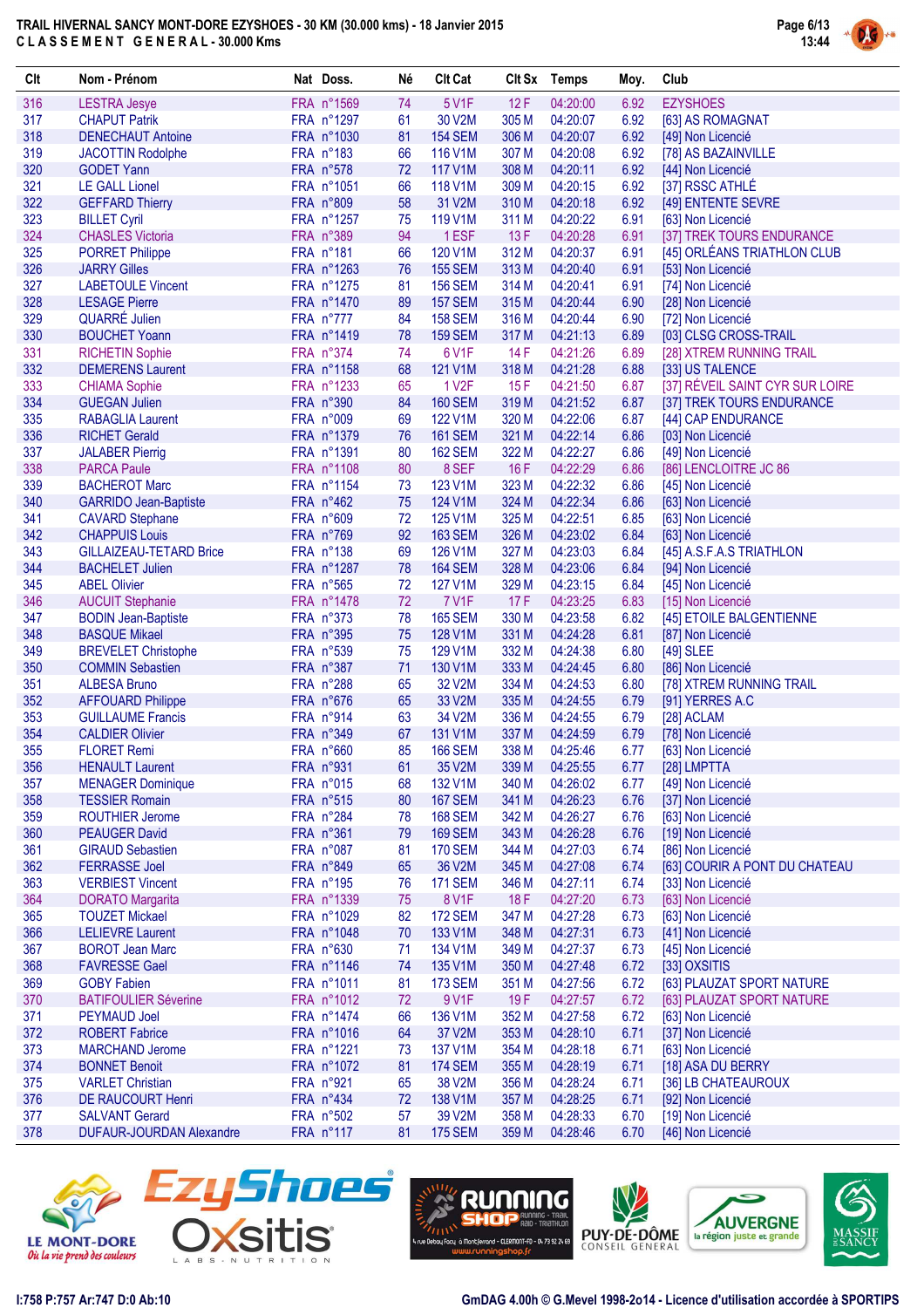

| Clt        | Nom - Prénom                                     | Nat Doss.              | Né       | <b>Clt Cat</b>    |                | Clt Sx Temps         | Moy.         | Club                                        |
|------------|--------------------------------------------------|------------------------|----------|-------------------|----------------|----------------------|--------------|---------------------------------------------|
| 379        | <b>HINGANT Yvan</b>                              | FRA n°799              | 74       | 139 V1M           | 360 M          | 04:29:01             | 6.69         | [44] CAP ENDURANCE                          |
| 380        | <b>RADIGOIS Gaetan</b>                           | FRA n°457              | 78       | <b>176 SEM</b>    | 361 M          | 04:29:06             | 6.69         | [44] Non Licencié                           |
| 381        | <b>DESOUCHES David</b>                           | FRA n°678              | 73       | 140 V1M           | 362 M          | 04:29:09             | 6.69         | [92] Non Licencié                           |
| 382        | <b>LEYNAUD Ludovic</b>                           | FRA n°1512             | 73       | 141 V1M           | 363 M          | 04:30:03             | 6.67         | [69] TRAIL OUTDOOR 69                       |
| 383        | <b>GASCHET Jean Michel</b>                       | FRA n°1036             | 70       | 142 V1M           | 364 M          | 04:30:05             | 6.66         | [37] TOURS'N AVENTURE                       |
| 384        | <b>LAVAUD Patrick</b>                            | FRA n°851              | 64       | 40 V2M            | 365 M          | 04:30:21             | 6.66         | [86] Non Licencié                           |
| 385        | <b>SOULARD Fred</b>                              | FRA n°226              | 73       | 143 V1M           | 366 M          | 04:30:22             | 6.66         | $[86]$ EPA                                  |
| 386        | <b>BERMAN Agathe</b>                             | FRA n°299              | 75       | 10 V1F            | 20F            | 04:30:48             | 6.65         | [78] XTREM RUNNING TRAIL                    |
| 387        | <b>FREMAU Florent</b>                            | FRA n°463              | 76       | <b>177 SEM</b>    | 367 M          | 04:30:51             | 6.65         | [63] Non Licencié                           |
| 388        | <b>PENINON Brice</b>                             | FRA n°429              | 78       | <b>178 SEM</b>    | 368 M          | 04:30:57             | 6.64         | [37] Non Licencié                           |
| 389        | <b>RIGUET Thierry</b>                            | FRA n°847              | 65       | 41 V2M            | 369 M          | 04:31:24             | 6.63         | [91] Non Licencié                           |
| 390        | <b>PODEVIN Arnaud</b>                            | FRA n°275              | 75       | 144 V1M           | 370 M          | 04:31:27             | 6.63         | [45] MAUVES ATTITUDE RUNNING _TRAIL         |
| 391        | <b>BITAUDEAU Vincent</b>                         | FRA n°690              | 75       | 145 V1M           | 371 M          | 04:31:39             | 6.63         | [79] K'MOUSS TEAM                           |
| 392        | <b>JANIAUD Pascal</b>                            | FRA n°1554             | 66       | 146 V1M           | 372 M          | 04:32:25             | 6.61         | [91] SC DRAVEIL                             |
| 393        | <b>CANALI Cécile</b>                             | FRA n°653              | 87       | 9 SEF             | 21F            | 04:32:29             | 6.61         | [31] Non Licencié                           |
| 394        | <b>ALIBERT Jacques</b>                           | FRA n°654              | 76       | <b>179 SEM</b>    | 373 M          | 04:32:30             | 6.61         | [33] Non Licencié                           |
| 395        | <b>MOREAU Sébastien</b>                          | FRA n°354              | 71       | 147 V1M           | 374 M          | 04:32:41             | 6.60         | [45] MAUVES ATTITUDE RUNNING _TRAIL         |
| 396        | <b>KERIGNARD Denis</b>                           | FRA n°1442             | 66       | 148 V1M           | 375 M          | 04:32:42             | 6.60         | [86] ECA SMARVES VERNON                     |
| 397        | <b>BIZIEN Thomas</b>                             | FRA n°233              | 81       | <b>180 SEM</b>    | 376 M          | 04:33:06             | 6.59         | [49] Non Licencié                           |
| 398        | <b>MATICHARD Ludovic</b>                         | FRA n°830              | 80       | <b>181 SEM</b>    | 377 M          | 04:33:31             | 6.58         | [78] Non Licencié                           |
| 399        | <b>METAYER Fabien</b>                            | FRA n°144              | 84       | <b>182 SEM</b>    | 378 M          | 04:33:37             | 6.58         | [45] Non Licencié                           |
| 400        | <b>TACHON Cyril</b>                              | FRA n°1060             | 73       | 149 V1M           | 379 M          | 04:34:26             | 6.56         | [58] Non Licencié                           |
| 401        | <b>TROUILLEAU Laurent</b>                        | FRA n°1332             | 74       | 150 V1M           | 380 M          | 04:34:27             | 6.56         | [58] Non Licencié                           |
| 402        | <b>HUGONNOT David</b>                            | FRA n°017              | 79       | <b>183 SEM</b>    | 381 M          | 04:35:04             | 6.54         | [37] K'MOUSS TEAM                           |
| 403        | <b>LASALLE Freddy</b>                            | FRA n°534              | 79       | <b>184 SEM</b>    | 382 M          | 04:35:20             | 6.54         | [86] Non Licencié                           |
| 404        | <b>FARGEAS Kevin</b>                             | FRA n°1031             | 90       | <b>185 SEM</b>    | 383 M          | 04:36:02             | 6.52         | [87] AS LEGRAND FEYTIAT                     |
| 405        | <b>DEGEORGES Philippe</b>                        | FRA n°1290             | 68       | 151 V1M           | 384 M          | 04:36:02             | 6.52         | [87] AS LEGRAND FEYTIAT                     |
| 406        | <b>MANTHE Christophe</b>                         | FRA n°627<br>FRA n°055 | 82<br>88 | <b>186 SEM</b>    | 385 M          | 04:36:07             | 6.52         | [19] Non Licencié                           |
| 407<br>408 | <b>ROUCHETTE Kévin</b>                           | FRA n°1518             | 73       | <b>187 SEM</b>    | 386 M          | 04:36:08             | 6.52         | [19] Non Licencié                           |
| 409        | <b>CARREL Laurent</b>                            | FRA n°1541             | 63       | 152 V1M<br>42 V2M | 387 M<br>388 M | 04:36:27<br>04:36:29 | 6.51<br>6.51 | [69] TRAIL OUTDOOR 69<br>US ROISSY ATHLETIC |
| 410        | <b>JEANJEAN Philippe</b><br><b>WEIBEL Gaetan</b> | FRA n°673              | 74       | 153 V1M           | 389 M          | 04:37:04             | 6.50         | [03] AMITIE ET NATURE MONTLUCON             |
| 411        | <b>PARADOUX Patrick</b>                          | FRA n°707              | 63       | 43 V2M            | 390 M          | 04:37:57             | 6.48         | [23] SAM GUERET                             |
| 412        | <b>LACOMBE Olivier</b>                           | FRA n°877              | 80       | <b>188 SEM</b>    | 391 M          | 04:37:57             | 6.48         | [63] Non Licencié                           |
| 413        | <b>BREC Olivier</b>                              | FRA n°443              | 68       | 154 V1M           | 392 M          | 04:38:01             | 6.47         | [49] Non Licencié                           |
| 414        | <b>MOREAU Anne-Christine</b>                     | FRA n°1337             | 83       | <b>10 SEF</b>     | 22F            | 04:38:10             | 6.47         | [45] USM OLIVET                             |
| 415        | <b>CANET Jérome</b>                              | FRA n°899              | 71       | 155 V1M           | 393 M          | 04:38:11             | 6.47         | [27] Non Licencié                           |
| 416        | <b>TUBERT Vincent</b>                            | FRA n°669              | 65       | 44 V2M            | 394 M          | 04:38:12             | 6.47         | [63] CUC ATHLÉTISME                         |
| 417        | <b>VINCON Bruno</b>                              | FRA n°308              | 73       | 156 V1M           | 395 M          | 04:38:17             | 6.47         | [36] Non Licencié                           |
| 418        | <b>GUENEL François</b>                           | FRA n°074              | 84       | <b>189 SEM</b>    | 396 M          | 04:38:21             | 6.47         | [44] Non Licencié                           |
| 419        | <b>KERGUNTUIL Lionel</b>                         | FRA n°1053             | 67       | <b>157 V1M</b>    | 397 M          | 04:38:21             | 6.47         | [28] LMPTTA                                 |
| 420        | <b>CAMPAGNONI Cedric</b>                         | FRA n°108              | 74       | 158 V1M           | 398 M          | 04:38:22             | 6.47         | [58] Non Licencié                           |
| 421        | <b>ARTAUD Bruno</b>                              | FRA n°1313             | 72       | 159 V1M           | 399 M          | 04:38:26             | 6.47         | [19] S/L ATHLETISME SAINT PANTALEON         |
| 422        | <b>GUILLET Christophe</b>                        | FRA n°032              | 76       | <b>190 SEM</b>    | 400 M          | 04:38:27             | 6.46         | [49] Non Licencié                           |
| 423        | <b>DEBERNE Eric</b>                              | FRA n°1171             | 67       | 160 V1M           | 401 M          | 04:38:40             | 6.46         | [19] PAYS DE BRIVE A C                      |
| 424        | <b>MATHIEU Stephane</b>                          | FRA n°984              | 72       | 161 V1M           | 402 M          | 04:38:41             | 6.46         | [63] Non Licencié                           |
| 425        | <b>BOUGEANT Jean-Pierre</b>                      | FRA n°632              | 47       | 6 V3M             | 403 M          | 04:38:43             | 6.46         | [45] Non Licencié                           |
| 426        | <b>MINAUD Quentin</b>                            | FRA n°543              | 77       | <b>191 SEM</b>    | 404 M          | 04:38:51             | 6.46         | [75] Non Licencié                           |
| 427        | <b>PERICARD Remi</b>                             | FRA n°893              | 55       | 7 V3M             | 405 M          | 04:38:56             | 6.45         | [37] TOURS'N AVENTURE                       |
| 428        | <b>SCHIRTZINGER Sylvie</b>                       | FRA n°731              | 79       | <b>11 SEF</b>     | 23 F           | 04:39:10             | 6.45         | [63] Non Licencié                           |
| 429        | ROUCOU Thibault                                  | FRA n°1161             | 89       | <b>192 SEM</b>    | 406 M          | 04:39:21             | 6.44         | [93] Non Licencié                           |
| 430        | ROUCOU Jeremy                                    | FRA n°1160             | 86       | <b>193 SEM</b>    | 407 M          | 04:39:21             | 6.44         | [92] SPIRIDON PÉRIGORD POURPRE              |
| 431        | <b>CSALI Sebastien</b>                           | FRA n°789              | 75       | 162 V1M           | 408 M          | 04:39:40             | 6.44         | [36] Non Licencié                           |
| 432        | <b>GREGOIRE Vincent</b>                          | FRA n°1107             | 70       | 163 V1M           | 409 M          | 04:39:42             | 6.44         | [49] Non Licencié                           |
| 433        | <b>DILMI Jean-Philippe</b>                       | FRA n°1026             | 72       | 164 V1M           | 410 M          | 04:39:44             | 6.43         | [86] Non Licencié                           |
| 434        | <b>MALVOISIN Thierry</b>                         | FRA n°096              | 62       | 45 V2M            | 411 M          | 04:39:46             | 6.43         | [78] AS BAZAINVILLE                         |
| 435        | REIGNOUX Jean-Philippe                           | FRA n°576              | 78       | <b>194 SEM</b>    | 412 M          | 04:39:46             | 6.43         | [45] OTC45                                  |
| 436        | <b>BRABAN Pascal</b>                             | FRA n°156              | 64       | 46 V2M            | 413 M          | 04:39:51             | 6.43         | [78] VERNEUIL AC                            |
| 437        | <b>GUERNIER Patrick</b>                          | FRA n°1490             | 69       | 165 V1M           | 414 M          | 04:40:37             | 6.41         | [86] BIPEDES DE ST CYR                      |
| 438        | <b>VENNAT Denis</b>                              | FRA n°1423             | 70       | 166 V1M           | 415 M          | 04:40:58             | 6.41         | [63] Non Licencié                           |
| 439        | <b>HUSSENOT Etienne</b>                          | FRA n°608              | 81       | <b>195 SEM</b>    | 416 M          | 04:41:29             | 6.39         | [45] ETOILE BALGENTIENNE                    |
| 440        | <b>LE BAIL Justine</b>                           | FRA n°1032             | 86       | <b>12 SEF</b>     | 24 F           | 04:41:33             | 6.39         | [33] Non Licencié                           |
| 441        | <b>SANSAC Jean-Yves</b>                          | FRA n°659              | 60       | 47 V2M            | 417 M          | 04:41:36             | 6.39         | [94] LES TRAILERS DE PARIS                  |









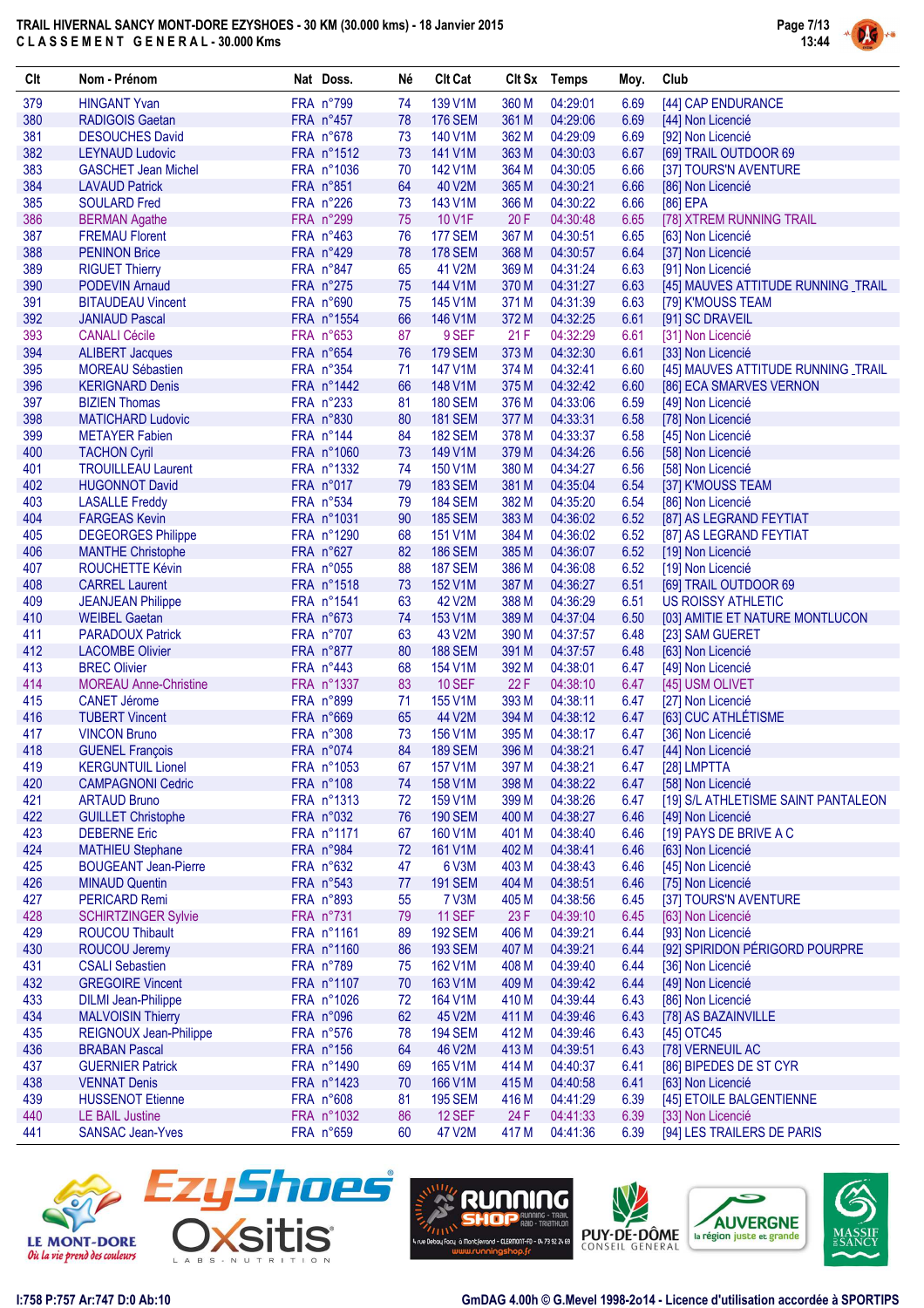

| Clt        | Nom - Prénom                                       | Nat Doss.                | Né       | <b>Clt Cat</b>           |                | Clt Sx Temps         | Moy.         | Club                                          |
|------------|----------------------------------------------------|--------------------------|----------|--------------------------|----------------|----------------------|--------------|-----------------------------------------------|
| 442        | <b>JEAN Arnaud</b>                                 | FRA n°498                | 71       | 167 V1M                  | 418 M          | 04:41:58             | 6.38         | [45] AFISEL                                   |
| 443        | <b>RENARD Francois</b>                             | FRA n°1492               | 64       | 48 V2M                   | 419 M          | 04:42:25             | 6.37         | [86] BIPEDES DE ST CYR                        |
| 444        | <b>CHARTIER Jean Claude</b>                        | FRA n°1489               | 55       | 8 V3M                    | 420 M          | 04:42:28             | 6.37         | [86] BIPEDES DE ST CYR                        |
| 445        | <b>PICARD Yvelise</b>                              | FRA n°493                | 58       | 2 V <sub>2</sub> F       | 25F            | 04:42:37             | 6.37         | [63] ESPACE ET COURSE CEBAZAT                 |
| 446        | <b>PICARD Maurice</b>                              | FRA n°494                | 54       | 9 V3M                    | 421 M          | 04:42:37             | 6.37         | [63] ESPACE ET COURSE CEBAZAT                 |
| 447        | <b>CHOMETTON Yohann</b>                            | FRA n°080                | 76       | <b>196 SEM</b>           | 422 M          | 04:43:05             | 6.36         | [41] Non Licencié                             |
| 448        | <b>THERY-MERLAND Frederic</b>                      | FRA n°873                | 82       | <b>197 SEM</b>           | 423 M          | 04:43:12             | 6.36         | [37] Non Licencié                             |
| 449        | <b>AHR Jerome</b>                                  | FRA n°062                | 69       | 168 V1M                  | 424 M          | 04:43:12             | 6.36         | [45] Non Licencié                             |
| 450        | <b>MEDICI Cyril</b>                                | FRA n°076                | 69       | 169 V1M                  | 425 M          | 04:43:20             | 6.35         | [78] AS BAZAINVILLE                           |
| 451        | <b>BARLIER Cyril</b>                               | FRA n°035                | 72       | 170 V1M                  | 426 M          | 04:43:23             | 6.35         | [49] Non Licencié                             |
| 452<br>453 | <b>MAZZELLA Matthieu</b>                           | FRA n°477                | 66       | 171 V1M                  | 427 M          | 04:43:51             | 6.34         | [63] Non Licencié                             |
| 454        | <b>LIZAMBART Gregory</b><br><b>DIZIER Philippe</b> | FRA n°1180<br>FRA n°1563 | 79<br>59 | <b>198 SEM</b><br>49 V2M | 428 M<br>429 M | 04:43:55<br>04:44:08 | 6.34<br>6.34 | [91] Non Licencié<br><b>EZYSHOES</b>          |
| 455        | <b>VAREILLE Philippe</b>                           | FRA n°1050               | 63       | 50 V2M                   | 430 M          | 04:44:16             | 6.33         | [19] PAYS DE BRIVE A C                        |
| 456        | <b>CEYSSAT Eric</b>                                | FRA n°444                | 75       | 172 V1M                  | 431 M          | 04:44:22             | 6.33         | [87] Non Licencié                             |
| 457        | <b>LEPORET Eric</b>                                | FRA n°103                | 64       | 51 V2M                   | 432 M          | 04:44:22             | 6.33         | [19] PAYS DE BRIVE A C                        |
| 458        | <b>PERRIN Hervé</b>                                | FRA n°786                | 69       | 173 V1M                  | 433 M          | 04:44:59             | 6.32         | [35] Non Licencié                             |
| 459        | <b>POTINEAU Emmanuel</b>                           | FRA n°1015               | 89       | <b>199 SEM</b>           | 434 M          | 04:45:38             | 6.30         | [44] Non Licencié                             |
| 460        | <b>DORE Anthony</b>                                | FRA n°147                | 85       | <b>200 SEM</b>           | 435 M          | 04:45:47             | 6.30         | [79] VO2 NIORT                                |
| 461        | <b>COUSSET Jerome</b>                              | FRA n°380                | 74       | 174 V1M                  | 436 M          | 04:45:49             | 6.30         | [36] Non Licencié                             |
| 462        | <b>LAMBERT</b> Isabelle                            | FRA n°1444               | 78       | <b>13 SEF</b>            | 26 F           | 04:45:51             | 6.30         | [45] Non Licencié                             |
| 463        | <b>DUVAL Claire</b>                                | FRA n°1156               | 83       | <b>14 SEF</b>            | 27F            | 04:45:55             | 6.30         | [49] Non Licencié                             |
| 464        | <b>NEVEUX Benoît</b>                               | FRA n°566                | 79       | <b>201 SEM</b>           | 437 M          | 04:45:56             | 6.30         | [86] LES P'TITS MOTEURS                       |
| 465        | <b>DURBEC Christophe</b>                           | FRA n°775                | 86       | <b>202 SEM</b>           | 438 M          | 04:45:57             | 6.29         | [03] VICHY TRIATHLON                          |
| 466        | <b>GABORIEAU Christophe</b>                        | FRA n°091                | 73       | 175 V1M                  | 439 M          | 04:46:00             | 6.29         | [86] Non Licencié                             |
| 467        | <b>MOUROUX Laurent</b>                             | FRA n°586                | 81       | <b>203 SEM</b>           | 440 M          | 04:46:00             | 6.29         | [19] Non Licencié                             |
| 468        | <b>DAIGRE Roger</b>                                | FRA n°1497               | 55       | <b>10 V3M</b>            | 441 M          | 04:46:03             | 6.29         | [17] Non Licencié                             |
| 469        | <b>MOREAU Thierry</b>                              | FRA n°508                | 62       | 52 V2M                   | 442 M          | 04:46:05             | 6.29         | [17] Non Licencié                             |
| 470        | <b>COURIVAUD Nicolas</b>                           | FRA n°1515               | 80       | <b>204 SEM</b>           | 443 M          | 04:46:05             | 6.29         | [69] TRAIL OUTDOOR 69                         |
| 471        | <b>GUILGAULT Vincent</b>                           | FRA n°714                | 62       | 53 V2M                   | 444 M          | 04:46:06             | 6.29         | [17] Non Licencié                             |
| 472<br>473 | <b>ANGLADA Bruno</b><br><b>RANDOIN Thibault</b>    | FRA n°280<br>FRA n°006   | 65<br>91 | 54 V2M<br><b>205 SEM</b> | 445 M<br>446 M | 04:46:08<br>04:46:10 | 6.29<br>6.29 | [86] Non Licencié<br>[63] Non Licencié        |
| 474        | <b>GRYMONPREZ Jean Michel</b>                      | FRA n°1206               | 62       | 55 V2M                   | 447 M          | 04:46:11             | 6.29         | [41] Non Licencié                             |
| 475        | <b>MADET Rémi</b>                                  | FRA n°003                | 90       | <b>206 SEM</b>           | 448 M          | 04:46:13             | 6.29         | [63] Non Licencié                             |
| 476        | <b>COMPAGNON Jean Pierre</b>                       | FRA n°982                | 51       | 11 V3M                   | 449 M          | 04:46:13             | 6.29         | [79] Non Licencié                             |
| 477        | <b>GORIN Cyrille</b>                               | FRA n°340                | 68       | 176 V1M                  | 450 M          | 04:46:14             | 6.29         | [78] XTREM RUNNING TRAIL                      |
| 478        | <b>DOMANGE Pascal</b>                              | FRA n°662                | 69       | 177 V1M                  | 451 M          | 04:46:15             | 6.29         | [19] Non Licencié                             |
| 479        | <b>BOBINET Jean Yves</b>                           | FRA n°1173               | 54       | <b>12 V3M</b>            | 452 M          | 04:46:24             | 6.29         | [37] TOURS'N AVENTURE                         |
| 480        | <b>DURIN Walter</b>                                | FRA n°648                | 73       | 178 V1M                  | 453 M          | 04:46:28             | 6.28         | [03] Non Licencié                             |
| 481        | <b>TARDIF Laetitia</b>                             | FRA n°602                | 85       | <b>15 SEF</b>            | 28 F           | 04:46:36             | 6.28         | [49] Non Licencié                             |
| 482        | <b>GARON Benoit</b>                                | FRA n°664                | 81       | 207 SEM                  | 454 M          | 04:46:40             | 6.28         | Non Licencié                                  |
| 483        | <b>PASSEPONT Eric</b>                              | FRA n°510                | 64       | 56 V2M                   | 455 M          | 04:46:46             | 6.28         | [63] Non Licencié                             |
| 484        | <b>MAYAUD Marc</b>                                 | FRA n°864                | 65       | 57 V2M                   | 456 M          | 04:46:48             | 6.28         | [78] AS BAZAINVILLE                           |
| 485        | <b>DUFRAISE Olivier</b>                            | FRA n°272                | 68       | 179 V1M                  | 457 M          | 04:47:09             | 6.27         | [45] Non Licencié                             |
| 486        | <b>BEYRIE Sandra</b>                               | FRA n°051                | 75       | 11 V1F                   | 29F            | 04:47:10             | 6.27         | [45] Non Licencié                             |
| 487        | <b>MONTAIGNE Bruno</b>                             | FRA n°1129               | 71       | 180 V1M                  | 458 M          | 04:47:15             | 6.27         | [18] Non Licencié                             |
| 488        | <b>CHAPUIS Frederique</b>                          | FRA n°1342               | 71       | <b>12 V1F</b>            | 30 F           | 04:47:17             | 6.27         | [42] Non Licencié                             |
| 489<br>490 | <b>SAM Olivier</b><br><b>COLLIOT Laure</b>         | FRA n°657<br>FRA n°118   | 72<br>82 | 181 V1M<br><b>16 SEF</b> | 459 M<br>31F   | 04:47:18<br>04:47:24 | 6.27<br>6.26 | [92] Non Licencié                             |
| 491        | <b>DHUICK Marc Olivier</b>                         | FRA n°327                | 70       | 182 V1M                  | 460 M          | 04:47:25             | 6.26         | [45] Non Licencié<br>[07] XTREM RUNNING TRAIL |
| 492        | <b>MESQUITA Philippe</b>                           | FRA n°365                | 79       | <b>208 SEM</b>           | 461 M          | 04:47:50             | 6.25         | [78] XTREM RUNNING TRAIL                      |
| 493        | <b>CAMUS Olivier</b>                               | FRA n°240                | 67       | 183 V1M                  | 462 M          | 04:48:54             | 6.23         | [94] Non Licencié                             |
| 494        | MCLENAGHAN James                                   | FRA n°169                | 73       | 184 V1M                  | 463 M          | 04:49:13             | 6.22         | [78] ASB YVELINES                             |
| 495        | <b>DILLON Wendy</b>                                | FRA n°026                | 65       | 3 V <sub>2</sub> F       | 32 F           | 04:49:16             | 6.22         | [78] AS BAZAINVILLE                           |
| 496        | <b>CHOUTEAU Bernard</b>                            | FRA n°042                | 60       | 58 V2M                   | 464 M          | 04:49:39             | 6.21         | [49] ST SYLVAIN D'ANJOU                       |
| 497        | <b>BARANGER Bruno</b>                              | FRA n°085                | 62       | 59 V2M                   | 465 M          | 04:49:42             | 6.21         | [49] Non Licencié                             |
| 498        | <b>TRIN Philippe</b>                               | FRA n°122                | 60       | 60 V2M                   | 466 M          | 04:49:44             | 6.21         | [49] AS SAINT SYLVAIN D'ANJOU                 |
| 499        | <b>GIROUX Thierry</b>                              | FRA n°532                | 64       | 61 V2M                   | 467 M          | 04:49:48             | 6.21         | [37] Non Licencié                             |
| 500        | <b>GIROUX Pierre</b>                               | FRA n°533                | 92       | <b>209 SEM</b>           | 468 M          | 04:49:52             | 6.21         | [37] Non Licencié                             |
| 501        | LE GUILLOUZER Simon                                | FRA n°1049               | 87       | <b>210 SEM</b>           | 469 M          | 04:50:05             | 6.21         | [56] Non Licencié                             |
| 502        | <b>FLUMIAN Pierre</b>                              | FRA n°952                | 78       | <b>211 SEM</b>           | 470 M          | 04:50:08             | 6.20         | [63] Non Licencié                             |
| 503        | <b>BRASSARD Jonathan</b>                           | FRA n°206                | 75       | 185 V1M                  | 471 M          | 04:50:13             | 6.20         | [63] Non Licencié                             |
| 504        | <b>BORE Fabrice</b>                                | FRA n°277                | 76       | <b>212 SEM</b>           | 472 M          | 04:50:17             | 6.20         | [63] Non Licencié                             |









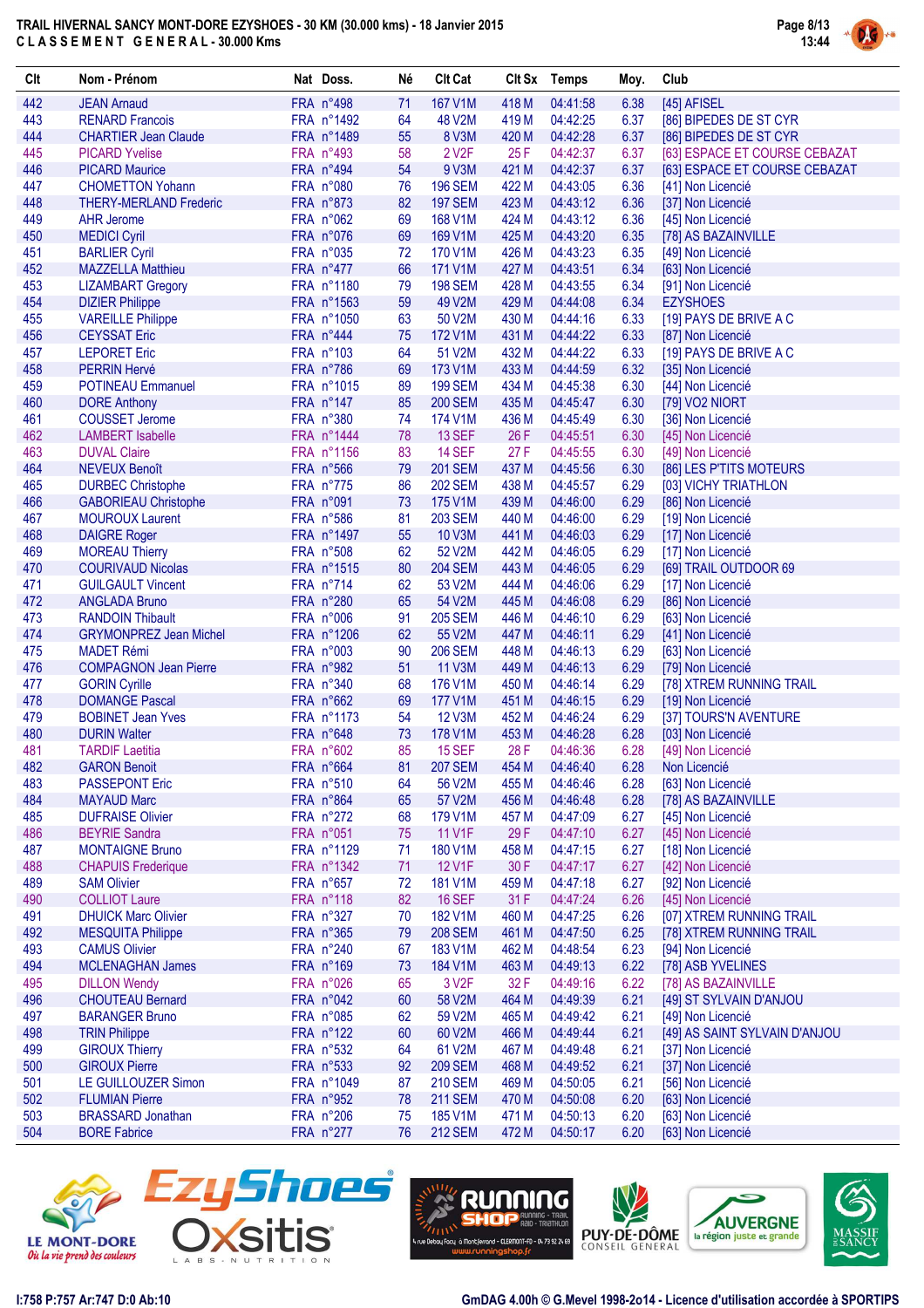

| FRA n°599<br>505<br><b>OURNAC Oliver</b><br>186 V1M<br>473 M<br>04:50:20<br>6.20<br>75<br>[91] Non Licencié<br>FRA n°934<br>506<br>61<br>62 V2M<br>474 M<br>04:50:21<br>6.20<br><b>BELOUET Patrice</b><br>[45] Non Licencié<br>507<br>FRA n°1467<br>6.20<br><b>MARTIG Ellick</b><br>87<br><b>213 SEM</b><br>475 M<br>04:50:24<br>[72] Non Licencié<br>508<br>FRA n°518<br>77<br><b>214 SEM</b><br>476 M<br>04:50:33<br>6.20<br><b>HENNOUNI Mehdi</b><br>[86] Non Licencié<br>FRA n°241<br>509<br>66<br>13 V1F<br>33 F<br>04:50:37<br>6.19<br><b>CAMUS Florence</b><br>[94] Non Licencié<br>510<br>FRA n°351<br><b>215 SEM</b><br>477 M<br>6.18<br><b>LEBEGUE Jerome</b><br>79<br>04:51:06<br>[78] Non Licencié<br>FRA n°396<br>34 F<br>511<br><b>BRUNET Laure</b><br>83<br><b>17 SEF</b><br>04:51:26<br>6.18<br>[86] Non Licencié<br>512<br>FRA n°1170<br>14 V1F<br>35F<br>70<br>04:51:57<br>6.17<br>[37] TOURS'N AVENTURE<br><b>BONNEAU Magali</b><br>513<br>FRA n°1370<br><b>CHIPAULT Cedric</b><br>75<br>187 V1M<br>478 M<br>04:52:21<br>6.16<br>[45] MAUVES ATTITUDE RUNNING _TRAIL<br>04:53:22<br>514<br>FRA n°212<br>73<br>15 V1F<br>36 F<br>6.14<br><b>DOISNEAU Magali</b><br>[45] Non Licencié<br>FRA n°269<br>37F<br>515<br>65<br>4 V <sub>2</sub> F<br>04:53:23<br>6.14<br><b>HOERDT Margarette</b><br>[45] Non Licencié<br>516<br>FRA n°1367<br>69<br>188 V1M<br>479 M<br>04:53:23<br><b>ZAGOZDA Alain</b><br>6.14<br>[45] Non Licencié<br>FRA n°882<br>517<br><b>POULIN Stephane</b><br>69<br>189 V1M<br>480 M<br>04:53:37<br>6.13<br>[45] Non Licencié<br>518<br>FRA n°1092<br>61<br>63 V2M<br>481 M<br>04:53:58<br>6.12<br>[75] STADE FRANCAIS<br><b>MATTA Giannangelo</b><br>519<br>FRA n°696<br>482 M<br>6.12<br><b>LAGREVE Stéphane</b><br>70<br>190 V1M<br>04:54:15<br>[35] Non Licencié<br>520<br>483 M<br><b>BEGUIN Denis</b><br>FRA n°1543<br>66<br>191 V1M<br>04:54:36<br>6.11<br>[78] AS BAZAINVILLE<br>FRA n°101<br>521<br>QUILLO Jérôme<br>76<br><b>216 SEM</b><br>484 M<br>04:54:40<br>6.11<br>[78] AS BAZAINVILLE<br>522<br>FRA n°065<br>72<br>16 V1F<br>38 F<br><b>AHR Anne-Sophie</b><br>04:54:59<br>6.10<br>[45] Non Licencié<br>523<br>FRA n°785<br>87<br><b>217 SEM</b><br>485 M<br>04:54:59<br>6.10<br><b>THIBAULT Benoit</b><br>[41] Non Licencié<br>524<br>FRA n°784<br><b>RODRIGUES Laurent</b><br>70<br>192 V1M<br>486 M<br>04:55:01<br>6.10<br>[45] Non Licencié<br>FRA n°783<br>525<br>89<br><b>218 SEM</b><br>487 M<br>04:55:17<br>6.10<br><b>BLOUIN Antoine</b><br>[49] ENTENTE SEVRE<br>526<br>FRA n°1417<br>73<br><b>DUFAUD Romuald</b><br>193 V1M<br>488 M<br>04:55:21<br>6.09<br>[17] Non Licencié<br>527<br>FRA n°168<br>76<br><b>219 SEM</b><br>489 M<br>04:55:28<br><b>BOURGAULT Ludowic</b><br>6.09<br>[28] Non Licencié<br>528<br>FRA n°581<br>60<br>64 V2M<br>490 M<br>04:55:33<br>6.09<br><b>BRAUDEAU Jean Francois</b><br>[17] Non Licencié<br>529<br>FRA n°811<br>68<br>194 V1M<br>491 M<br>04:55:45<br>6.09<br><b>BOROT Jean-Luc</b><br>[62] Non Licencié<br>530<br>FRA n°716<br><b>NOGUET Ollivier</b><br>69<br>195 V1M<br>492 M<br>04:55:48<br>6.09<br>[63] Non Licencié<br>FRA n°231<br>531<br>83<br><b>220 SEM</b><br>493 M<br>04:55:58<br>6.08<br><b>FOCQUEU Jeremy</b><br>[59] Non Licencié<br>532<br><b>LEBAS Tonio</b><br>FRA n°391<br>91<br>04:56:03<br><b>221 SEM</b><br>494 M<br>6.08<br>[59] Non Licencié<br>533<br>FRA n°392<br>82<br><b>222 SEM</b><br>495 M<br>04:56:03<br>6.08<br><b>LAHOUSSE Vincent</b><br>[59] Non Licencié<br>534<br>FRA n°812<br>81<br><b>HAMONIER Cedric</b><br><b>223 SEM</b><br>496 M<br>04:56:19<br>6.07<br>[94] Non Licencié<br>FRA n°385<br>535<br>80<br><b>224 SEM</b><br>04:56:34<br><b>LAROCHE Vincent</b><br>497 M<br>6.07<br>[24] Non Licencié<br>536<br>FRA n°433<br>65<br>65 V2M<br>498 M<br>04:56:35<br>6.07<br><b>TOUCHARD Philippe</b><br>[78] AS BAZAINVILLE<br>537<br>FRA n°983<br>73<br>17 V1F<br>39F<br>04:56:47<br>6.07<br><b>MASSON Mireille</b><br>[58] ASA VAUZELLES<br>538<br>72<br><b>18 V1F</b><br><b>BERTHELOT Isabelle</b><br>FRA n°909<br>40 F<br>04:56:47<br>6.07<br>[63] COURNON A C<br>539<br>FRA n°913<br>73<br>196 V1M<br>499 M<br>04:56:49<br>6.06<br>[63] COURNON A C<br><b>BERTHELOT Philippe</b><br>540<br>FRA n°1369<br>74<br><b>COUTAN Cédric</b><br>197 V1M<br>500 M<br>04:56:50<br>6.06<br>[63] Non Licencié<br>541<br><b>ALOY Franck</b><br>FRA n°1041<br>65<br>66 V2M<br>501 M<br>04:57:01<br>6.06<br>[33] Non Licencié<br>FRA n°254<br>542<br>79<br><b>225 SEM</b><br>502 M<br>04:57:13<br>6.06<br><b>ARNOULD Marc Antoine</b><br>[37] Non Licencié<br>FRA n°223<br>543<br>75<br>19 V1F<br>41 F<br>04:57:38<br><b>SARTEGOU Stepahnie</b><br>6.05<br>[63] ASPTT<br>544<br>83<br><b>GUILLOT Florian</b><br>FRA n°1018<br><b>226 SEM</b><br>503 M<br>04:57:52<br>6.04<br>[49] ESVA<br>[49] Non Licencié<br>545<br><b>GUIBERT Eric</b><br>FRA n°955<br><b>227 SEM</b><br>82<br>504 M<br>04:57:56<br>6.04<br>546<br><b>BOUTET Brigitte</b><br>FRA n°604<br>66<br>20 V1F<br>42 F<br>04:57:58<br>6.04<br>[49] Non Licencié<br>FRA n°596<br><b>18 SEF</b><br>43 F<br>04:58:24<br>6.03<br>547<br><b>JOUBERT Adeline</b><br>[86] Non Licencié<br>81<br>FRA n°215<br>548<br><b>MOULIN Samuel</b><br>81<br><b>228 SEM</b><br>505 M<br>04:58:26<br>6.03<br>[86] LES P'TITS MOTEURS<br>549<br><b>LANGER Christophe</b><br>FRA n°559<br><b>229 SEM</b><br>04:58:28<br>77<br>506 M<br>6.03<br>[45] COURIR A ORMES<br>550<br><b>BERNAS Sandrine</b><br>FRA n°1229<br>78<br><b>19 SEF</b><br>44 F<br>04:58:31<br>6.03<br>[19] PAYS DE BRIVE A C<br>551<br><b>ANDREATTA Vincent</b><br>FRA n°500<br>72<br>198 V1M<br>507 M<br>04:58:40<br>6.03<br>[87] Non Licencié<br>552<br>FRA n°754<br>87<br><b>230 SEM</b><br>508 M<br>04:58:42<br>6.03<br><b>ASSEMAT Paulin</b><br>[44] Non Licencié<br>553<br>FRA n°898<br>88<br><b>231 SEM</b><br>04:58:42<br><b>BRAGA Adrian</b><br>509 M<br>6.03<br>[44] Non Licencié<br>554<br><b>DERVIN Eric</b><br>FRA n°556<br>69<br>199 V1M<br>510 M<br>04:58:42<br>6.03<br>[03] Non Licencié<br>555<br>FRA n°1509<br>67 V2M<br>04:58:48<br>6.02<br>[01] TRAIL OUTDOOR 69<br><b>MAACHE Jean Louis</b><br>57<br>511 M<br>556<br>FRA n°1526<br>200 V1M<br>512 M<br>04:58:49<br>6.02<br>[69] TRAIL OUTDOOR 69<br><b>TREBAUX David</b><br>69<br>557<br>FRA n°440<br><b>232 SEM</b><br>04:59:19<br><b>MANCEAU Guillaume</b><br>76<br>513 M<br>6.01<br>[49] Non Licencié<br>558<br><b>DUPLESSIS Laurent</b><br>FRA n°469<br>68<br>514 M<br>201 V1M<br>04:59:43<br>6.01<br>[63] Non Licencié<br>559<br>FRA n°1014<br><b>DUVIGNEAU Cedric</b><br>76<br><b>233 SEM</b><br>515 M<br>04:59:45<br>6.01<br>[37] Non Licencié<br>560<br><b>20 SEF</b><br>5.99<br><b>DERVIN Valerie</b><br>FRA n°552<br>76<br>45 F<br>05:00:27<br>[03] EAMYA<br>561<br><b>MAUCHOSSE Luc</b><br>FRA n°736<br>68 V2M<br>516 M<br>05:00:28<br>5.99<br>[27] BIPEDES BERNAYENS<br>60<br>562<br>FRA n°970<br>202 V1M<br>05:00:35<br>5.99<br><b>RICHARD Ludovic</b><br>74<br>517 M<br>[63] Non Licencié<br>563<br><b>GUERET Mickael</b><br>FRA n°766<br><b>234 SEM</b><br>518 M<br>05:00:37<br>5.99<br>79<br>[37] Non Licencié<br>564<br>FRA n°1414<br>66<br>203 V1M<br>519 M<br>05:00:40<br>5.99<br><b>BOCHU François</b><br>[63] Non Licencié<br>565<br><b>TESKRAT Serge</b><br>FRA n°1322<br>69<br>204 V1M<br>520 M<br>05:00:50<br>5.98<br>[63] Non Licencié<br>566<br><b>SECHET Vincent</b><br>FRA n°780<br>83<br><b>235 SEM</b><br>521 M<br>05:01:38<br>5.97<br>[49] Non Licencié<br>567<br><b>ROBIN Nicolas</b><br>FRA n°824<br><b>236 SEM</b><br>522 M<br>82<br>05:01:38<br>5.97<br>[92] Non Licencié | Clt | Nom - Prénom | Nat Doss. | Né | <b>Clt Cat</b> | Clt Sx Temps | Moy. | Club |
|------------------------------------------------------------------------------------------------------------------------------------------------------------------------------------------------------------------------------------------------------------------------------------------------------------------------------------------------------------------------------------------------------------------------------------------------------------------------------------------------------------------------------------------------------------------------------------------------------------------------------------------------------------------------------------------------------------------------------------------------------------------------------------------------------------------------------------------------------------------------------------------------------------------------------------------------------------------------------------------------------------------------------------------------------------------------------------------------------------------------------------------------------------------------------------------------------------------------------------------------------------------------------------------------------------------------------------------------------------------------------------------------------------------------------------------------------------------------------------------------------------------------------------------------------------------------------------------------------------------------------------------------------------------------------------------------------------------------------------------------------------------------------------------------------------------------------------------------------------------------------------------------------------------------------------------------------------------------------------------------------------------------------------------------------------------------------------------------------------------------------------------------------------------------------------------------------------------------------------------------------------------------------------------------------------------------------------------------------------------------------------------------------------------------------------------------------------------------------------------------------------------------------------------------------------------------------------------------------------------------------------------------------------------------------------------------------------------------------------------------------------------------------------------------------------------------------------------------------------------------------------------------------------------------------------------------------------------------------------------------------------------------------------------------------------------------------------------------------------------------------------------------------------------------------------------------------------------------------------------------------------------------------------------------------------------------------------------------------------------------------------------------------------------------------------------------------------------------------------------------------------------------------------------------------------------------------------------------------------------------------------------------------------------------------------------------------------------------------------------------------------------------------------------------------------------------------------------------------------------------------------------------------------------------------------------------------------------------------------------------------------------------------------------------------------------------------------------------------------------------------------------------------------------------------------------------------------------------------------------------------------------------------------------------------------------------------------------------------------------------------------------------------------------------------------------------------------------------------------------------------------------------------------------------------------------------------------------------------------------------------------------------------------------------------------------------------------------------------------------------------------------------------------------------------------------------------------------------------------------------------------------------------------------------------------------------------------------------------------------------------------------------------------------------------------------------------------------------------------------------------------------------------------------------------------------------------------------------------------------------------------------------------------------------------------------------------------------------------------------------------------------------------------------------------------------------------------------------------------------------------------------------------------------------------------------------------------------------------------------------------------------------------------------------------------------------------------------------------------------------------------------------------------------------------------------------------------------------------------------------------------------------------------------------------------------------------------------------------------------------------------------------------------------------------------------------------------------------------------------------------------------------------------------------------------------------------------------------------------------------------------------------------------------------------------------------------------------------------------------------------------------------------------------------------------------------------------------------------------------------------------------------------------------------------------------------------------------------------------------------------------------------------------------------------------------------------------------------------------------------------------------------------------------------------------------------------------------------------------------------------------------------------------------------------------------------------------------------------------------------------------------------------------------------------------------------------------------------------------------------------------------------------------------------------------------------------------------------------------------------------------------------------------------------------------------------------------------------------------------------------------------------------------------------------------------------------------------------------------------------------------------------------------------------------------------------------------------------------------------------------|-----|--------------|-----------|----|----------------|--------------|------|------|
|                                                                                                                                                                                                                                                                                                                                                                                                                                                                                                                                                                                                                                                                                                                                                                                                                                                                                                                                                                                                                                                                                                                                                                                                                                                                                                                                                                                                                                                                                                                                                                                                                                                                                                                                                                                                                                                                                                                                                                                                                                                                                                                                                                                                                                                                                                                                                                                                                                                                                                                                                                                                                                                                                                                                                                                                                                                                                                                                                                                                                                                                                                                                                                                                                                                                                                                                                                                                                                                                                                                                                                                                                                                                                                                                                                                                                                                                                                                                                                                                                                                                                                                                                                                                                                                                                                                                                                                                                                                                                                                                                                                                                                                                                                                                                                                                                                                                                                                                                                                                                                                                                                                                                                                                                                                                                                                                                                                                                                                                                                                                                                                                                                                                                                                                                                                                                                                                                                                                                                                                                                                                                                                                                                                                                                                                                                                                                                                                                                                                                                                                                                                                                                                                                                                                                                                                                                                                                                                                                                                                                                                                                                                                                                                                                                                                                                                                                                                                                                                                                                                                                                                                                              |     |              |           |    |                |              |      |      |
|                                                                                                                                                                                                                                                                                                                                                                                                                                                                                                                                                                                                                                                                                                                                                                                                                                                                                                                                                                                                                                                                                                                                                                                                                                                                                                                                                                                                                                                                                                                                                                                                                                                                                                                                                                                                                                                                                                                                                                                                                                                                                                                                                                                                                                                                                                                                                                                                                                                                                                                                                                                                                                                                                                                                                                                                                                                                                                                                                                                                                                                                                                                                                                                                                                                                                                                                                                                                                                                                                                                                                                                                                                                                                                                                                                                                                                                                                                                                                                                                                                                                                                                                                                                                                                                                                                                                                                                                                                                                                                                                                                                                                                                                                                                                                                                                                                                                                                                                                                                                                                                                                                                                                                                                                                                                                                                                                                                                                                                                                                                                                                                                                                                                                                                                                                                                                                                                                                                                                                                                                                                                                                                                                                                                                                                                                                                                                                                                                                                                                                                                                                                                                                                                                                                                                                                                                                                                                                                                                                                                                                                                                                                                                                                                                                                                                                                                                                                                                                                                                                                                                                                                                              |     |              |           |    |                |              |      |      |
|                                                                                                                                                                                                                                                                                                                                                                                                                                                                                                                                                                                                                                                                                                                                                                                                                                                                                                                                                                                                                                                                                                                                                                                                                                                                                                                                                                                                                                                                                                                                                                                                                                                                                                                                                                                                                                                                                                                                                                                                                                                                                                                                                                                                                                                                                                                                                                                                                                                                                                                                                                                                                                                                                                                                                                                                                                                                                                                                                                                                                                                                                                                                                                                                                                                                                                                                                                                                                                                                                                                                                                                                                                                                                                                                                                                                                                                                                                                                                                                                                                                                                                                                                                                                                                                                                                                                                                                                                                                                                                                                                                                                                                                                                                                                                                                                                                                                                                                                                                                                                                                                                                                                                                                                                                                                                                                                                                                                                                                                                                                                                                                                                                                                                                                                                                                                                                                                                                                                                                                                                                                                                                                                                                                                                                                                                                                                                                                                                                                                                                                                                                                                                                                                                                                                                                                                                                                                                                                                                                                                                                                                                                                                                                                                                                                                                                                                                                                                                                                                                                                                                                                                                              |     |              |           |    |                |              |      |      |
|                                                                                                                                                                                                                                                                                                                                                                                                                                                                                                                                                                                                                                                                                                                                                                                                                                                                                                                                                                                                                                                                                                                                                                                                                                                                                                                                                                                                                                                                                                                                                                                                                                                                                                                                                                                                                                                                                                                                                                                                                                                                                                                                                                                                                                                                                                                                                                                                                                                                                                                                                                                                                                                                                                                                                                                                                                                                                                                                                                                                                                                                                                                                                                                                                                                                                                                                                                                                                                                                                                                                                                                                                                                                                                                                                                                                                                                                                                                                                                                                                                                                                                                                                                                                                                                                                                                                                                                                                                                                                                                                                                                                                                                                                                                                                                                                                                                                                                                                                                                                                                                                                                                                                                                                                                                                                                                                                                                                                                                                                                                                                                                                                                                                                                                                                                                                                                                                                                                                                                                                                                                                                                                                                                                                                                                                                                                                                                                                                                                                                                                                                                                                                                                                                                                                                                                                                                                                                                                                                                                                                                                                                                                                                                                                                                                                                                                                                                                                                                                                                                                                                                                                                              |     |              |           |    |                |              |      |      |
|                                                                                                                                                                                                                                                                                                                                                                                                                                                                                                                                                                                                                                                                                                                                                                                                                                                                                                                                                                                                                                                                                                                                                                                                                                                                                                                                                                                                                                                                                                                                                                                                                                                                                                                                                                                                                                                                                                                                                                                                                                                                                                                                                                                                                                                                                                                                                                                                                                                                                                                                                                                                                                                                                                                                                                                                                                                                                                                                                                                                                                                                                                                                                                                                                                                                                                                                                                                                                                                                                                                                                                                                                                                                                                                                                                                                                                                                                                                                                                                                                                                                                                                                                                                                                                                                                                                                                                                                                                                                                                                                                                                                                                                                                                                                                                                                                                                                                                                                                                                                                                                                                                                                                                                                                                                                                                                                                                                                                                                                                                                                                                                                                                                                                                                                                                                                                                                                                                                                                                                                                                                                                                                                                                                                                                                                                                                                                                                                                                                                                                                                                                                                                                                                                                                                                                                                                                                                                                                                                                                                                                                                                                                                                                                                                                                                                                                                                                                                                                                                                                                                                                                                                              |     |              |           |    |                |              |      |      |
|                                                                                                                                                                                                                                                                                                                                                                                                                                                                                                                                                                                                                                                                                                                                                                                                                                                                                                                                                                                                                                                                                                                                                                                                                                                                                                                                                                                                                                                                                                                                                                                                                                                                                                                                                                                                                                                                                                                                                                                                                                                                                                                                                                                                                                                                                                                                                                                                                                                                                                                                                                                                                                                                                                                                                                                                                                                                                                                                                                                                                                                                                                                                                                                                                                                                                                                                                                                                                                                                                                                                                                                                                                                                                                                                                                                                                                                                                                                                                                                                                                                                                                                                                                                                                                                                                                                                                                                                                                                                                                                                                                                                                                                                                                                                                                                                                                                                                                                                                                                                                                                                                                                                                                                                                                                                                                                                                                                                                                                                                                                                                                                                                                                                                                                                                                                                                                                                                                                                                                                                                                                                                                                                                                                                                                                                                                                                                                                                                                                                                                                                                                                                                                                                                                                                                                                                                                                                                                                                                                                                                                                                                                                                                                                                                                                                                                                                                                                                                                                                                                                                                                                                                              |     |              |           |    |                |              |      |      |
|                                                                                                                                                                                                                                                                                                                                                                                                                                                                                                                                                                                                                                                                                                                                                                                                                                                                                                                                                                                                                                                                                                                                                                                                                                                                                                                                                                                                                                                                                                                                                                                                                                                                                                                                                                                                                                                                                                                                                                                                                                                                                                                                                                                                                                                                                                                                                                                                                                                                                                                                                                                                                                                                                                                                                                                                                                                                                                                                                                                                                                                                                                                                                                                                                                                                                                                                                                                                                                                                                                                                                                                                                                                                                                                                                                                                                                                                                                                                                                                                                                                                                                                                                                                                                                                                                                                                                                                                                                                                                                                                                                                                                                                                                                                                                                                                                                                                                                                                                                                                                                                                                                                                                                                                                                                                                                                                                                                                                                                                                                                                                                                                                                                                                                                                                                                                                                                                                                                                                                                                                                                                                                                                                                                                                                                                                                                                                                                                                                                                                                                                                                                                                                                                                                                                                                                                                                                                                                                                                                                                                                                                                                                                                                                                                                                                                                                                                                                                                                                                                                                                                                                                                              |     |              |           |    |                |              |      |      |
|                                                                                                                                                                                                                                                                                                                                                                                                                                                                                                                                                                                                                                                                                                                                                                                                                                                                                                                                                                                                                                                                                                                                                                                                                                                                                                                                                                                                                                                                                                                                                                                                                                                                                                                                                                                                                                                                                                                                                                                                                                                                                                                                                                                                                                                                                                                                                                                                                                                                                                                                                                                                                                                                                                                                                                                                                                                                                                                                                                                                                                                                                                                                                                                                                                                                                                                                                                                                                                                                                                                                                                                                                                                                                                                                                                                                                                                                                                                                                                                                                                                                                                                                                                                                                                                                                                                                                                                                                                                                                                                                                                                                                                                                                                                                                                                                                                                                                                                                                                                                                                                                                                                                                                                                                                                                                                                                                                                                                                                                                                                                                                                                                                                                                                                                                                                                                                                                                                                                                                                                                                                                                                                                                                                                                                                                                                                                                                                                                                                                                                                                                                                                                                                                                                                                                                                                                                                                                                                                                                                                                                                                                                                                                                                                                                                                                                                                                                                                                                                                                                                                                                                                                              |     |              |           |    |                |              |      |      |
|                                                                                                                                                                                                                                                                                                                                                                                                                                                                                                                                                                                                                                                                                                                                                                                                                                                                                                                                                                                                                                                                                                                                                                                                                                                                                                                                                                                                                                                                                                                                                                                                                                                                                                                                                                                                                                                                                                                                                                                                                                                                                                                                                                                                                                                                                                                                                                                                                                                                                                                                                                                                                                                                                                                                                                                                                                                                                                                                                                                                                                                                                                                                                                                                                                                                                                                                                                                                                                                                                                                                                                                                                                                                                                                                                                                                                                                                                                                                                                                                                                                                                                                                                                                                                                                                                                                                                                                                                                                                                                                                                                                                                                                                                                                                                                                                                                                                                                                                                                                                                                                                                                                                                                                                                                                                                                                                                                                                                                                                                                                                                                                                                                                                                                                                                                                                                                                                                                                                                                                                                                                                                                                                                                                                                                                                                                                                                                                                                                                                                                                                                                                                                                                                                                                                                                                                                                                                                                                                                                                                                                                                                                                                                                                                                                                                                                                                                                                                                                                                                                                                                                                                                              |     |              |           |    |                |              |      |      |
|                                                                                                                                                                                                                                                                                                                                                                                                                                                                                                                                                                                                                                                                                                                                                                                                                                                                                                                                                                                                                                                                                                                                                                                                                                                                                                                                                                                                                                                                                                                                                                                                                                                                                                                                                                                                                                                                                                                                                                                                                                                                                                                                                                                                                                                                                                                                                                                                                                                                                                                                                                                                                                                                                                                                                                                                                                                                                                                                                                                                                                                                                                                                                                                                                                                                                                                                                                                                                                                                                                                                                                                                                                                                                                                                                                                                                                                                                                                                                                                                                                                                                                                                                                                                                                                                                                                                                                                                                                                                                                                                                                                                                                                                                                                                                                                                                                                                                                                                                                                                                                                                                                                                                                                                                                                                                                                                                                                                                                                                                                                                                                                                                                                                                                                                                                                                                                                                                                                                                                                                                                                                                                                                                                                                                                                                                                                                                                                                                                                                                                                                                                                                                                                                                                                                                                                                                                                                                                                                                                                                                                                                                                                                                                                                                                                                                                                                                                                                                                                                                                                                                                                                                              |     |              |           |    |                |              |      |      |
|                                                                                                                                                                                                                                                                                                                                                                                                                                                                                                                                                                                                                                                                                                                                                                                                                                                                                                                                                                                                                                                                                                                                                                                                                                                                                                                                                                                                                                                                                                                                                                                                                                                                                                                                                                                                                                                                                                                                                                                                                                                                                                                                                                                                                                                                                                                                                                                                                                                                                                                                                                                                                                                                                                                                                                                                                                                                                                                                                                                                                                                                                                                                                                                                                                                                                                                                                                                                                                                                                                                                                                                                                                                                                                                                                                                                                                                                                                                                                                                                                                                                                                                                                                                                                                                                                                                                                                                                                                                                                                                                                                                                                                                                                                                                                                                                                                                                                                                                                                                                                                                                                                                                                                                                                                                                                                                                                                                                                                                                                                                                                                                                                                                                                                                                                                                                                                                                                                                                                                                                                                                                                                                                                                                                                                                                                                                                                                                                                                                                                                                                                                                                                                                                                                                                                                                                                                                                                                                                                                                                                                                                                                                                                                                                                                                                                                                                                                                                                                                                                                                                                                                                                              |     |              |           |    |                |              |      |      |
|                                                                                                                                                                                                                                                                                                                                                                                                                                                                                                                                                                                                                                                                                                                                                                                                                                                                                                                                                                                                                                                                                                                                                                                                                                                                                                                                                                                                                                                                                                                                                                                                                                                                                                                                                                                                                                                                                                                                                                                                                                                                                                                                                                                                                                                                                                                                                                                                                                                                                                                                                                                                                                                                                                                                                                                                                                                                                                                                                                                                                                                                                                                                                                                                                                                                                                                                                                                                                                                                                                                                                                                                                                                                                                                                                                                                                                                                                                                                                                                                                                                                                                                                                                                                                                                                                                                                                                                                                                                                                                                                                                                                                                                                                                                                                                                                                                                                                                                                                                                                                                                                                                                                                                                                                                                                                                                                                                                                                                                                                                                                                                                                                                                                                                                                                                                                                                                                                                                                                                                                                                                                                                                                                                                                                                                                                                                                                                                                                                                                                                                                                                                                                                                                                                                                                                                                                                                                                                                                                                                                                                                                                                                                                                                                                                                                                                                                                                                                                                                                                                                                                                                                                              |     |              |           |    |                |              |      |      |
|                                                                                                                                                                                                                                                                                                                                                                                                                                                                                                                                                                                                                                                                                                                                                                                                                                                                                                                                                                                                                                                                                                                                                                                                                                                                                                                                                                                                                                                                                                                                                                                                                                                                                                                                                                                                                                                                                                                                                                                                                                                                                                                                                                                                                                                                                                                                                                                                                                                                                                                                                                                                                                                                                                                                                                                                                                                                                                                                                                                                                                                                                                                                                                                                                                                                                                                                                                                                                                                                                                                                                                                                                                                                                                                                                                                                                                                                                                                                                                                                                                                                                                                                                                                                                                                                                                                                                                                                                                                                                                                                                                                                                                                                                                                                                                                                                                                                                                                                                                                                                                                                                                                                                                                                                                                                                                                                                                                                                                                                                                                                                                                                                                                                                                                                                                                                                                                                                                                                                                                                                                                                                                                                                                                                                                                                                                                                                                                                                                                                                                                                                                                                                                                                                                                                                                                                                                                                                                                                                                                                                                                                                                                                                                                                                                                                                                                                                                                                                                                                                                                                                                                                                              |     |              |           |    |                |              |      |      |
|                                                                                                                                                                                                                                                                                                                                                                                                                                                                                                                                                                                                                                                                                                                                                                                                                                                                                                                                                                                                                                                                                                                                                                                                                                                                                                                                                                                                                                                                                                                                                                                                                                                                                                                                                                                                                                                                                                                                                                                                                                                                                                                                                                                                                                                                                                                                                                                                                                                                                                                                                                                                                                                                                                                                                                                                                                                                                                                                                                                                                                                                                                                                                                                                                                                                                                                                                                                                                                                                                                                                                                                                                                                                                                                                                                                                                                                                                                                                                                                                                                                                                                                                                                                                                                                                                                                                                                                                                                                                                                                                                                                                                                                                                                                                                                                                                                                                                                                                                                                                                                                                                                                                                                                                                                                                                                                                                                                                                                                                                                                                                                                                                                                                                                                                                                                                                                                                                                                                                                                                                                                                                                                                                                                                                                                                                                                                                                                                                                                                                                                                                                                                                                                                                                                                                                                                                                                                                                                                                                                                                                                                                                                                                                                                                                                                                                                                                                                                                                                                                                                                                                                                                              |     |              |           |    |                |              |      |      |
|                                                                                                                                                                                                                                                                                                                                                                                                                                                                                                                                                                                                                                                                                                                                                                                                                                                                                                                                                                                                                                                                                                                                                                                                                                                                                                                                                                                                                                                                                                                                                                                                                                                                                                                                                                                                                                                                                                                                                                                                                                                                                                                                                                                                                                                                                                                                                                                                                                                                                                                                                                                                                                                                                                                                                                                                                                                                                                                                                                                                                                                                                                                                                                                                                                                                                                                                                                                                                                                                                                                                                                                                                                                                                                                                                                                                                                                                                                                                                                                                                                                                                                                                                                                                                                                                                                                                                                                                                                                                                                                                                                                                                                                                                                                                                                                                                                                                                                                                                                                                                                                                                                                                                                                                                                                                                                                                                                                                                                                                                                                                                                                                                                                                                                                                                                                                                                                                                                                                                                                                                                                                                                                                                                                                                                                                                                                                                                                                                                                                                                                                                                                                                                                                                                                                                                                                                                                                                                                                                                                                                                                                                                                                                                                                                                                                                                                                                                                                                                                                                                                                                                                                                              |     |              |           |    |                |              |      |      |
|                                                                                                                                                                                                                                                                                                                                                                                                                                                                                                                                                                                                                                                                                                                                                                                                                                                                                                                                                                                                                                                                                                                                                                                                                                                                                                                                                                                                                                                                                                                                                                                                                                                                                                                                                                                                                                                                                                                                                                                                                                                                                                                                                                                                                                                                                                                                                                                                                                                                                                                                                                                                                                                                                                                                                                                                                                                                                                                                                                                                                                                                                                                                                                                                                                                                                                                                                                                                                                                                                                                                                                                                                                                                                                                                                                                                                                                                                                                                                                                                                                                                                                                                                                                                                                                                                                                                                                                                                                                                                                                                                                                                                                                                                                                                                                                                                                                                                                                                                                                                                                                                                                                                                                                                                                                                                                                                                                                                                                                                                                                                                                                                                                                                                                                                                                                                                                                                                                                                                                                                                                                                                                                                                                                                                                                                                                                                                                                                                                                                                                                                                                                                                                                                                                                                                                                                                                                                                                                                                                                                                                                                                                                                                                                                                                                                                                                                                                                                                                                                                                                                                                                                                              |     |              |           |    |                |              |      |      |
|                                                                                                                                                                                                                                                                                                                                                                                                                                                                                                                                                                                                                                                                                                                                                                                                                                                                                                                                                                                                                                                                                                                                                                                                                                                                                                                                                                                                                                                                                                                                                                                                                                                                                                                                                                                                                                                                                                                                                                                                                                                                                                                                                                                                                                                                                                                                                                                                                                                                                                                                                                                                                                                                                                                                                                                                                                                                                                                                                                                                                                                                                                                                                                                                                                                                                                                                                                                                                                                                                                                                                                                                                                                                                                                                                                                                                                                                                                                                                                                                                                                                                                                                                                                                                                                                                                                                                                                                                                                                                                                                                                                                                                                                                                                                                                                                                                                                                                                                                                                                                                                                                                                                                                                                                                                                                                                                                                                                                                                                                                                                                                                                                                                                                                                                                                                                                                                                                                                                                                                                                                                                                                                                                                                                                                                                                                                                                                                                                                                                                                                                                                                                                                                                                                                                                                                                                                                                                                                                                                                                                                                                                                                                                                                                                                                                                                                                                                                                                                                                                                                                                                                                                              |     |              |           |    |                |              |      |      |
|                                                                                                                                                                                                                                                                                                                                                                                                                                                                                                                                                                                                                                                                                                                                                                                                                                                                                                                                                                                                                                                                                                                                                                                                                                                                                                                                                                                                                                                                                                                                                                                                                                                                                                                                                                                                                                                                                                                                                                                                                                                                                                                                                                                                                                                                                                                                                                                                                                                                                                                                                                                                                                                                                                                                                                                                                                                                                                                                                                                                                                                                                                                                                                                                                                                                                                                                                                                                                                                                                                                                                                                                                                                                                                                                                                                                                                                                                                                                                                                                                                                                                                                                                                                                                                                                                                                                                                                                                                                                                                                                                                                                                                                                                                                                                                                                                                                                                                                                                                                                                                                                                                                                                                                                                                                                                                                                                                                                                                                                                                                                                                                                                                                                                                                                                                                                                                                                                                                                                                                                                                                                                                                                                                                                                                                                                                                                                                                                                                                                                                                                                                                                                                                                                                                                                                                                                                                                                                                                                                                                                                                                                                                                                                                                                                                                                                                                                                                                                                                                                                                                                                                                                              |     |              |           |    |                |              |      |      |
|                                                                                                                                                                                                                                                                                                                                                                                                                                                                                                                                                                                                                                                                                                                                                                                                                                                                                                                                                                                                                                                                                                                                                                                                                                                                                                                                                                                                                                                                                                                                                                                                                                                                                                                                                                                                                                                                                                                                                                                                                                                                                                                                                                                                                                                                                                                                                                                                                                                                                                                                                                                                                                                                                                                                                                                                                                                                                                                                                                                                                                                                                                                                                                                                                                                                                                                                                                                                                                                                                                                                                                                                                                                                                                                                                                                                                                                                                                                                                                                                                                                                                                                                                                                                                                                                                                                                                                                                                                                                                                                                                                                                                                                                                                                                                                                                                                                                                                                                                                                                                                                                                                                                                                                                                                                                                                                                                                                                                                                                                                                                                                                                                                                                                                                                                                                                                                                                                                                                                                                                                                                                                                                                                                                                                                                                                                                                                                                                                                                                                                                                                                                                                                                                                                                                                                                                                                                                                                                                                                                                                                                                                                                                                                                                                                                                                                                                                                                                                                                                                                                                                                                                                              |     |              |           |    |                |              |      |      |
|                                                                                                                                                                                                                                                                                                                                                                                                                                                                                                                                                                                                                                                                                                                                                                                                                                                                                                                                                                                                                                                                                                                                                                                                                                                                                                                                                                                                                                                                                                                                                                                                                                                                                                                                                                                                                                                                                                                                                                                                                                                                                                                                                                                                                                                                                                                                                                                                                                                                                                                                                                                                                                                                                                                                                                                                                                                                                                                                                                                                                                                                                                                                                                                                                                                                                                                                                                                                                                                                                                                                                                                                                                                                                                                                                                                                                                                                                                                                                                                                                                                                                                                                                                                                                                                                                                                                                                                                                                                                                                                                                                                                                                                                                                                                                                                                                                                                                                                                                                                                                                                                                                                                                                                                                                                                                                                                                                                                                                                                                                                                                                                                                                                                                                                                                                                                                                                                                                                                                                                                                                                                                                                                                                                                                                                                                                                                                                                                                                                                                                                                                                                                                                                                                                                                                                                                                                                                                                                                                                                                                                                                                                                                                                                                                                                                                                                                                                                                                                                                                                                                                                                                                              |     |              |           |    |                |              |      |      |
|                                                                                                                                                                                                                                                                                                                                                                                                                                                                                                                                                                                                                                                                                                                                                                                                                                                                                                                                                                                                                                                                                                                                                                                                                                                                                                                                                                                                                                                                                                                                                                                                                                                                                                                                                                                                                                                                                                                                                                                                                                                                                                                                                                                                                                                                                                                                                                                                                                                                                                                                                                                                                                                                                                                                                                                                                                                                                                                                                                                                                                                                                                                                                                                                                                                                                                                                                                                                                                                                                                                                                                                                                                                                                                                                                                                                                                                                                                                                                                                                                                                                                                                                                                                                                                                                                                                                                                                                                                                                                                                                                                                                                                                                                                                                                                                                                                                                                                                                                                                                                                                                                                                                                                                                                                                                                                                                                                                                                                                                                                                                                                                                                                                                                                                                                                                                                                                                                                                                                                                                                                                                                                                                                                                                                                                                                                                                                                                                                                                                                                                                                                                                                                                                                                                                                                                                                                                                                                                                                                                                                                                                                                                                                                                                                                                                                                                                                                                                                                                                                                                                                                                                                              |     |              |           |    |                |              |      |      |
|                                                                                                                                                                                                                                                                                                                                                                                                                                                                                                                                                                                                                                                                                                                                                                                                                                                                                                                                                                                                                                                                                                                                                                                                                                                                                                                                                                                                                                                                                                                                                                                                                                                                                                                                                                                                                                                                                                                                                                                                                                                                                                                                                                                                                                                                                                                                                                                                                                                                                                                                                                                                                                                                                                                                                                                                                                                                                                                                                                                                                                                                                                                                                                                                                                                                                                                                                                                                                                                                                                                                                                                                                                                                                                                                                                                                                                                                                                                                                                                                                                                                                                                                                                                                                                                                                                                                                                                                                                                                                                                                                                                                                                                                                                                                                                                                                                                                                                                                                                                                                                                                                                                                                                                                                                                                                                                                                                                                                                                                                                                                                                                                                                                                                                                                                                                                                                                                                                                                                                                                                                                                                                                                                                                                                                                                                                                                                                                                                                                                                                                                                                                                                                                                                                                                                                                                                                                                                                                                                                                                                                                                                                                                                                                                                                                                                                                                                                                                                                                                                                                                                                                                                              |     |              |           |    |                |              |      |      |
|                                                                                                                                                                                                                                                                                                                                                                                                                                                                                                                                                                                                                                                                                                                                                                                                                                                                                                                                                                                                                                                                                                                                                                                                                                                                                                                                                                                                                                                                                                                                                                                                                                                                                                                                                                                                                                                                                                                                                                                                                                                                                                                                                                                                                                                                                                                                                                                                                                                                                                                                                                                                                                                                                                                                                                                                                                                                                                                                                                                                                                                                                                                                                                                                                                                                                                                                                                                                                                                                                                                                                                                                                                                                                                                                                                                                                                                                                                                                                                                                                                                                                                                                                                                                                                                                                                                                                                                                                                                                                                                                                                                                                                                                                                                                                                                                                                                                                                                                                                                                                                                                                                                                                                                                                                                                                                                                                                                                                                                                                                                                                                                                                                                                                                                                                                                                                                                                                                                                                                                                                                                                                                                                                                                                                                                                                                                                                                                                                                                                                                                                                                                                                                                                                                                                                                                                                                                                                                                                                                                                                                                                                                                                                                                                                                                                                                                                                                                                                                                                                                                                                                                                                              |     |              |           |    |                |              |      |      |
|                                                                                                                                                                                                                                                                                                                                                                                                                                                                                                                                                                                                                                                                                                                                                                                                                                                                                                                                                                                                                                                                                                                                                                                                                                                                                                                                                                                                                                                                                                                                                                                                                                                                                                                                                                                                                                                                                                                                                                                                                                                                                                                                                                                                                                                                                                                                                                                                                                                                                                                                                                                                                                                                                                                                                                                                                                                                                                                                                                                                                                                                                                                                                                                                                                                                                                                                                                                                                                                                                                                                                                                                                                                                                                                                                                                                                                                                                                                                                                                                                                                                                                                                                                                                                                                                                                                                                                                                                                                                                                                                                                                                                                                                                                                                                                                                                                                                                                                                                                                                                                                                                                                                                                                                                                                                                                                                                                                                                                                                                                                                                                                                                                                                                                                                                                                                                                                                                                                                                                                                                                                                                                                                                                                                                                                                                                                                                                                                                                                                                                                                                                                                                                                                                                                                                                                                                                                                                                                                                                                                                                                                                                                                                                                                                                                                                                                                                                                                                                                                                                                                                                                                                              |     |              |           |    |                |              |      |      |
|                                                                                                                                                                                                                                                                                                                                                                                                                                                                                                                                                                                                                                                                                                                                                                                                                                                                                                                                                                                                                                                                                                                                                                                                                                                                                                                                                                                                                                                                                                                                                                                                                                                                                                                                                                                                                                                                                                                                                                                                                                                                                                                                                                                                                                                                                                                                                                                                                                                                                                                                                                                                                                                                                                                                                                                                                                                                                                                                                                                                                                                                                                                                                                                                                                                                                                                                                                                                                                                                                                                                                                                                                                                                                                                                                                                                                                                                                                                                                                                                                                                                                                                                                                                                                                                                                                                                                                                                                                                                                                                                                                                                                                                                                                                                                                                                                                                                                                                                                                                                                                                                                                                                                                                                                                                                                                                                                                                                                                                                                                                                                                                                                                                                                                                                                                                                                                                                                                                                                                                                                                                                                                                                                                                                                                                                                                                                                                                                                                                                                                                                                                                                                                                                                                                                                                                                                                                                                                                                                                                                                                                                                                                                                                                                                                                                                                                                                                                                                                                                                                                                                                                                                              |     |              |           |    |                |              |      |      |
|                                                                                                                                                                                                                                                                                                                                                                                                                                                                                                                                                                                                                                                                                                                                                                                                                                                                                                                                                                                                                                                                                                                                                                                                                                                                                                                                                                                                                                                                                                                                                                                                                                                                                                                                                                                                                                                                                                                                                                                                                                                                                                                                                                                                                                                                                                                                                                                                                                                                                                                                                                                                                                                                                                                                                                                                                                                                                                                                                                                                                                                                                                                                                                                                                                                                                                                                                                                                                                                                                                                                                                                                                                                                                                                                                                                                                                                                                                                                                                                                                                                                                                                                                                                                                                                                                                                                                                                                                                                                                                                                                                                                                                                                                                                                                                                                                                                                                                                                                                                                                                                                                                                                                                                                                                                                                                                                                                                                                                                                                                                                                                                                                                                                                                                                                                                                                                                                                                                                                                                                                                                                                                                                                                                                                                                                                                                                                                                                                                                                                                                                                                                                                                                                                                                                                                                                                                                                                                                                                                                                                                                                                                                                                                                                                                                                                                                                                                                                                                                                                                                                                                                                                              |     |              |           |    |                |              |      |      |
|                                                                                                                                                                                                                                                                                                                                                                                                                                                                                                                                                                                                                                                                                                                                                                                                                                                                                                                                                                                                                                                                                                                                                                                                                                                                                                                                                                                                                                                                                                                                                                                                                                                                                                                                                                                                                                                                                                                                                                                                                                                                                                                                                                                                                                                                                                                                                                                                                                                                                                                                                                                                                                                                                                                                                                                                                                                                                                                                                                                                                                                                                                                                                                                                                                                                                                                                                                                                                                                                                                                                                                                                                                                                                                                                                                                                                                                                                                                                                                                                                                                                                                                                                                                                                                                                                                                                                                                                                                                                                                                                                                                                                                                                                                                                                                                                                                                                                                                                                                                                                                                                                                                                                                                                                                                                                                                                                                                                                                                                                                                                                                                                                                                                                                                                                                                                                                                                                                                                                                                                                                                                                                                                                                                                                                                                                                                                                                                                                                                                                                                                                                                                                                                                                                                                                                                                                                                                                                                                                                                                                                                                                                                                                                                                                                                                                                                                                                                                                                                                                                                                                                                                                              |     |              |           |    |                |              |      |      |
|                                                                                                                                                                                                                                                                                                                                                                                                                                                                                                                                                                                                                                                                                                                                                                                                                                                                                                                                                                                                                                                                                                                                                                                                                                                                                                                                                                                                                                                                                                                                                                                                                                                                                                                                                                                                                                                                                                                                                                                                                                                                                                                                                                                                                                                                                                                                                                                                                                                                                                                                                                                                                                                                                                                                                                                                                                                                                                                                                                                                                                                                                                                                                                                                                                                                                                                                                                                                                                                                                                                                                                                                                                                                                                                                                                                                                                                                                                                                                                                                                                                                                                                                                                                                                                                                                                                                                                                                                                                                                                                                                                                                                                                                                                                                                                                                                                                                                                                                                                                                                                                                                                                                                                                                                                                                                                                                                                                                                                                                                                                                                                                                                                                                                                                                                                                                                                                                                                                                                                                                                                                                                                                                                                                                                                                                                                                                                                                                                                                                                                                                                                                                                                                                                                                                                                                                                                                                                                                                                                                                                                                                                                                                                                                                                                                                                                                                                                                                                                                                                                                                                                                                                              |     |              |           |    |                |              |      |      |
|                                                                                                                                                                                                                                                                                                                                                                                                                                                                                                                                                                                                                                                                                                                                                                                                                                                                                                                                                                                                                                                                                                                                                                                                                                                                                                                                                                                                                                                                                                                                                                                                                                                                                                                                                                                                                                                                                                                                                                                                                                                                                                                                                                                                                                                                                                                                                                                                                                                                                                                                                                                                                                                                                                                                                                                                                                                                                                                                                                                                                                                                                                                                                                                                                                                                                                                                                                                                                                                                                                                                                                                                                                                                                                                                                                                                                                                                                                                                                                                                                                                                                                                                                                                                                                                                                                                                                                                                                                                                                                                                                                                                                                                                                                                                                                                                                                                                                                                                                                                                                                                                                                                                                                                                                                                                                                                                                                                                                                                                                                                                                                                                                                                                                                                                                                                                                                                                                                                                                                                                                                                                                                                                                                                                                                                                                                                                                                                                                                                                                                                                                                                                                                                                                                                                                                                                                                                                                                                                                                                                                                                                                                                                                                                                                                                                                                                                                                                                                                                                                                                                                                                                                              |     |              |           |    |                |              |      |      |
|                                                                                                                                                                                                                                                                                                                                                                                                                                                                                                                                                                                                                                                                                                                                                                                                                                                                                                                                                                                                                                                                                                                                                                                                                                                                                                                                                                                                                                                                                                                                                                                                                                                                                                                                                                                                                                                                                                                                                                                                                                                                                                                                                                                                                                                                                                                                                                                                                                                                                                                                                                                                                                                                                                                                                                                                                                                                                                                                                                                                                                                                                                                                                                                                                                                                                                                                                                                                                                                                                                                                                                                                                                                                                                                                                                                                                                                                                                                                                                                                                                                                                                                                                                                                                                                                                                                                                                                                                                                                                                                                                                                                                                                                                                                                                                                                                                                                                                                                                                                                                                                                                                                                                                                                                                                                                                                                                                                                                                                                                                                                                                                                                                                                                                                                                                                                                                                                                                                                                                                                                                                                                                                                                                                                                                                                                                                                                                                                                                                                                                                                                                                                                                                                                                                                                                                                                                                                                                                                                                                                                                                                                                                                                                                                                                                                                                                                                                                                                                                                                                                                                                                                                              |     |              |           |    |                |              |      |      |
|                                                                                                                                                                                                                                                                                                                                                                                                                                                                                                                                                                                                                                                                                                                                                                                                                                                                                                                                                                                                                                                                                                                                                                                                                                                                                                                                                                                                                                                                                                                                                                                                                                                                                                                                                                                                                                                                                                                                                                                                                                                                                                                                                                                                                                                                                                                                                                                                                                                                                                                                                                                                                                                                                                                                                                                                                                                                                                                                                                                                                                                                                                                                                                                                                                                                                                                                                                                                                                                                                                                                                                                                                                                                                                                                                                                                                                                                                                                                                                                                                                                                                                                                                                                                                                                                                                                                                                                                                                                                                                                                                                                                                                                                                                                                                                                                                                                                                                                                                                                                                                                                                                                                                                                                                                                                                                                                                                                                                                                                                                                                                                                                                                                                                                                                                                                                                                                                                                                                                                                                                                                                                                                                                                                                                                                                                                                                                                                                                                                                                                                                                                                                                                                                                                                                                                                                                                                                                                                                                                                                                                                                                                                                                                                                                                                                                                                                                                                                                                                                                                                                                                                                                              |     |              |           |    |                |              |      |      |
|                                                                                                                                                                                                                                                                                                                                                                                                                                                                                                                                                                                                                                                                                                                                                                                                                                                                                                                                                                                                                                                                                                                                                                                                                                                                                                                                                                                                                                                                                                                                                                                                                                                                                                                                                                                                                                                                                                                                                                                                                                                                                                                                                                                                                                                                                                                                                                                                                                                                                                                                                                                                                                                                                                                                                                                                                                                                                                                                                                                                                                                                                                                                                                                                                                                                                                                                                                                                                                                                                                                                                                                                                                                                                                                                                                                                                                                                                                                                                                                                                                                                                                                                                                                                                                                                                                                                                                                                                                                                                                                                                                                                                                                                                                                                                                                                                                                                                                                                                                                                                                                                                                                                                                                                                                                                                                                                                                                                                                                                                                                                                                                                                                                                                                                                                                                                                                                                                                                                                                                                                                                                                                                                                                                                                                                                                                                                                                                                                                                                                                                                                                                                                                                                                                                                                                                                                                                                                                                                                                                                                                                                                                                                                                                                                                                                                                                                                                                                                                                                                                                                                                                                                              |     |              |           |    |                |              |      |      |
|                                                                                                                                                                                                                                                                                                                                                                                                                                                                                                                                                                                                                                                                                                                                                                                                                                                                                                                                                                                                                                                                                                                                                                                                                                                                                                                                                                                                                                                                                                                                                                                                                                                                                                                                                                                                                                                                                                                                                                                                                                                                                                                                                                                                                                                                                                                                                                                                                                                                                                                                                                                                                                                                                                                                                                                                                                                                                                                                                                                                                                                                                                                                                                                                                                                                                                                                                                                                                                                                                                                                                                                                                                                                                                                                                                                                                                                                                                                                                                                                                                                                                                                                                                                                                                                                                                                                                                                                                                                                                                                                                                                                                                                                                                                                                                                                                                                                                                                                                                                                                                                                                                                                                                                                                                                                                                                                                                                                                                                                                                                                                                                                                                                                                                                                                                                                                                                                                                                                                                                                                                                                                                                                                                                                                                                                                                                                                                                                                                                                                                                                                                                                                                                                                                                                                                                                                                                                                                                                                                                                                                                                                                                                                                                                                                                                                                                                                                                                                                                                                                                                                                                                                              |     |              |           |    |                |              |      |      |
|                                                                                                                                                                                                                                                                                                                                                                                                                                                                                                                                                                                                                                                                                                                                                                                                                                                                                                                                                                                                                                                                                                                                                                                                                                                                                                                                                                                                                                                                                                                                                                                                                                                                                                                                                                                                                                                                                                                                                                                                                                                                                                                                                                                                                                                                                                                                                                                                                                                                                                                                                                                                                                                                                                                                                                                                                                                                                                                                                                                                                                                                                                                                                                                                                                                                                                                                                                                                                                                                                                                                                                                                                                                                                                                                                                                                                                                                                                                                                                                                                                                                                                                                                                                                                                                                                                                                                                                                                                                                                                                                                                                                                                                                                                                                                                                                                                                                                                                                                                                                                                                                                                                                                                                                                                                                                                                                                                                                                                                                                                                                                                                                                                                                                                                                                                                                                                                                                                                                                                                                                                                                                                                                                                                                                                                                                                                                                                                                                                                                                                                                                                                                                                                                                                                                                                                                                                                                                                                                                                                                                                                                                                                                                                                                                                                                                                                                                                                                                                                                                                                                                                                                                              |     |              |           |    |                |              |      |      |
|                                                                                                                                                                                                                                                                                                                                                                                                                                                                                                                                                                                                                                                                                                                                                                                                                                                                                                                                                                                                                                                                                                                                                                                                                                                                                                                                                                                                                                                                                                                                                                                                                                                                                                                                                                                                                                                                                                                                                                                                                                                                                                                                                                                                                                                                                                                                                                                                                                                                                                                                                                                                                                                                                                                                                                                                                                                                                                                                                                                                                                                                                                                                                                                                                                                                                                                                                                                                                                                                                                                                                                                                                                                                                                                                                                                                                                                                                                                                                                                                                                                                                                                                                                                                                                                                                                                                                                                                                                                                                                                                                                                                                                                                                                                                                                                                                                                                                                                                                                                                                                                                                                                                                                                                                                                                                                                                                                                                                                                                                                                                                                                                                                                                                                                                                                                                                                                                                                                                                                                                                                                                                                                                                                                                                                                                                                                                                                                                                                                                                                                                                                                                                                                                                                                                                                                                                                                                                                                                                                                                                                                                                                                                                                                                                                                                                                                                                                                                                                                                                                                                                                                                                              |     |              |           |    |                |              |      |      |
|                                                                                                                                                                                                                                                                                                                                                                                                                                                                                                                                                                                                                                                                                                                                                                                                                                                                                                                                                                                                                                                                                                                                                                                                                                                                                                                                                                                                                                                                                                                                                                                                                                                                                                                                                                                                                                                                                                                                                                                                                                                                                                                                                                                                                                                                                                                                                                                                                                                                                                                                                                                                                                                                                                                                                                                                                                                                                                                                                                                                                                                                                                                                                                                                                                                                                                                                                                                                                                                                                                                                                                                                                                                                                                                                                                                                                                                                                                                                                                                                                                                                                                                                                                                                                                                                                                                                                                                                                                                                                                                                                                                                                                                                                                                                                                                                                                                                                                                                                                                                                                                                                                                                                                                                                                                                                                                                                                                                                                                                                                                                                                                                                                                                                                                                                                                                                                                                                                                                                                                                                                                                                                                                                                                                                                                                                                                                                                                                                                                                                                                                                                                                                                                                                                                                                                                                                                                                                                                                                                                                                                                                                                                                                                                                                                                                                                                                                                                                                                                                                                                                                                                                                              |     |              |           |    |                |              |      |      |
|                                                                                                                                                                                                                                                                                                                                                                                                                                                                                                                                                                                                                                                                                                                                                                                                                                                                                                                                                                                                                                                                                                                                                                                                                                                                                                                                                                                                                                                                                                                                                                                                                                                                                                                                                                                                                                                                                                                                                                                                                                                                                                                                                                                                                                                                                                                                                                                                                                                                                                                                                                                                                                                                                                                                                                                                                                                                                                                                                                                                                                                                                                                                                                                                                                                                                                                                                                                                                                                                                                                                                                                                                                                                                                                                                                                                                                                                                                                                                                                                                                                                                                                                                                                                                                                                                                                                                                                                                                                                                                                                                                                                                                                                                                                                                                                                                                                                                                                                                                                                                                                                                                                                                                                                                                                                                                                                                                                                                                                                                                                                                                                                                                                                                                                                                                                                                                                                                                                                                                                                                                                                                                                                                                                                                                                                                                                                                                                                                                                                                                                                                                                                                                                                                                                                                                                                                                                                                                                                                                                                                                                                                                                                                                                                                                                                                                                                                                                                                                                                                                                                                                                                                              |     |              |           |    |                |              |      |      |
|                                                                                                                                                                                                                                                                                                                                                                                                                                                                                                                                                                                                                                                                                                                                                                                                                                                                                                                                                                                                                                                                                                                                                                                                                                                                                                                                                                                                                                                                                                                                                                                                                                                                                                                                                                                                                                                                                                                                                                                                                                                                                                                                                                                                                                                                                                                                                                                                                                                                                                                                                                                                                                                                                                                                                                                                                                                                                                                                                                                                                                                                                                                                                                                                                                                                                                                                                                                                                                                                                                                                                                                                                                                                                                                                                                                                                                                                                                                                                                                                                                                                                                                                                                                                                                                                                                                                                                                                                                                                                                                                                                                                                                                                                                                                                                                                                                                                                                                                                                                                                                                                                                                                                                                                                                                                                                                                                                                                                                                                                                                                                                                                                                                                                                                                                                                                                                                                                                                                                                                                                                                                                                                                                                                                                                                                                                                                                                                                                                                                                                                                                                                                                                                                                                                                                                                                                                                                                                                                                                                                                                                                                                                                                                                                                                                                                                                                                                                                                                                                                                                                                                                                                              |     |              |           |    |                |              |      |      |
|                                                                                                                                                                                                                                                                                                                                                                                                                                                                                                                                                                                                                                                                                                                                                                                                                                                                                                                                                                                                                                                                                                                                                                                                                                                                                                                                                                                                                                                                                                                                                                                                                                                                                                                                                                                                                                                                                                                                                                                                                                                                                                                                                                                                                                                                                                                                                                                                                                                                                                                                                                                                                                                                                                                                                                                                                                                                                                                                                                                                                                                                                                                                                                                                                                                                                                                                                                                                                                                                                                                                                                                                                                                                                                                                                                                                                                                                                                                                                                                                                                                                                                                                                                                                                                                                                                                                                                                                                                                                                                                                                                                                                                                                                                                                                                                                                                                                                                                                                                                                                                                                                                                                                                                                                                                                                                                                                                                                                                                                                                                                                                                                                                                                                                                                                                                                                                                                                                                                                                                                                                                                                                                                                                                                                                                                                                                                                                                                                                                                                                                                                                                                                                                                                                                                                                                                                                                                                                                                                                                                                                                                                                                                                                                                                                                                                                                                                                                                                                                                                                                                                                                                                              |     |              |           |    |                |              |      |      |
|                                                                                                                                                                                                                                                                                                                                                                                                                                                                                                                                                                                                                                                                                                                                                                                                                                                                                                                                                                                                                                                                                                                                                                                                                                                                                                                                                                                                                                                                                                                                                                                                                                                                                                                                                                                                                                                                                                                                                                                                                                                                                                                                                                                                                                                                                                                                                                                                                                                                                                                                                                                                                                                                                                                                                                                                                                                                                                                                                                                                                                                                                                                                                                                                                                                                                                                                                                                                                                                                                                                                                                                                                                                                                                                                                                                                                                                                                                                                                                                                                                                                                                                                                                                                                                                                                                                                                                                                                                                                                                                                                                                                                                                                                                                                                                                                                                                                                                                                                                                                                                                                                                                                                                                                                                                                                                                                                                                                                                                                                                                                                                                                                                                                                                                                                                                                                                                                                                                                                                                                                                                                                                                                                                                                                                                                                                                                                                                                                                                                                                                                                                                                                                                                                                                                                                                                                                                                                                                                                                                                                                                                                                                                                                                                                                                                                                                                                                                                                                                                                                                                                                                                                              |     |              |           |    |                |              |      |      |
|                                                                                                                                                                                                                                                                                                                                                                                                                                                                                                                                                                                                                                                                                                                                                                                                                                                                                                                                                                                                                                                                                                                                                                                                                                                                                                                                                                                                                                                                                                                                                                                                                                                                                                                                                                                                                                                                                                                                                                                                                                                                                                                                                                                                                                                                                                                                                                                                                                                                                                                                                                                                                                                                                                                                                                                                                                                                                                                                                                                                                                                                                                                                                                                                                                                                                                                                                                                                                                                                                                                                                                                                                                                                                                                                                                                                                                                                                                                                                                                                                                                                                                                                                                                                                                                                                                                                                                                                                                                                                                                                                                                                                                                                                                                                                                                                                                                                                                                                                                                                                                                                                                                                                                                                                                                                                                                                                                                                                                                                                                                                                                                                                                                                                                                                                                                                                                                                                                                                                                                                                                                                                                                                                                                                                                                                                                                                                                                                                                                                                                                                                                                                                                                                                                                                                                                                                                                                                                                                                                                                                                                                                                                                                                                                                                                                                                                                                                                                                                                                                                                                                                                                                              |     |              |           |    |                |              |      |      |
|                                                                                                                                                                                                                                                                                                                                                                                                                                                                                                                                                                                                                                                                                                                                                                                                                                                                                                                                                                                                                                                                                                                                                                                                                                                                                                                                                                                                                                                                                                                                                                                                                                                                                                                                                                                                                                                                                                                                                                                                                                                                                                                                                                                                                                                                                                                                                                                                                                                                                                                                                                                                                                                                                                                                                                                                                                                                                                                                                                                                                                                                                                                                                                                                                                                                                                                                                                                                                                                                                                                                                                                                                                                                                                                                                                                                                                                                                                                                                                                                                                                                                                                                                                                                                                                                                                                                                                                                                                                                                                                                                                                                                                                                                                                                                                                                                                                                                                                                                                                                                                                                                                                                                                                                                                                                                                                                                                                                                                                                                                                                                                                                                                                                                                                                                                                                                                                                                                                                                                                                                                                                                                                                                                                                                                                                                                                                                                                                                                                                                                                                                                                                                                                                                                                                                                                                                                                                                                                                                                                                                                                                                                                                                                                                                                                                                                                                                                                                                                                                                                                                                                                                                              |     |              |           |    |                |              |      |      |
|                                                                                                                                                                                                                                                                                                                                                                                                                                                                                                                                                                                                                                                                                                                                                                                                                                                                                                                                                                                                                                                                                                                                                                                                                                                                                                                                                                                                                                                                                                                                                                                                                                                                                                                                                                                                                                                                                                                                                                                                                                                                                                                                                                                                                                                                                                                                                                                                                                                                                                                                                                                                                                                                                                                                                                                                                                                                                                                                                                                                                                                                                                                                                                                                                                                                                                                                                                                                                                                                                                                                                                                                                                                                                                                                                                                                                                                                                                                                                                                                                                                                                                                                                                                                                                                                                                                                                                                                                                                                                                                                                                                                                                                                                                                                                                                                                                                                                                                                                                                                                                                                                                                                                                                                                                                                                                                                                                                                                                                                                                                                                                                                                                                                                                                                                                                                                                                                                                                                                                                                                                                                                                                                                                                                                                                                                                                                                                                                                                                                                                                                                                                                                                                                                                                                                                                                                                                                                                                                                                                                                                                                                                                                                                                                                                                                                                                                                                                                                                                                                                                                                                                                                              |     |              |           |    |                |              |      |      |
|                                                                                                                                                                                                                                                                                                                                                                                                                                                                                                                                                                                                                                                                                                                                                                                                                                                                                                                                                                                                                                                                                                                                                                                                                                                                                                                                                                                                                                                                                                                                                                                                                                                                                                                                                                                                                                                                                                                                                                                                                                                                                                                                                                                                                                                                                                                                                                                                                                                                                                                                                                                                                                                                                                                                                                                                                                                                                                                                                                                                                                                                                                                                                                                                                                                                                                                                                                                                                                                                                                                                                                                                                                                                                                                                                                                                                                                                                                                                                                                                                                                                                                                                                                                                                                                                                                                                                                                                                                                                                                                                                                                                                                                                                                                                                                                                                                                                                                                                                                                                                                                                                                                                                                                                                                                                                                                                                                                                                                                                                                                                                                                                                                                                                                                                                                                                                                                                                                                                                                                                                                                                                                                                                                                                                                                                                                                                                                                                                                                                                                                                                                                                                                                                                                                                                                                                                                                                                                                                                                                                                                                                                                                                                                                                                                                                                                                                                                                                                                                                                                                                                                                                                              |     |              |           |    |                |              |      |      |
|                                                                                                                                                                                                                                                                                                                                                                                                                                                                                                                                                                                                                                                                                                                                                                                                                                                                                                                                                                                                                                                                                                                                                                                                                                                                                                                                                                                                                                                                                                                                                                                                                                                                                                                                                                                                                                                                                                                                                                                                                                                                                                                                                                                                                                                                                                                                                                                                                                                                                                                                                                                                                                                                                                                                                                                                                                                                                                                                                                                                                                                                                                                                                                                                                                                                                                                                                                                                                                                                                                                                                                                                                                                                                                                                                                                                                                                                                                                                                                                                                                                                                                                                                                                                                                                                                                                                                                                                                                                                                                                                                                                                                                                                                                                                                                                                                                                                                                                                                                                                                                                                                                                                                                                                                                                                                                                                                                                                                                                                                                                                                                                                                                                                                                                                                                                                                                                                                                                                                                                                                                                                                                                                                                                                                                                                                                                                                                                                                                                                                                                                                                                                                                                                                                                                                                                                                                                                                                                                                                                                                                                                                                                                                                                                                                                                                                                                                                                                                                                                                                                                                                                                                              |     |              |           |    |                |              |      |      |
|                                                                                                                                                                                                                                                                                                                                                                                                                                                                                                                                                                                                                                                                                                                                                                                                                                                                                                                                                                                                                                                                                                                                                                                                                                                                                                                                                                                                                                                                                                                                                                                                                                                                                                                                                                                                                                                                                                                                                                                                                                                                                                                                                                                                                                                                                                                                                                                                                                                                                                                                                                                                                                                                                                                                                                                                                                                                                                                                                                                                                                                                                                                                                                                                                                                                                                                                                                                                                                                                                                                                                                                                                                                                                                                                                                                                                                                                                                                                                                                                                                                                                                                                                                                                                                                                                                                                                                                                                                                                                                                                                                                                                                                                                                                                                                                                                                                                                                                                                                                                                                                                                                                                                                                                                                                                                                                                                                                                                                                                                                                                                                                                                                                                                                                                                                                                                                                                                                                                                                                                                                                                                                                                                                                                                                                                                                                                                                                                                                                                                                                                                                                                                                                                                                                                                                                                                                                                                                                                                                                                                                                                                                                                                                                                                                                                                                                                                                                                                                                                                                                                                                                                                              |     |              |           |    |                |              |      |      |
|                                                                                                                                                                                                                                                                                                                                                                                                                                                                                                                                                                                                                                                                                                                                                                                                                                                                                                                                                                                                                                                                                                                                                                                                                                                                                                                                                                                                                                                                                                                                                                                                                                                                                                                                                                                                                                                                                                                                                                                                                                                                                                                                                                                                                                                                                                                                                                                                                                                                                                                                                                                                                                                                                                                                                                                                                                                                                                                                                                                                                                                                                                                                                                                                                                                                                                                                                                                                                                                                                                                                                                                                                                                                                                                                                                                                                                                                                                                                                                                                                                                                                                                                                                                                                                                                                                                                                                                                                                                                                                                                                                                                                                                                                                                                                                                                                                                                                                                                                                                                                                                                                                                                                                                                                                                                                                                                                                                                                                                                                                                                                                                                                                                                                                                                                                                                                                                                                                                                                                                                                                                                                                                                                                                                                                                                                                                                                                                                                                                                                                                                                                                                                                                                                                                                                                                                                                                                                                                                                                                                                                                                                                                                                                                                                                                                                                                                                                                                                                                                                                                                                                                                                              |     |              |           |    |                |              |      |      |
|                                                                                                                                                                                                                                                                                                                                                                                                                                                                                                                                                                                                                                                                                                                                                                                                                                                                                                                                                                                                                                                                                                                                                                                                                                                                                                                                                                                                                                                                                                                                                                                                                                                                                                                                                                                                                                                                                                                                                                                                                                                                                                                                                                                                                                                                                                                                                                                                                                                                                                                                                                                                                                                                                                                                                                                                                                                                                                                                                                                                                                                                                                                                                                                                                                                                                                                                                                                                                                                                                                                                                                                                                                                                                                                                                                                                                                                                                                                                                                                                                                                                                                                                                                                                                                                                                                                                                                                                                                                                                                                                                                                                                                                                                                                                                                                                                                                                                                                                                                                                                                                                                                                                                                                                                                                                                                                                                                                                                                                                                                                                                                                                                                                                                                                                                                                                                                                                                                                                                                                                                                                                                                                                                                                                                                                                                                                                                                                                                                                                                                                                                                                                                                                                                                                                                                                                                                                                                                                                                                                                                                                                                                                                                                                                                                                                                                                                                                                                                                                                                                                                                                                                                              |     |              |           |    |                |              |      |      |
|                                                                                                                                                                                                                                                                                                                                                                                                                                                                                                                                                                                                                                                                                                                                                                                                                                                                                                                                                                                                                                                                                                                                                                                                                                                                                                                                                                                                                                                                                                                                                                                                                                                                                                                                                                                                                                                                                                                                                                                                                                                                                                                                                                                                                                                                                                                                                                                                                                                                                                                                                                                                                                                                                                                                                                                                                                                                                                                                                                                                                                                                                                                                                                                                                                                                                                                                                                                                                                                                                                                                                                                                                                                                                                                                                                                                                                                                                                                                                                                                                                                                                                                                                                                                                                                                                                                                                                                                                                                                                                                                                                                                                                                                                                                                                                                                                                                                                                                                                                                                                                                                                                                                                                                                                                                                                                                                                                                                                                                                                                                                                                                                                                                                                                                                                                                                                                                                                                                                                                                                                                                                                                                                                                                                                                                                                                                                                                                                                                                                                                                                                                                                                                                                                                                                                                                                                                                                                                                                                                                                                                                                                                                                                                                                                                                                                                                                                                                                                                                                                                                                                                                                                              |     |              |           |    |                |              |      |      |
|                                                                                                                                                                                                                                                                                                                                                                                                                                                                                                                                                                                                                                                                                                                                                                                                                                                                                                                                                                                                                                                                                                                                                                                                                                                                                                                                                                                                                                                                                                                                                                                                                                                                                                                                                                                                                                                                                                                                                                                                                                                                                                                                                                                                                                                                                                                                                                                                                                                                                                                                                                                                                                                                                                                                                                                                                                                                                                                                                                                                                                                                                                                                                                                                                                                                                                                                                                                                                                                                                                                                                                                                                                                                                                                                                                                                                                                                                                                                                                                                                                                                                                                                                                                                                                                                                                                                                                                                                                                                                                                                                                                                                                                                                                                                                                                                                                                                                                                                                                                                                                                                                                                                                                                                                                                                                                                                                                                                                                                                                                                                                                                                                                                                                                                                                                                                                                                                                                                                                                                                                                                                                                                                                                                                                                                                                                                                                                                                                                                                                                                                                                                                                                                                                                                                                                                                                                                                                                                                                                                                                                                                                                                                                                                                                                                                                                                                                                                                                                                                                                                                                                                                                              |     |              |           |    |                |              |      |      |
|                                                                                                                                                                                                                                                                                                                                                                                                                                                                                                                                                                                                                                                                                                                                                                                                                                                                                                                                                                                                                                                                                                                                                                                                                                                                                                                                                                                                                                                                                                                                                                                                                                                                                                                                                                                                                                                                                                                                                                                                                                                                                                                                                                                                                                                                                                                                                                                                                                                                                                                                                                                                                                                                                                                                                                                                                                                                                                                                                                                                                                                                                                                                                                                                                                                                                                                                                                                                                                                                                                                                                                                                                                                                                                                                                                                                                                                                                                                                                                                                                                                                                                                                                                                                                                                                                                                                                                                                                                                                                                                                                                                                                                                                                                                                                                                                                                                                                                                                                                                                                                                                                                                                                                                                                                                                                                                                                                                                                                                                                                                                                                                                                                                                                                                                                                                                                                                                                                                                                                                                                                                                                                                                                                                                                                                                                                                                                                                                                                                                                                                                                                                                                                                                                                                                                                                                                                                                                                                                                                                                                                                                                                                                                                                                                                                                                                                                                                                                                                                                                                                                                                                                                              |     |              |           |    |                |              |      |      |
|                                                                                                                                                                                                                                                                                                                                                                                                                                                                                                                                                                                                                                                                                                                                                                                                                                                                                                                                                                                                                                                                                                                                                                                                                                                                                                                                                                                                                                                                                                                                                                                                                                                                                                                                                                                                                                                                                                                                                                                                                                                                                                                                                                                                                                                                                                                                                                                                                                                                                                                                                                                                                                                                                                                                                                                                                                                                                                                                                                                                                                                                                                                                                                                                                                                                                                                                                                                                                                                                                                                                                                                                                                                                                                                                                                                                                                                                                                                                                                                                                                                                                                                                                                                                                                                                                                                                                                                                                                                                                                                                                                                                                                                                                                                                                                                                                                                                                                                                                                                                                                                                                                                                                                                                                                                                                                                                                                                                                                                                                                                                                                                                                                                                                                                                                                                                                                                                                                                                                                                                                                                                                                                                                                                                                                                                                                                                                                                                                                                                                                                                                                                                                                                                                                                                                                                                                                                                                                                                                                                                                                                                                                                                                                                                                                                                                                                                                                                                                                                                                                                                                                                                                              |     |              |           |    |                |              |      |      |
|                                                                                                                                                                                                                                                                                                                                                                                                                                                                                                                                                                                                                                                                                                                                                                                                                                                                                                                                                                                                                                                                                                                                                                                                                                                                                                                                                                                                                                                                                                                                                                                                                                                                                                                                                                                                                                                                                                                                                                                                                                                                                                                                                                                                                                                                                                                                                                                                                                                                                                                                                                                                                                                                                                                                                                                                                                                                                                                                                                                                                                                                                                                                                                                                                                                                                                                                                                                                                                                                                                                                                                                                                                                                                                                                                                                                                                                                                                                                                                                                                                                                                                                                                                                                                                                                                                                                                                                                                                                                                                                                                                                                                                                                                                                                                                                                                                                                                                                                                                                                                                                                                                                                                                                                                                                                                                                                                                                                                                                                                                                                                                                                                                                                                                                                                                                                                                                                                                                                                                                                                                                                                                                                                                                                                                                                                                                                                                                                                                                                                                                                                                                                                                                                                                                                                                                                                                                                                                                                                                                                                                                                                                                                                                                                                                                                                                                                                                                                                                                                                                                                                                                                                              |     |              |           |    |                |              |      |      |
|                                                                                                                                                                                                                                                                                                                                                                                                                                                                                                                                                                                                                                                                                                                                                                                                                                                                                                                                                                                                                                                                                                                                                                                                                                                                                                                                                                                                                                                                                                                                                                                                                                                                                                                                                                                                                                                                                                                                                                                                                                                                                                                                                                                                                                                                                                                                                                                                                                                                                                                                                                                                                                                                                                                                                                                                                                                                                                                                                                                                                                                                                                                                                                                                                                                                                                                                                                                                                                                                                                                                                                                                                                                                                                                                                                                                                                                                                                                                                                                                                                                                                                                                                                                                                                                                                                                                                                                                                                                                                                                                                                                                                                                                                                                                                                                                                                                                                                                                                                                                                                                                                                                                                                                                                                                                                                                                                                                                                                                                                                                                                                                                                                                                                                                                                                                                                                                                                                                                                                                                                                                                                                                                                                                                                                                                                                                                                                                                                                                                                                                                                                                                                                                                                                                                                                                                                                                                                                                                                                                                                                                                                                                                                                                                                                                                                                                                                                                                                                                                                                                                                                                                                              |     |              |           |    |                |              |      |      |
|                                                                                                                                                                                                                                                                                                                                                                                                                                                                                                                                                                                                                                                                                                                                                                                                                                                                                                                                                                                                                                                                                                                                                                                                                                                                                                                                                                                                                                                                                                                                                                                                                                                                                                                                                                                                                                                                                                                                                                                                                                                                                                                                                                                                                                                                                                                                                                                                                                                                                                                                                                                                                                                                                                                                                                                                                                                                                                                                                                                                                                                                                                                                                                                                                                                                                                                                                                                                                                                                                                                                                                                                                                                                                                                                                                                                                                                                                                                                                                                                                                                                                                                                                                                                                                                                                                                                                                                                                                                                                                                                                                                                                                                                                                                                                                                                                                                                                                                                                                                                                                                                                                                                                                                                                                                                                                                                                                                                                                                                                                                                                                                                                                                                                                                                                                                                                                                                                                                                                                                                                                                                                                                                                                                                                                                                                                                                                                                                                                                                                                                                                                                                                                                                                                                                                                                                                                                                                                                                                                                                                                                                                                                                                                                                                                                                                                                                                                                                                                                                                                                                                                                                                              |     |              |           |    |                |              |      |      |
|                                                                                                                                                                                                                                                                                                                                                                                                                                                                                                                                                                                                                                                                                                                                                                                                                                                                                                                                                                                                                                                                                                                                                                                                                                                                                                                                                                                                                                                                                                                                                                                                                                                                                                                                                                                                                                                                                                                                                                                                                                                                                                                                                                                                                                                                                                                                                                                                                                                                                                                                                                                                                                                                                                                                                                                                                                                                                                                                                                                                                                                                                                                                                                                                                                                                                                                                                                                                                                                                                                                                                                                                                                                                                                                                                                                                                                                                                                                                                                                                                                                                                                                                                                                                                                                                                                                                                                                                                                                                                                                                                                                                                                                                                                                                                                                                                                                                                                                                                                                                                                                                                                                                                                                                                                                                                                                                                                                                                                                                                                                                                                                                                                                                                                                                                                                                                                                                                                                                                                                                                                                                                                                                                                                                                                                                                                                                                                                                                                                                                                                                                                                                                                                                                                                                                                                                                                                                                                                                                                                                                                                                                                                                                                                                                                                                                                                                                                                                                                                                                                                                                                                                                              |     |              |           |    |                |              |      |      |
|                                                                                                                                                                                                                                                                                                                                                                                                                                                                                                                                                                                                                                                                                                                                                                                                                                                                                                                                                                                                                                                                                                                                                                                                                                                                                                                                                                                                                                                                                                                                                                                                                                                                                                                                                                                                                                                                                                                                                                                                                                                                                                                                                                                                                                                                                                                                                                                                                                                                                                                                                                                                                                                                                                                                                                                                                                                                                                                                                                                                                                                                                                                                                                                                                                                                                                                                                                                                                                                                                                                                                                                                                                                                                                                                                                                                                                                                                                                                                                                                                                                                                                                                                                                                                                                                                                                                                                                                                                                                                                                                                                                                                                                                                                                                                                                                                                                                                                                                                                                                                                                                                                                                                                                                                                                                                                                                                                                                                                                                                                                                                                                                                                                                                                                                                                                                                                                                                                                                                                                                                                                                                                                                                                                                                                                                                                                                                                                                                                                                                                                                                                                                                                                                                                                                                                                                                                                                                                                                                                                                                                                                                                                                                                                                                                                                                                                                                                                                                                                                                                                                                                                                                              |     |              |           |    |                |              |      |      |
|                                                                                                                                                                                                                                                                                                                                                                                                                                                                                                                                                                                                                                                                                                                                                                                                                                                                                                                                                                                                                                                                                                                                                                                                                                                                                                                                                                                                                                                                                                                                                                                                                                                                                                                                                                                                                                                                                                                                                                                                                                                                                                                                                                                                                                                                                                                                                                                                                                                                                                                                                                                                                                                                                                                                                                                                                                                                                                                                                                                                                                                                                                                                                                                                                                                                                                                                                                                                                                                                                                                                                                                                                                                                                                                                                                                                                                                                                                                                                                                                                                                                                                                                                                                                                                                                                                                                                                                                                                                                                                                                                                                                                                                                                                                                                                                                                                                                                                                                                                                                                                                                                                                                                                                                                                                                                                                                                                                                                                                                                                                                                                                                                                                                                                                                                                                                                                                                                                                                                                                                                                                                                                                                                                                                                                                                                                                                                                                                                                                                                                                                                                                                                                                                                                                                                                                                                                                                                                                                                                                                                                                                                                                                                                                                                                                                                                                                                                                                                                                                                                                                                                                                                              |     |              |           |    |                |              |      |      |
|                                                                                                                                                                                                                                                                                                                                                                                                                                                                                                                                                                                                                                                                                                                                                                                                                                                                                                                                                                                                                                                                                                                                                                                                                                                                                                                                                                                                                                                                                                                                                                                                                                                                                                                                                                                                                                                                                                                                                                                                                                                                                                                                                                                                                                                                                                                                                                                                                                                                                                                                                                                                                                                                                                                                                                                                                                                                                                                                                                                                                                                                                                                                                                                                                                                                                                                                                                                                                                                                                                                                                                                                                                                                                                                                                                                                                                                                                                                                                                                                                                                                                                                                                                                                                                                                                                                                                                                                                                                                                                                                                                                                                                                                                                                                                                                                                                                                                                                                                                                                                                                                                                                                                                                                                                                                                                                                                                                                                                                                                                                                                                                                                                                                                                                                                                                                                                                                                                                                                                                                                                                                                                                                                                                                                                                                                                                                                                                                                                                                                                                                                                                                                                                                                                                                                                                                                                                                                                                                                                                                                                                                                                                                                                                                                                                                                                                                                                                                                                                                                                                                                                                                                              |     |              |           |    |                |              |      |      |
|                                                                                                                                                                                                                                                                                                                                                                                                                                                                                                                                                                                                                                                                                                                                                                                                                                                                                                                                                                                                                                                                                                                                                                                                                                                                                                                                                                                                                                                                                                                                                                                                                                                                                                                                                                                                                                                                                                                                                                                                                                                                                                                                                                                                                                                                                                                                                                                                                                                                                                                                                                                                                                                                                                                                                                                                                                                                                                                                                                                                                                                                                                                                                                                                                                                                                                                                                                                                                                                                                                                                                                                                                                                                                                                                                                                                                                                                                                                                                                                                                                                                                                                                                                                                                                                                                                                                                                                                                                                                                                                                                                                                                                                                                                                                                                                                                                                                                                                                                                                                                                                                                                                                                                                                                                                                                                                                                                                                                                                                                                                                                                                                                                                                                                                                                                                                                                                                                                                                                                                                                                                                                                                                                                                                                                                                                                                                                                                                                                                                                                                                                                                                                                                                                                                                                                                                                                                                                                                                                                                                                                                                                                                                                                                                                                                                                                                                                                                                                                                                                                                                                                                                                              |     |              |           |    |                |              |      |      |
|                                                                                                                                                                                                                                                                                                                                                                                                                                                                                                                                                                                                                                                                                                                                                                                                                                                                                                                                                                                                                                                                                                                                                                                                                                                                                                                                                                                                                                                                                                                                                                                                                                                                                                                                                                                                                                                                                                                                                                                                                                                                                                                                                                                                                                                                                                                                                                                                                                                                                                                                                                                                                                                                                                                                                                                                                                                                                                                                                                                                                                                                                                                                                                                                                                                                                                                                                                                                                                                                                                                                                                                                                                                                                                                                                                                                                                                                                                                                                                                                                                                                                                                                                                                                                                                                                                                                                                                                                                                                                                                                                                                                                                                                                                                                                                                                                                                                                                                                                                                                                                                                                                                                                                                                                                                                                                                                                                                                                                                                                                                                                                                                                                                                                                                                                                                                                                                                                                                                                                                                                                                                                                                                                                                                                                                                                                                                                                                                                                                                                                                                                                                                                                                                                                                                                                                                                                                                                                                                                                                                                                                                                                                                                                                                                                                                                                                                                                                                                                                                                                                                                                                                                              |     |              |           |    |                |              |      |      |









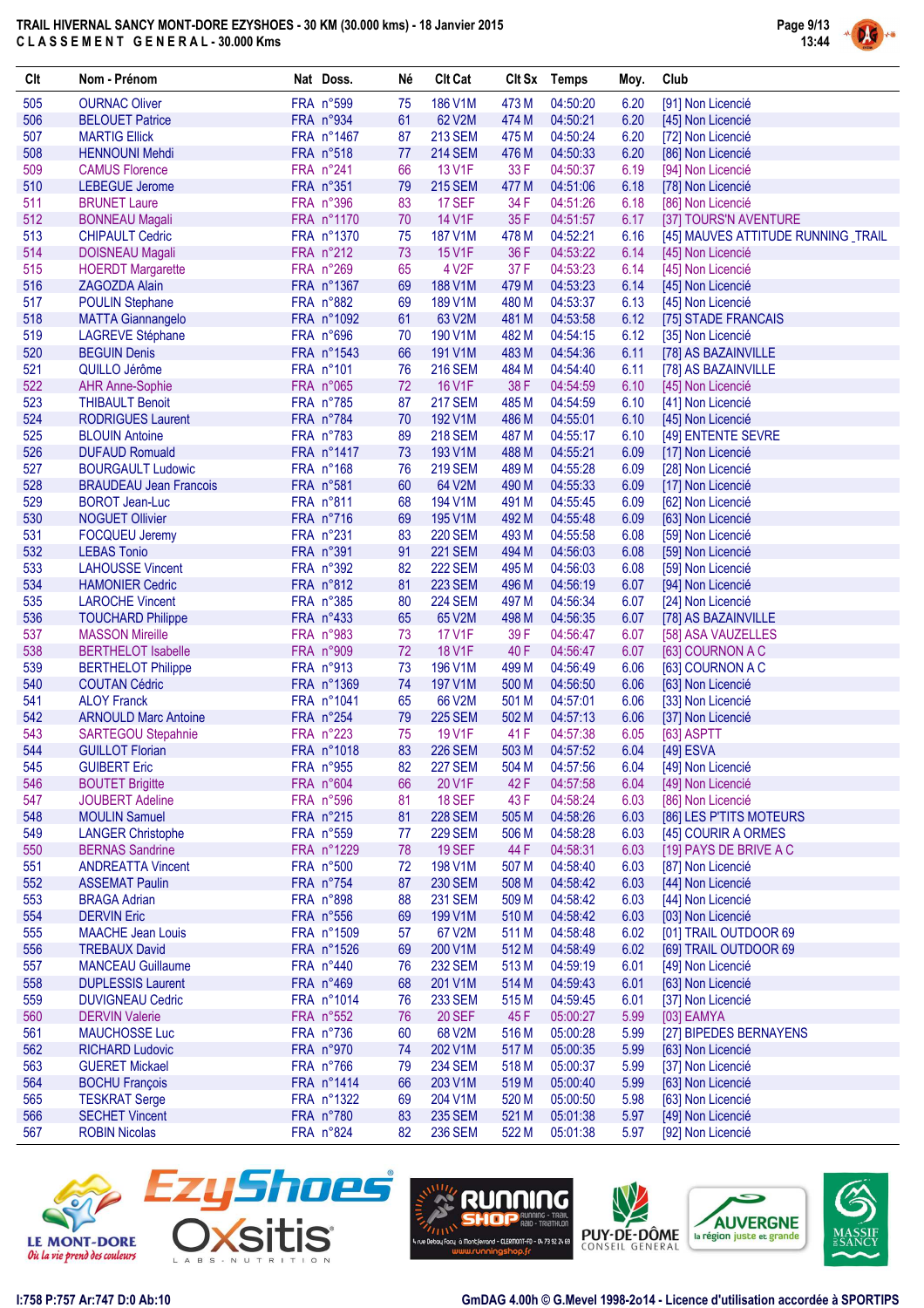

| Clt        | Nom - Prénom                                           | Nat Doss.               | Né       | <b>Clt Cat</b>           |                | Clt Sx Temps         | Moy.         | Club                                                 |
|------------|--------------------------------------------------------|-------------------------|----------|--------------------------|----------------|----------------------|--------------|------------------------------------------------------|
| 568        | <b>BOUET Thierry</b>                                   | FRA n°1344              | 61       | 69 V2M                   | 523 M          | 05:01:46             | 5.97         | [45] Non Licencié                                    |
| 569        | <b>CAU Antony</b>                                      | FRA n°1436              | 89       | <b>237 SEM</b>           | 524 M          | 05:02:27             | 5.95         | [45] Non Licencié                                    |
| 570        | <b>MARTINAT Patrick</b>                                | FRA n°217               | 61       | 70 V2M                   | 525 M          | 05:02:31             | 5.95         | [03] AMITIE ET NATURE MONTLUCON                      |
| 571        | <b>GAUBERT Yann</b>                                    | FRA n°1252              | 82       | <b>238 SEM</b>           | 526 M          | 05:02:42             | 5.95         | [92] Non Licencié                                    |
| 572        | <b>DUPIN Mehdi</b>                                     | FRA n°1383              | 82       | <b>239 SEM</b>           | 527 M          | 05:02:42             | 5.95         | [72] Non Licencié                                    |
| 573        | <b>VAILLANT Nicolas</b>                                | FRA n°1573              | 68       | 205 V1M                  | 528 M          | 05:02:44             | 5.95         | <b>EZYSHOES</b>                                      |
| 574        | <b>CAZALS Antoine</b>                                  | FRA n°823               | 87       | <b>240 SEM</b>           | 529 M          | 05:02:51             | 5.94         | [63] Non Licencié                                    |
| 575        | <b>GALANT Sylvain</b>                                  | FRA n°106               | 80       | <b>241 SEM</b>           | 530 M          | 05:02:51             | 5.94         | [37] K'MOUSS TEAM                                    |
| 576        | <b>GRISON Didier</b>                                   | FRA n°1333              | 64       | 71 V2M                   | 531 M          | 05:02:53             | 5.94         | [45] Non Licencié                                    |
| 577        | <b>LIZAMBART Benjamin</b>                              | FRA n°1181              | 80       | <b>242 SEM</b>           | 532 M          | 05:03:06             | 5.94         | [91] Non Licencié                                    |
| 578        | <b>ESCAFFRE Florent</b>                                | FRA n°523<br>FRA n°542  | 72       | 206 V1M                  | 533 M          | 05:04:02             | 5.92         | [37] Non Licencié                                    |
| 579<br>580 | <b>RICHARD Sebastien</b><br><b>COSTET Marie-Hélène</b> | FRA n°313               | 71<br>74 | 207 V1M<br>21 V1F        | 534 M<br>46 F  | 05:04:38<br>05:04:57 | 5.91<br>5.90 | [58] Non Licencié<br>[63] Non Licencié               |
| 581        | <b>GADEAU Dany</b>                                     | FRA n°1110              | 70       | 208 V1M                  | 535 M          | 05:05:00             | 5.90         | [45] ASFAS TRIATHLON                                 |
| 582        | <b>CLAUDEL Isabelle</b>                                | FRA n°202               | 66       | 22 V1F                   | 47 F           | 05:05:01             | 5.90         | [49] Non Licencié                                    |
| 583        | <b>TRAVERS Bruno</b>                                   | FRA n°382               | 71       | 209 V1M                  | 536 M          | 05:05:02             | 5.90         | [78] XTREM RUNNING TRAIL                             |
| 584        | <b>DELALEUF Christophe</b>                             | FRA n°878               | 73       | 210 V1M                  | 537 M          | 05:05:04             | 5.90         | [18] Non Licencié                                    |
| 585        | <b>CHEVET Christophe</b>                               | FRA n°331               | 85       | <b>243 SEM</b>           | 538 M          | 05:05:07             | 5.90         | [86] Non Licencié                                    |
| 586        | <b>BOUILLON Sebastien</b>                              | FRA n°778               | 76       | <b>244 SEM</b>           | 539 M          | 05:05:23             | 5.89         | [41] Non Licencié                                    |
| 587        | <b>BIGOT Simon</b>                                     | FRA n°962               | 75       | 211 V1M                  | 540 M          | 05:06:04             | 5.88         | [86] Non Licencié                                    |
| 588        | <b>GARNIER Carole</b>                                  | FRA n°1142              | 71       | 23 V1F                   | 48F            | 05:06:04             | 5.88         | [86] Non Licencié                                    |
| 589        | <b>BARATON Aymeric</b>                                 | FRA n°971               | 75       | 212 V1M                  | 541 M          | 05:06:06             | 5.88         | [86] ECA SMARVES VERNON                              |
| 590        | <b>JOUENNE Guillaume</b>                               | FRA n°061               | 82       | <b>245 SEM</b>           | 542 M          | 05:06:06             | 5.88         | [72] Non Licencié                                    |
| 591        | <b>GUERY Fabrice</b>                                   | FRA n°304               | 72       | 213 V1M                  | 543 M          | 05:06:30             | 5.87         | [36] Non Licencié                                    |
| 592        | <b>HYNDERICK Anthony</b>                               | FRA n°464               | 73       | 214 V1M                  | 544 M          | 05:06:37             | 5.87         | [36] Non Licencié                                    |
| 593        | <b>ALDEBERT Herve</b>                                  | FRA n°458               | 76       | <b>246 SEM</b>           | 545 M          | 05:06:38             | 5.87         | [36] Non Licencié                                    |
| 594        | <b>JASMIN Denis</b>                                    | FRA n°1359              | 71       | 215 V1M                  | 546 M          | 05:06:42             | 5.87         | [37] Non Licencié                                    |
| 595        | <b>MONSIMIER Bertrand</b>                              | FRA n°1052              | 81       | <b>247 SEM</b>           | 547 M          | 05:06:57             | 5.86         | [49] Non Licencié                                    |
| 596        | <b>PIERRARD Christophe</b>                             | FRA n°487               | 73       | 216 V1M                  | 548 M          | 05:07:40             | 5.85         | [19] Non Licencié                                    |
| 597        | <b>VIALE Sebastien</b>                                 | FRA n°484               | 78       | <b>248 SEM</b>           | 549 M          | 05:07:52             | 5.85         | [63] Non Licencié                                    |
| 598        | <b>FEUILLET Philippe</b>                               | FRA n°712               | 62       | 72 V2M                   | 550 M          | 05:08:38             | 5.83         | [17] Non Licencié                                    |
| 599        | <b>LAUDU Sébastien</b>                                 | FRA n°1126              | 75       | 217 V1M                  | 551 M          | 05:08:55             | 5.83         | [24] Non Licencié                                    |
| 600        | <b>GARINO Jerome</b>                                   | FRA n°1178              | 76       | <b>249 SEM</b>           | 552 M          | 05:09:07             | 5.82         | [63] Non Licencié                                    |
| 601<br>602 | <b>BOYER Philippe</b><br><b>FLEURY Philippe</b>        | FRA n°644<br>FRA n°1565 | 53<br>60 | 13 V3M<br>73 V2M         | 553 M<br>554 M | 05:09:18<br>05:09:20 | 5.82<br>5.82 | [43] Non Licencié<br><b>EZYSHOES</b>                 |
| 603        | <b>VERDON Clément</b>                                  | FRA n°1155              | 88       | <b>250 SEM</b>           | 555 M          | 05:09:33             | 5.82         | [79] Non Licencié                                    |
| 604        | <b>HAMIDOVIC Anthony</b>                               | FRA n°150               | 76       | <b>251 SEM</b>           | 556 M          | 05:09:33             | 5.82         | [79] K'MOUSS TEAM                                    |
| 605        | <b>NABRIN Kevin</b>                                    | FRA n°401               | 78       | <b>252 SEM</b>           | 557 M          | 05:10:02             | 5.81         | [78] VERNEUIL AC                                     |
| 606        | <b>PROT Jean Philippe</b>                              | FRA n°733               | 67       | 218 V1M                  | 558 M          | 05:10:04             | 5.81         | [37] Non Licencié                                    |
| 607        | <b>PERRIN Vincent</b>                                  | FRA n°1010              | 70       | 219 V1M                  | 559 M          | 05:10:06             | 5.80         | [37] Non Licencié                                    |
| 608        | <b>MANCEAU Anne</b>                                    | FRA n°738               | 70       | 24 V1F                   | 49 F           | 05:10:09             | 5.80         | [85] ENTENTE SEVRE                                   |
| 609        | <b>MANCEAU Damien</b>                                  | FRA n°739               | 69       | 220 V1M                  | 560 M          | 05:10:13             | 5.80         | [85] Non Licencié                                    |
| 610        | <b>CHAVRET Fabienne</b>                                | FRA n°326               | 78       | <b>21 SEF</b>            | 50 F           | 05:10:42             | 5.79         | [37] Non Licencié                                    |
| 611        | <b>CHARREAU Virginie</b>                               | FRA n°1130              | 80       | 22 SEF                   | 51 F           | 05:10:43             | 5.79         | [37] Non Licencié                                    |
| 612        | <b>DUFOUR Michael</b>                                  | FRA n°1136              | 82       | <b>253 SEM</b>           | 561 M          | 05:10:46             | 5.79         | [78] VERNEUIL AC                                     |
| 613        | <b>HAYE Didier</b>                                     | FRA n°615               | 54       | <b>14 V3M</b>            | 562 M          | 05:11:12             | 5.78         | [17] Non Licencié                                    |
| 614        | <b>BERTON Karine</b>                                   | FRA n°506               | 71       | 25 V1F                   | 52 F           | 05:11:47             | 5.77         | [86] LES P'TITS MOTEURS                              |
| 615        | <b>LEBORGNE Marcel</b>                                 | FRA n°220               | 51       | 15 V3M                   | 563 M          | 05:11:53             | 5.77         | [49] CA PAYS SAUMUROIS                               |
| 616        | <b>DUBOURREAU Thierry</b>                              | FRA n°224               | 64       | 74 V2M                   | 564 M          | 05:11:54             | 5.77         | $[49]$ CAPS                                          |
| 617        | <b>PISSOT Mathieu</b>                                  | FRA n°1468              | 83       | <b>254 SEM</b>           | 565 M          | 05:11:55             | 5.77         | [72] Non Licencié                                    |
| 618        | <b>ROUSSEL François</b>                                | FRA n°454               | 73       | 221 V1M                  | 566 M          | 05:12:06             | 5.77         | [63] Non Licencié                                    |
| 619        | <b>GARNIER Gwenael</b>                                 | FRA n°1516              | 75       | 222 V1M                  | 567 M          | 05:12:16             | 5.76         | [69] TRAIL OUTDOOR 69                                |
| 620        | <b>PRIN Laurent</b>                                    | FRA n°066               | 67       | 223 V1M                  | 568 M          | 05:12:32             | 5.76         | [78] AS BAZAINVILLE                                  |
| 621<br>622 | <b>PIACENTINO Laurent</b>                              | FRA n°286<br>FRA n°1009 | 67       | 224 V1M                  | 569 M          | 05:12:54             | 5.75         | [78] AS BAZAINVILLE<br>[63] BEAUMONT ATHLETIQUE CLUB |
| 623        | <b>SIMEON Olivier</b><br><b>MONTALETANG Sylvain</b>    | FRA n°023               | 62<br>85 | 75 V2M<br><b>255 SEM</b> | 570 M<br>571 M | 05:13:46<br>05:13:48 | 5.74<br>5.74 | [44] Non Licencié                                    |
| 624        | <b>VILCOT Esther</b>                                   | FRA n°1495              | 56       | 5 V2F                    | 53 F           | 05:13:56             | 5.73         | [94] Non Licencié                                    |
| 625        | <b>ROSE Sophie</b>                                     | FRA n°650               | 66       | 26 V1F                   | 54 F           | 05:14:12             | 5.73         | [28] VS CHARTRES                                     |
| 626        | <b>LEROUX Ludovic</b>                                  | FRA n°100               | 82       | <b>256 SEM</b>           | 572 M          | 05:14:23             | 5.73         | [72] Non Licencié                                    |
| 627        | <b>LIERRE Frederic</b>                                 | FRA n°482               | 66       | 225 V1M                  | 573 M          | 05:14:23             | 5.73         | [28] VS CHARTRES                                     |
| 628        | <b>BAIRROS Jose</b>                                    | FRA n°1457              | 68       | 226 V1M                  | 574 M          | 05:14:54             | 5.72         | [42] ORMA                                            |
| 629        | <b>FERRIE Frederic</b>                                 | FRA n°718               | 74       | 227 V1M                  | 575 M          | 05:14:57             | 5.72         | [63] Non Licencié                                    |
| 630        | <b>MELLIER Olivier</b>                                 | FRA n°403               | 72       | 228 V1M                  | 576 M          | 05:15:18             | 5.71         | [37] Non Licencié                                    |
|            |                                                        |                         |          |                          |                |                      |              |                                                      |









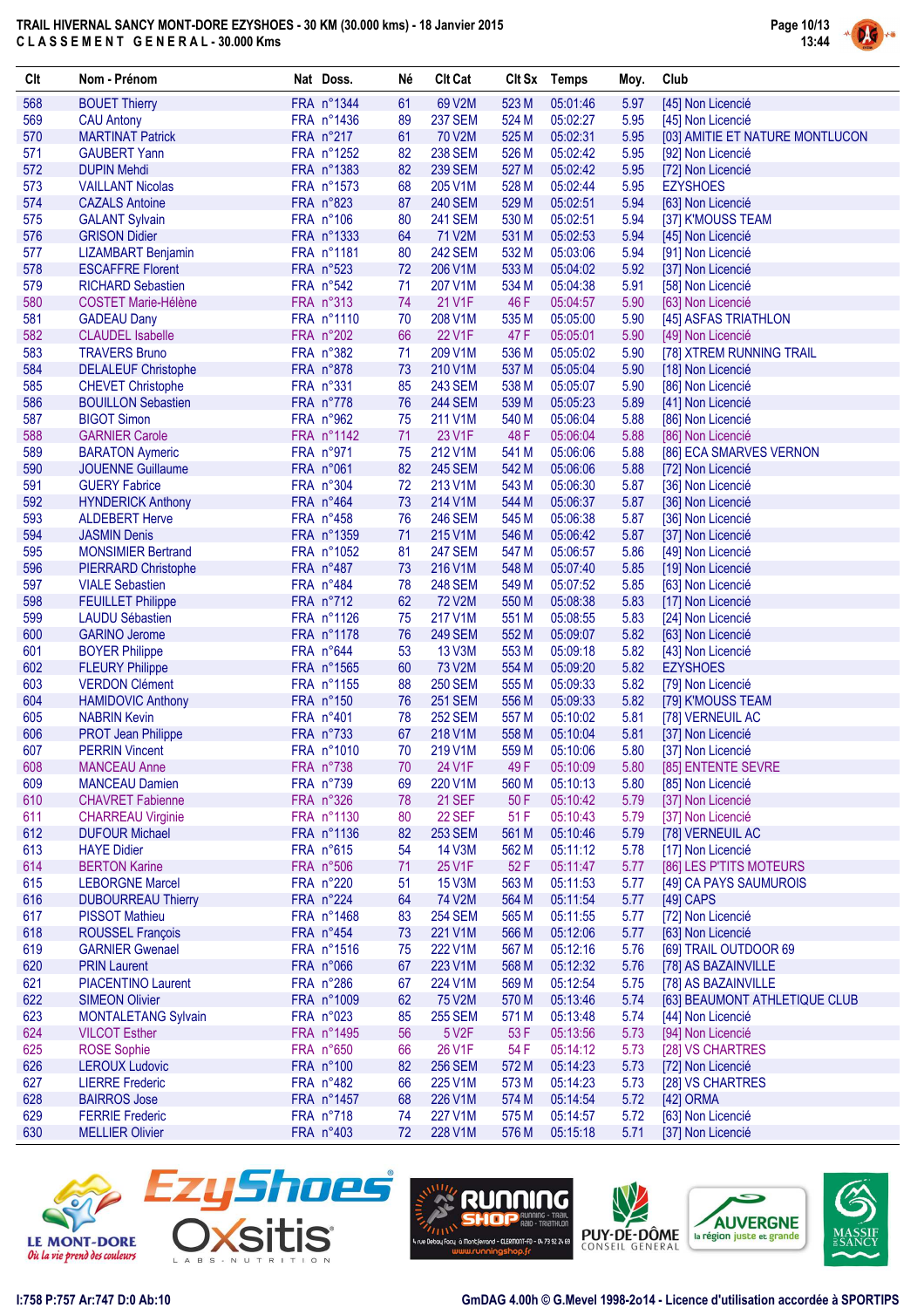

| Clt        | Nom - Prénom                                     | Nat Doss.                | Né       | <b>Clt Cat</b>           |                | Clt Sx Temps         | Moy.         | Club                                          |
|------------|--------------------------------------------------|--------------------------|----------|--------------------------|----------------|----------------------|--------------|-----------------------------------------------|
| 631        | <b>LAFARGUE Isabelle</b>                         | FRA n°348                | 66       | <b>27 V1F</b>            | 55 F           | 05:15:36             | 5.70         | [78] Non Licencié                             |
| 632        | <b>GOUPIL Liliane</b>                            | FRA n°1247               | 58       | 6 V2F                    | 56 F           | 05:15:39             | 5.70         | [72] Non Licencié                             |
| 633        | LÉVÊQUE Jean-François                            | FRA n°450                | 60       | 76 V2M                   | 577 M          | 05:15:44             | 5.70         | [58] S/LSPORTIVE GUERIGNY URZY                |
| 634        | <b>LARRET Laurent</b>                            | FRA n°998                | 69       | 229 V1M                  | 578 M          | 05:16:19             | 5.69         | [16] Non Licencié                             |
| 635        | <b>CHAILLOU Delphine</b>                         | FRA n°1485               | 75       | 28 V1F                   | 57 F           | 05:16:24             | 5.69         | [63] Non Licencié                             |
| 636        | <b>FLOUR Valérie</b>                             | FRA n°1422               | 69       | 29 V1F                   | 58 F           | 05:17:18             | 5.67         | [33] Non Licencié                             |
| 637        | <b>COMAS Arnaud</b>                              | FRA n°1519               | 80       | <b>257 SEM</b>           | 579 M          | 05:17:36             | 5.67         | [69] TRAIL OUTDOOR 69                         |
| 638        | CASTRO-MORENO Juan                               | FRA n°1525               | 80       | <b>258 SEM</b>           | 580 M          | 05:17:37             | 5.67         | [69] TRAIL OUTDOOR 69                         |
| 639        | <b>NEVEU Philippe</b>                            | FRA n°1308               | 64       | 77 V2M                   | 581 M          | 05:17:42             | 5.67         | [72] Non Licencié                             |
| 640        | LE SOLLIEC Teddy                                 | FRA n°140                | 79       | <b>259 SEM</b>           | 582 M          | 05:17:48             | 5.66         | [79] VO2 NIORT                                |
| 641        | <b>MONDAMERT Gilles</b>                          | FRA n°524                | 60       | 78 V2M                   | 583 M          | 05:17:53             | 5.66         | [94] Non Licencié                             |
| 642        | <b>GUITARD Jean Michel</b>                       | FRA n°1350               | 59       | 79 V2M                   | 584 M          | 05:18:03             | 5.66         | [87] Non Licencié                             |
| 643        | <b>CHAUMOND Jacques</b>                          | FRA n°1349               | 60       | 80 V2M                   | 585 M          | 05:18:03             | 5.66         | [87] Non Licencié                             |
| 644        | <b>SAVEL Guilhem</b>                             | FRA n°1147               | 79       | <b>260 SEM</b>           | 586 M          | 05:19:07             | 5.64         | [33] Non Licencié                             |
| 645        | <b>JUSTEL Didier</b>                             | FRA n°347                | 71       | 230 V1M                  | 587 M          | 05:19:24             | 5.64         | [78] XTREM RUNNING TRAIL                      |
| 646        | LE COZLER Thierry                                | FRA n°069                | 61       | 81 V2M                   | 588 M          | 05:19:28             | 5.63         | [78] AS BAZAINVILLE                           |
| 647        | <b>MOURAUD Nathalie</b>                          | FRA n°906                | 68       | 30 V1F                   | 59F            | 05:19:30             | 5.63         | [28] Non Licencié                             |
| 648        | <b>CAMPION Thierry</b>                           | FRA n°1403               | 72       | 231 V1M                  | 589 M          | 05:19:30             | 5.63         | [28] Non Licencié                             |
| 649        | <b>RAUX Nicolas</b>                              | FRA n°098                | 75       | 232 V1M                  | 590 M          | 05:19:32             | 5.63         | [72] LE MANS A                                |
| 650        | <b>FARGEAS Laurent</b>                           | FRA n°1001               | 64       | 82 V2M                   | 591 M          | 05:20:41             | 5.61         | [87] AS LEGRAND FEYTIAT                       |
| 651        | <b>FARGEAS Guylaine</b>                          | FRA n°1002               | 68       | 31 V1F                   | 60 F           | 05:20:44             | 5.61         | [87] AS LEGRAND FEYTIAT                       |
| 652        | <b>MAGNAUDEIX Cyril</b>                          | FRA n°020                | 74       | 233 V1M                  | 592 M          | 05:21:10             | 5.60         | [79] Non Licencié                             |
| 653        | <b>GUIGNARD Bruno</b>                            | FRA n°259                | 65       | 83 V2M                   | 593 M          | 05:21:50             | 5.59         | [36] Non Licencié                             |
| 654        | <b>BOUGIO Julien</b>                             | FRA n°120                | 81       | <b>261 SEM</b>           | 594 M          | 05:22:09             | 5.59         | [72] Non Licencié                             |
| 655        | <b>BOURDIER Bruno</b>                            | FRA n°1157               | 80       | <b>262 SEM</b>           | 595 M          | 05:22:12             | 5.59         | [87] AS LEGRAND FEYTIAT                       |
| 656        | <b>MILON Philippe</b>                            | FRA n°826                | 68       | 234 V1M                  | 596 M          | 05:22:24             | 5.58         | [03] AMITIE ET NATURE MONTLUCON               |
| 657        | <b>PORTAL Francois</b>                           | FRA n°647                | 65       | 84 V2M                   | 597 M          | 05:22:24             | 5.58         | [03] Non Licencié                             |
| 658        | <b>EMIN Jerome</b>                               | FRA n°1517               | 74       | 235 V1M                  | 598 M          | 05:22:26             | 5.58         | [69] TRAIL OUTDOOR 69                         |
| 659        | <b>DODIN Yann</b>                                | FRA n°1068               | 87       | <b>263 SEM</b>           | 599 M          | 05:22:43             | 5.58         | [75] Non Licencié                             |
| 660        | <b>PONCHE Cécile</b>                             | FRA n°1071               | 89       | <b>23 SEF</b>            | 61 F           | 05:22:44             | 5.58         | [75] Non Licencié                             |
| 661        | <b>DENOUAL Fabrice</b>                           | FRA n°675                | 75       | 236 V1M                  | 600 M          | 05:22:55             | 5.57         | [92] Non Licencié                             |
| 662        | <b>PONCHE Remi</b>                               | FRA n°1175               | 85       | <b>264 SEM</b>           | 601 M          | 05:23:24             | 5.57         | [94] Non Licencié                             |
| 663        | <b>MERCERON Gilles</b>                           | FRA n°978                | 87       | <b>265 SEM</b>           | 602 M          | 05:23:25             | 5.57         | [49] Non Licencié                             |
| 664        | <b>MARCOUX Christophe</b>                        | FRA n°715                | 70       | 237 V1M                  | 603 M          | 05:24:10             | 5.55         | [03] AVCC CHANTELLE                           |
| 665        | <b>DA COSTA Arlindo</b>                          | FRA n°1127               | 76       | <b>266 SEM</b>           | 604 M          | 05:24:26             | 5.55         | [59] Non Licencié                             |
| 666        | <b>BERNARDIN Nolwenn</b>                         | FRA n°881                | 86       | <b>24 SEF</b>            | 62F            | 05:24:26             | 5.55         | [12] Non Licencié                             |
| 667        | <b>DERVAUX Cécile</b>                            | FRA n°897                | 81       | <b>25 SEF</b>            | 63 F           | 05:24:27             | 5.55         | [69] Non Licencié                             |
| 668        | <b>GOUPIL Daniel</b>                             | FRA n°1243               | 57       | 85 V2M                   | 605 M          | 05:24:46             | 5.54         | [72] Non Licencié                             |
| 669        | <b>BAZIN Guylaine</b>                            | FRA n°198                | 62       | 7 V <sub>2</sub> F       | 64 F           | 05:24:50             | 5.54         | [77] Non Licencié                             |
| 670        | <b>LIONNET Sylvie</b>                            | FRA n°246                | 65       | 8 V <sub>2</sub> F       | 65F            | 05:24:51             | 5.54         |                                               |
| 671        | <b>LE BEC Gwenaelle</b>                          | FRA n°245                | 64       | 9 V <sub>2</sub> F       | 66 F           | 05:24:52             | 5.54         | [77] Non Licencié<br>[77] Non Licencié        |
| 672        | DE SAINT LEGER David                             | FRA n°325                | 70       | 238 V1M                  | 606 M          | 05:24:53             | 5.54         | [78] XTREM RUNNING TRAIL                      |
|            |                                                  |                          |          |                          |                |                      |              |                                               |
| 673        | <b>ROUSSEAU Aurore</b><br><b>MALLET Daniel</b>   | FRA n°375                | 73       | 32 V1F                   | 67 F           | 05:24:54             | 5.54         | [78] XTREM RUNNING TRAIL<br>[77] Non Licencié |
| 674<br>675 |                                                  | FRA n°040<br>FRA n°350   | 52       | <b>16 V3M</b>            | 607 M<br>608 M | 05:25:18             | 5.53<br>5.53 | [87] ACA SAINT YRIEIX                         |
| 676        | <b>JARRY Jean-Marc</b><br><b>RAUZIER Sylvain</b> | FRA n°594                | 69<br>73 | 239 V1M<br>240 V1M       | 609 M          | 05:25:41<br>05:25:55 | 5.52         | [75] Non Licencié                             |
| 677        |                                                  | FRA n°600                | 64       | 86 V2M                   | 610 M          |                      | 5.51         | [93] Non Licencié                             |
|            | <b>PICQ Frederic</b>                             |                          |          |                          |                | 05:26:32             |              |                                               |
| 678        | <b>BAIRROS Alexandre</b>                         | FRA n°1459<br>FRA n°1197 | 93       | 3 ESM<br><b>267 SEM</b>  | 611 M          | 05:27:41<br>05:28:22 | 5.49         | [42] BEAUMONT ATHLETIQUE CLUB                 |
| 679        | <b>GUITTOT Simon</b>                             |                          | 87       |                          | 612 M          |                      | 5.48         | [44] Non Licencié                             |
| 680        | <b>MEMIN Kolia</b><br><b>JOUBERT Thierry</b>     | FRA n°858                | 70       | 241 V1M<br><b>17 V3M</b> | 613 M          | 05:29:05             | 5.47         | [79] Non Licencié                             |
| 681        |                                                  | FRA n°1567<br>FRA n°1056 | 52       | 10 V2F                   | 614 M          | 05:29:08             | 5.47         | <b>EZYSHOES</b>                               |
| 682        | <b>PICHON Marie Dominique</b>                    |                          | 57       |                          | 68 F           | 05:31:13             | 5.43         | [37] TOURS'N AVENTURE                         |
| 683        | <b>GRÉAU Olivier</b>                             | FRA n°950                | 74       | 242 V1M                  | 615 M          | 05:31:14             | 5.43         | [79] Non Licencié                             |
| 684        | <b>GAUTHIER Romuald</b>                          | FRA n°574                | 69       | 243 V1M                  | 616 M          | 05:31:19             | 5.43         | [49] TEAM RAID SAUMUROIS                      |
| 685        | <b>RIOTTE Patrice</b>                            | FRA n°883                | 66       | 244 V1M                  | 617 M          | 05:31:27             | 5.43         | [36] OBERRY                                   |
| 686        | <b>GUICHARD Delphine</b>                         | FRA n°342                | 79       | <b>26 SEF</b>            | 69 F           | 05:31:51             | 5.42         | [78] XTREM RUNNING TRAIL                      |
| 687        | <b>BITAUDEAU Sonia</b>                           | FRA n°693                | 79       | <b>27 SEF</b>            | 70 F           | 05:32:11             | 5.42         | [79] K'MOUSS TEAM                             |
| 688        | <b>DUPLESSIS Benedicte</b>                       | FRA n°468                | 68       | 33 V1F                   | 71 F           | 05:32:35             | 5.41         | [63] Non Licencié                             |
| 689        | <b>BOIS Dominique</b>                            | FRA n°427                | 57       | 87 V2M                   | 618 M          | 05:33:13             | 5.40         | [78] CAO SAINT CYR TRIATHLON                  |
| 690        | <b>BERTRAND Olivier</b>                          | FRA n°081                | 65       | 88 V2M                   | 619 M          | 05:33:19             | 5.40         | [78] AS BAZAINVILLE                           |
| 691        | <b>DILE Marie Lise</b>                           | FRA n°1506               | 64       | 11 V <sub>2</sub> F      | 72 F           | 05:33:43             | 5.39         | [85] TRAIL OUTDOOR 69                         |
| 692        | <b>BROQUIN Hélène</b>                            | FRA n°1292               | 65       | <b>12 V2F</b>            | 73 F           | 05:33:43             | 5.39         | [49] Non Licencié                             |
| 693        | <b>DUPUIS Rémi</b>                               | FRA n°1286               | 83       | <b>268 SEM</b>           | 620 M          | 05:33:49             | 5.39         | [63] Non Licencié                             |









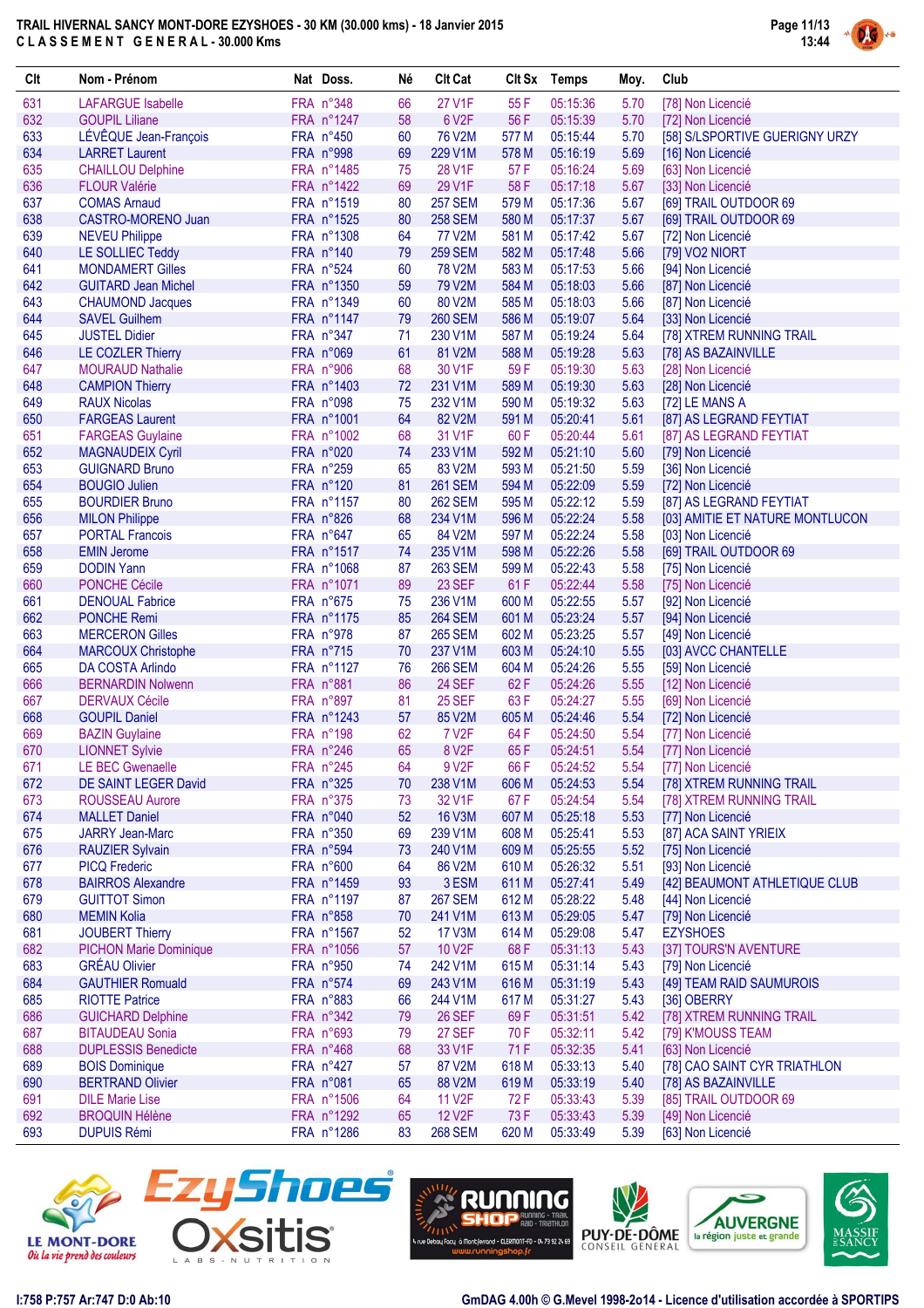

| Clt               | Nom - Prénom                                     | Nat Doss.               | Né       | <b>Clt Cat</b>      |                                 | CIt Sx Temps         | Moy.         | Club                                           |
|-------------------|--------------------------------------------------|-------------------------|----------|---------------------|---------------------------------|----------------------|--------------|------------------------------------------------|
| 694               | <b>DURAND Pascal</b>                             | FRA n°587               | 61       | 89 V2M              | 621 M                           | 05:33:57             | 5.39         | [93] Non Licencié                              |
| 695               | <b>JEROME Frederic</b>                           | FRA n°1145              | 71       | 245 V1M             | 622 M                           | 05:35:24             | 5.37         | [45] Non Licencié                              |
| 696               | <b>ARCELIN Eric</b>                              | FRA n°1100              | 72       | 246 V1M             | 623 M                           | 05:35:24             | 5.37         | [45] Non Licencié                              |
| 697               | <b>DUCASSE Philippe</b>                          | FRA n°207               | 56       | 90 V2M              | 624 M                           | 05:36:42             | 5.35         | [60] ACABEAUVAIS                               |
| 698               | <b>GRILLOT Corinne</b>                           | FRA n°459               | 57       | <b>13 V2F</b>       | 74 F                            | 05:36:43             | 5.35         | [60] ACABEAUVAIS                               |
| 699               | <b>MARCHAL Stephanie</b>                         | FRA n°358               | 76       | <b>28 SEF</b>       | 75F                             | 05:37:16             | 5.34         | [78] XTREM RUNNING TRAIL                       |
| 700               | <b>PASTOR Sebastien</b>                          | FRA n°367               | 78       | <b>269 SEM</b>      | 625 M                           | 05:37:56             | 5.33         | [78] XTREM RUNNING TRAIL                       |
| 701               | <b>CIAVATTA Laurent</b>                          | FRA n°312               | 69       | 247 V1M             | 626 M                           | 05:37:58             | 5.33         | [78] Non Licencié                              |
| 702               | <b>BEYELER Laurence</b>                          | FRA n°1538              | 78       | 29 SEF              | 76 F                            | 05:38:11             | 5.32         | US ROISSY ATHLETIC                             |
| 703               | <b>TOUMI Abdallah</b>                            | FRA n°1540              | 72       | 248 V1M             | 627 M                           | 05:38:11             | 5.32         | US ROISSY ATHLETIC                             |
| 704<br>705        | <b>GAUDRIN Christiane</b>                        | FRA n°1536              | 54<br>69 | 1 V3F<br>249 V1M    | 77F                             | 05:38:12             | 5.32<br>5.32 | <b>US ROISSY ATHLETIC</b>                      |
| 706               | <b>VILLARD Eric</b><br><b>JAOUEN Philippe</b>    | FRA n°1537<br>FRA n°972 | 69       | 250 V1M             | 628 M<br>629 M                  | 05:38:13<br>05:38:26 | 5.32         | <b>US ROISSY ATHLETIC</b><br>[27] Non Licencié |
| 707               | <b>DUREAU Gaelle</b>                             | FRA n°631               | 76       | <b>30 SEF</b>       | 78F                             | 05:38:58             | 5.31         | [91] Non Licencié                              |
| 708               | <b>DUREAU Michel</b>                             | FRA n°247               | 73       | 251 V1M             | 630 M                           | 05:38:59             | 5.31         | [91] Non Licencié                              |
| 709               | <b>DOUSSIN Severine</b>                          | FRA n°568               | 77       | <b>31 SEF</b>       | 79F                             | 05:43:25             | 5.24         | [86] Non Licencié                              |
| 710               | <b>CARREL Jerome</b>                             | FRA n°045               | 72       | 252 V1M             | 631 M                           | 05:43:33             | 5.24         | [36] Non Licencié                              |
| 711               | <b>GAUTHIER Patricia</b>                         | FRA n°544               | 59       | 14 V <sub>2</sub> F | 80F                             | 05:49:11             | 5.16         | [58] Non Licencié                              |
| 712               | <b>BRICE Eric</b>                                | FRA n°797               | 65       | 91 V2M              | 632 M                           | 05:49:12             | 5.15         | [75] Non Licencié                              |
| 713               | <b>BUSSON Benoit</b>                             | FRA n°1324              | 85       | <b>270 SEM</b>      | 633 M                           | 05:50:30             | 5.14         | [37] Non Licencié                              |
| 714               | <b>LOULLIER Jennifer</b>                         | FRA n°1323              | 85       | 32 SEF              | 81F                             | 05:50:31             | 5.14         | [37] Non Licencié                              |
| 715               | <b>SOUCHET Victor</b>                            | FRA n°1446              | 89       | <b>271 SEM</b>      | 634 M                           | 05:51:08             | 5.13         | [45] Non Licencié                              |
| 716               | <b>MAYEN Jean-Sebastien</b>                      | FRA n°1418              | 86       | <b>272 SEM</b>      | 635 M                           | 05:51:11             | 5.13         | [64] Non Licencié                              |
| 717               | <b>MAYEN Pierre-Marie</b>                        | FRA n°1420              | 89       | <b>273 SEM</b>      | 636 M                           | 05:51:12             | 5.13         | [45] Non Licencié                              |
| 718               | <b>HOANG Caroline</b>                            | FRA n°116               | 74       | 34 V1F              | 82F                             | 05:53:06             | 5.10         | [78] VERNEUIL AC                               |
| 719               | <b>FARNAULT Alexandre</b>                        | FRA n°863               | 77       | <b>274 SEM</b>      | 637 M                           | 05:54:07             | 5.08         | [75] Non Licencié                              |
| 720               | <b>HURPET Anne</b>                               | FRA n°947               | 65       | 15 V2F              | 83F                             | 05:56:26             | 5.05         | [18] Non Licencié                              |
| 721               | <b>LAPOTRE Martine</b>                           | FRA n°1291              | 57       | <b>16 V2F</b>       | 84 F                            | 05:56:27             | 5.05         | [18] Non Licencié                              |
| 722               | <b>LAPOTRE Christian</b>                         | FRA n°1299              | 58       | 92 V2M              | 638 M                           | 05:56:31             | 5.05         | [18] Non Licencié                              |
| 723               | <b>LANTIERI Pascal</b>                           | FRA n°124               | 67       | 253 V1M             | 639 M                           | 05:56:48             | 5.05         | [49] AS SAINT SYLVAIN D'ANJOU                  |
| 724               | <b>BRESSOLLIER Denis</b>                         | FRA n°1038              | 56       | 93 V2M              | 640 M                           | 06:00:31             | 4.99         | [28] Non Licencié                              |
| 725               | <b>GERARD Yves</b>                               | FRA n°979               | 57       | 94 V2M              | 641 M                           | 06:00:53             | 4.99         | [78] VERNEUIL AC                               |
| 726               | <b>GERARD Sylvie</b>                             | FRA n°981               | 63       | <b>17 V2F</b>       | 85F                             | 06:00:55             | 4.99         | [78] VERNEUIL AC                               |
| 727               | <b>GORIN Veronique</b>                           | FRA n°338               | 67       | 35 V1F              | 86 F                            | 06:01:34             | 4.98         | [78] XTREM RUNNING TRAIL                       |
| 728<br>729        | <b>ALBESA Sylvie</b><br><b>FALLOU Yannick</b>    | FRA n°292               | 65       | <b>18 V2F</b>       | 87F<br>642 M                    | 06:01:34             | 4.98         | [78] XTREM RUNNING TRAIL                       |
| 730               | <b>FALLOU Lionel</b>                             | FRA n°902<br>FRA n°879  | 61<br>67 | 95 V2M<br>254 V1M   | 643 M                           | 06:06:58<br>06:06:59 | 4.91<br>4.90 | [37] Non Licencié<br>[45] LA BALGENTIENNE      |
| 731               | <b>TEXEREAU Bernard</b>                          | FRA n°641               | 54       | <b>18 V3M</b>       | 644 M                           | 06:14:34             | 4.81         | [86] Non Licencié                              |
| 732               | <b>TEXEREAU Martine</b>                          | FRA n°642               | 58       | <b>19 V2F</b>       | 88F                             | 06:14:38             | 4.80         | [86] Non Licencié                              |
| 733               | <b>SEGUIN Anne</b>                               | FRA n°1559              | 65       | 20 V2F              | 89F                             | 06:15:08             | 4.80         | [78] AS BAZAINVILLE                            |
| 734               | <b>GILOTTI Marc</b>                              | FRA n°070               | 59       | 96 V2M              | 645 M                           | 06:15:09             | 4.80         | [78] AS BAZAINVILLE                            |
| 735               | <b>DRUJONT Vanessa</b>                           | FRA n°289               | 82       | <b>33 SEF</b>       | 90 F                            | 06:16:46             | 4.78         | [37] Non Licencié                              |
| 736               | <b>BERTHAULT David</b>                           | FRA n°143               | 73       | 255 V1M             | 646 M                           | 06:18:00             | 4.76         | [49] AS SAINT SYLVAIN D'ANJOU                  |
| 737               | <b>CLERGEAU David</b>                            | FRA n°107               | 77       | <b>275 SEM</b>      | 647 M                           | 06:18:01             | 4.76         | [49] AS SAINT SYLVAIN D'ANJOU                  |
| 738               | <b>BERTHAULT Natacha</b>                         | FRA n°146               | 74       | 36 V1F              | 91 F                            | 06:18:05             | 4.76         | [49] AS SAINT SYLVAIN D'ANJOU                  |
| 739               | <b>CHARRON Alex</b>                              | FRA n°072               | 61       | 97 V2M              | 648 M                           | 06:18:21             | 4.76         | [49] AS SAINT SYLVAIN D'ANJOU                  |
| 740               | <b>RIBAULT Sonia</b>                             | FRA n°127               | 73       | 37 V1F              | 92 F                            | 06:18:24             | 4.76         | [49] ASSA SAINT SYLVAIN D'ANJOU                |
| 741               | <b>CLERGEAU Marie Laure</b>                      | FRA n°104               | 81       | <b>34 SEF</b>       | 93F                             | 06:18:29             | 4.76         | [49] AS SAINT SYLVAIN D'ANJOU                  |
| 742               | <b>NABRIN Christine</b>                          | FRA n°400               | 82       | <b>35 SEF</b>       | 94 F                            | 06:19:16             | 4.75         | [78] VERNEUIL AC                               |
| 743               | <b>RIBET Bertrand</b>                            | FRA n°709               | 52       | 19 V3M              | 649 M                           | 06:19:16             | 4.75         | [78] VERNEUIL AC                               |
| 744               | <b>DUPAS Beatrice</b>                            | FRA n°656               | 61       | 21 V2F              | 95F                             | 06:19:17             | 4.75         | [78] VERNEUIL AC                               |
| 745               | <b>DUMONT Christian</b>                          | FRA n°479               | 68       | 256 V1M             | 650 M                           | 06:19:17             | 4.75         | [78] VERNEUIL AC                               |
| 746               | <b>ROBAUX Odile</b>                              | FRA n°580               | 65       | <b>22 V2F</b>       | 96 F                            | 06:19:18             | 4.75         | [78] VAC ATHLETISME                            |
| 747               | <b>GUIGNARD Marie-Claude</b>                     | FRA n°257               | 60       | 23 V <sub>2</sub> F | 97 F                            | 06:24:48             | 4.68         | [36] Non Licencié                              |
| <b>ABD</b>        | <b>GAUDIN Luc</b>                                | FRA n°086<br>FRA n°1486 | 69       | ABD V1M             | ABD <sub>M</sub>                | 00:00:00             | 0.00         | [49] Non Licencié                              |
| ABD<br><b>ABD</b> | <b>CHAILLOU Sébastien</b>                        | FRA n°679               | 73<br>70 | ABD V1M<br>ABD V1M  | ABD <sub>M</sub><br><b>ABDM</b> | 00:00:00<br>00:00:00 | 0.00         | [63] Non Licencié<br>[63] Non Licencié         |
| ABD               | <b>DI PENTA Philippe</b><br><b>DRAMET Sylvie</b> | FRA n°386               | 73       | ABD V1F             | <b>ABDF</b>                     | 00:00:00             | 0.00<br>0.00 | [58] Non Licencié                              |
| <b>ABD</b>        | <b>GANDAIS Jerome</b>                            | FRA n°335               | 72       | ABD V1M             | ABD <sub>M</sub>                | 00:00:00             | 0.00         | [78] XTREM RUNNING TRAIL                       |
| ABD               | <b>HEURDIER Thierry</b>                          | FRA n°345               | 66       | ABD V1M             | ABD <sub>M</sub>                | 00:00:00             | 0.00         | [78] XTREM RUNNING TRAIL                       |
| <b>ABD</b>        | <b>MARTIALOT Didier</b>                          | FRA n°360               | 78       | <b>ABD SEM</b>      | ABD <sub>M</sub>                | 00:00:00             | 0.00         | [78] XTREM RUNNING TRAIL                       |
| <b>ABD</b>        | <b>MOREL Fanny</b>                               | FRA n°1532              | 85       | <b>ABD SEF</b>      | <b>ABDF</b>                     | 00:00:00             | 0.00         | [69] TRAIL OUTDOOR 69                          |
| <b>ABD</b>        | <b>RAVENEAU Kevin</b>                            | FRA n°432               | 80       | <b>ABD SEM</b>      | ABD <sub>M</sub>                | 00:00:00             | 0.00         | [63] Non Licencié                              |
|                   |                                                  |                         |          |                     |                                 |                      |              |                                                |